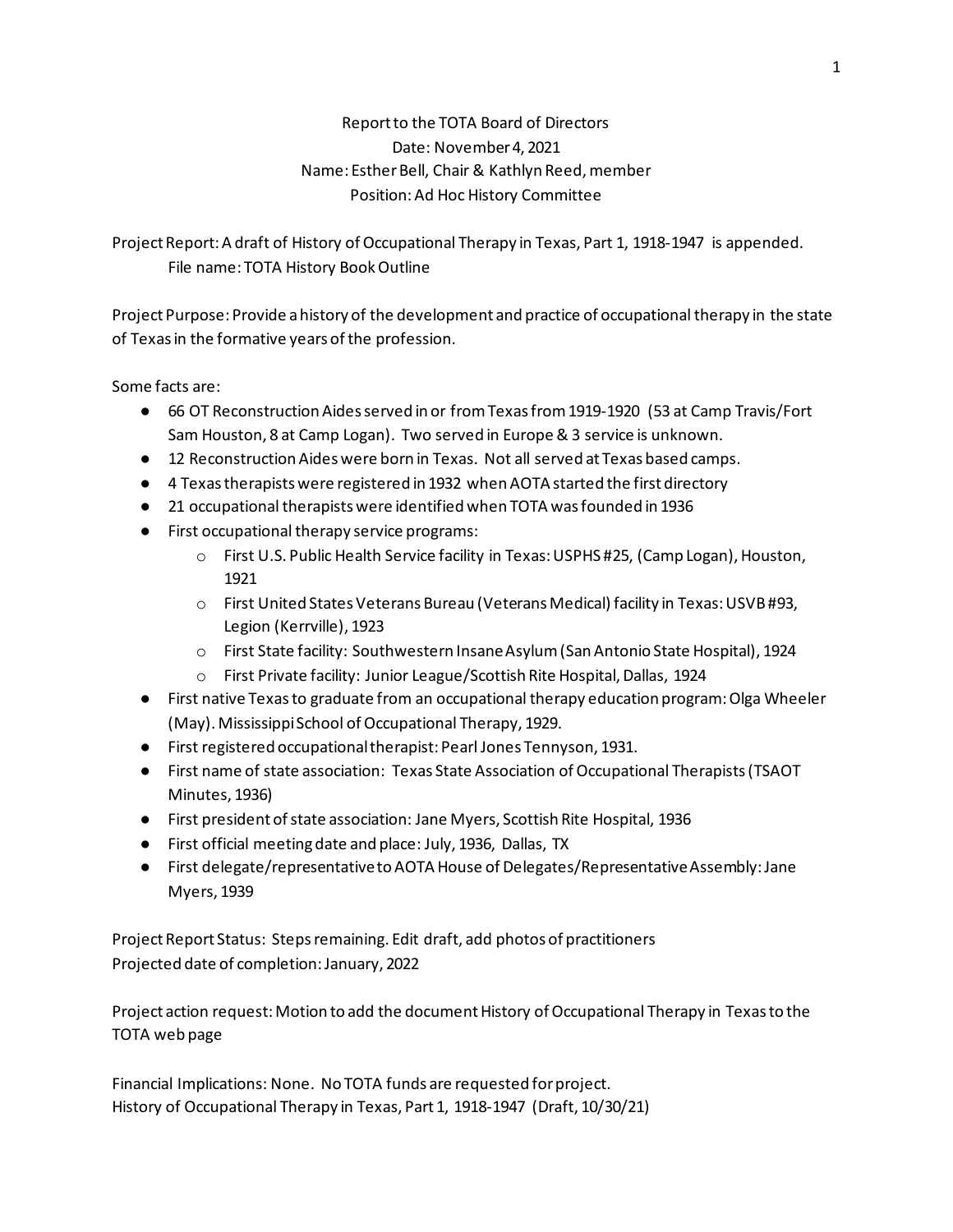File name: TOTA History Book Outline

## Table of Contents

- 1. Occupational therapy in Texas Newspapers 1918-1920
- 2. Early OT Services in Texas (Federal facilities, State Hospitals, VA, Private clinics) p. 3
- 3. The Camps and Early Facilities p. 4
- 4. The Reconstruction Aides serving in Texas p. 13
- 5. Reconstruction Aides born in Texas, p. 18
- 6. Early Practitioners by TOTA Region, p. 22
- 7. Early OT Practitioners and Their Services to the Profession, p. 23
- 8. TOTA Membership 1937, p. 36
- 9. Registration of OT Personnel, p. 37
- 10. Physician Facilitators, p. 39
- 11. Pre-Foundation Meeting of TOTA, p. 40
- 12. Meetings with Texas Hospital Association 1938-1947, p. 41
- 13. Educational programs attended by early practitioners, p. 42
- 14. Mississippi School of Occupational Therapy curriculum, p. 43
- 15. List of Educational programs in Texas (1944-1983), p. 44
- 16. References, p. 45

### Section 1. Occupational therapy in Texas newspapers

The first mention of occupational therapy in a Texas newspaper scanned into a newspaper database is in the Dallas Morning News (2/24/1918). The article entitled "Great activities of college women after heeding call to do their bit for war" lists typical war courses include "teachers of occupational therapy." Articles appear throughout 1918 and 1919 mention occupational therapy as one of services provided to returning disabled soldiers from the war (World War 1, 1914-1918). The first mention on rehabilitation services in Texas is a review of the curative workshop being developed at Fort Sam Houston (San Antonio Light, 12/11/1918). However, there is no mention of occupational therapy, occupational therapy aides or teachers, or reconstruction aides. The director is listed as an educational director. An article on Camp Travis in February, 1919 mentions occupational therapy (San Antonio Light,  $2/23/1919$ ). A follow-up article published on March  $9<sup>th</sup>$  details the work being done at Camp Travis, provides photographs, and names M. M. Jones (Mary Maude) as the instructor (San Antonio Light, 3/9/1919). She was the head aide (Hoppins, 1933). Texas was not assigned a hospital for physical reconstruction of the fifteen hospitals so designated in the United States. The closest were Fort McPherson in Georgia or Fort Bayard in New Mexico (San Antonio Light, 8/11/1918).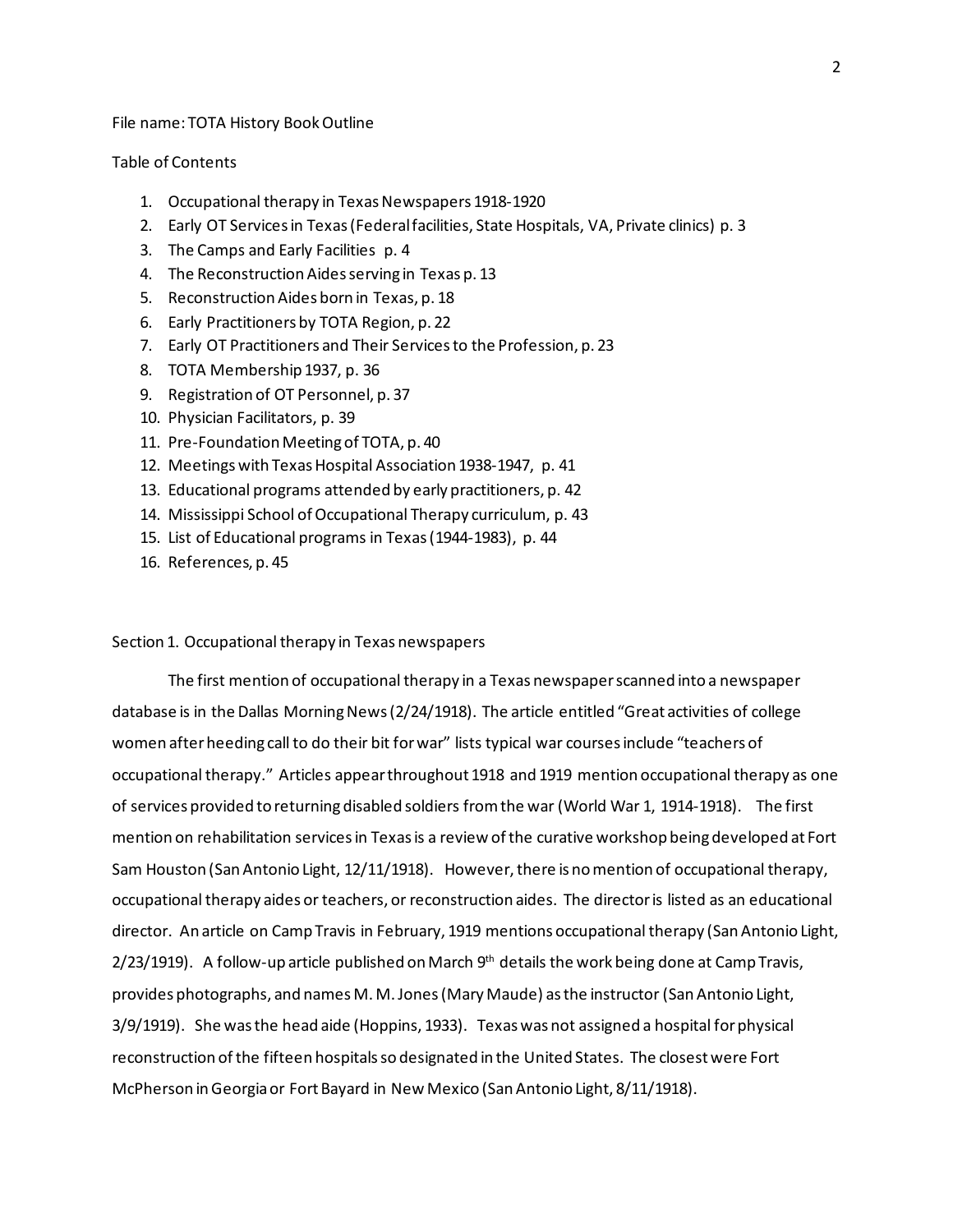Occupational therapy in the state hospitals is first recognized in November 1919 in an annual reportto the legislature (San Antonio Light, 11/23/1919). Attention was drawn to the use of occupational therapy as a means of employing clients with mental health problems in the state mental health facilities.

Occupational therapy is described in various waysin different articles including "cheer-up" work, therapeutic use of occupations for rehabilitation, and vocational training or retraining. One of better descriptions appears in *Beaumont Enterprise* that states "Occupational therapy is not vocational training. In the hospitals of the United States public health service occupational therapy is given to bed patients and those who are convalescing" (10/20/1920). Occupational therapy was considered to be applicable to all kinds of condition and given both for direct, curative action to improve function of muscles and joints and for stabilizing the client by increasing morale. When the person had completed convalescence, vocational training was started. According to the article 300 aides were employed.

#### Section 2. Early OT Services

The history of occupational therapy services in Texas includes three types of facilities: federal, state, and private. Federal facilities are camps, forts, public health, and veterans. Camps were "tent cities" composed of a series of canvas tents including those that serviced as hospitals and clinics. Although four army camps were located in Texas, reconstruction aides were assigned to only two that can be documented: Camp Logan in Houston and Camp Travis in San Antonia. Fort Sam Houston became a major site when Camp Travis closed in April, 1919 (Lauck, 1933).

The first public health hospital to employ an occupational therapist (Martha R. Emig) was the United State Public Hospital #25, Houston (previously Camp Logan) followed by Lenore Brannon in 1942 at the public health hospital in Fort Worth (Houston Post, 7/26/1920; Fort Worth Star-Telegram, 4/10/1954). The first occupational therapist as veterans bureau hospital was Alice B. Eads in 1924 at the Veterans' Bureau Hospital #93 (previously named the American Legion Memorial Hospital, now Kerrville Veterans Affairs Medical Center) in Legion, Texas, followed by Calla B. Campbell (Mrs. Harry Campbell) who was transferred to the Veteran's Bureau Hospital in Waco in 1937 (San Angelo Standard-Times, 11/9/1950 p. 13; Kerrville Mountain Sun, 6/10/1937)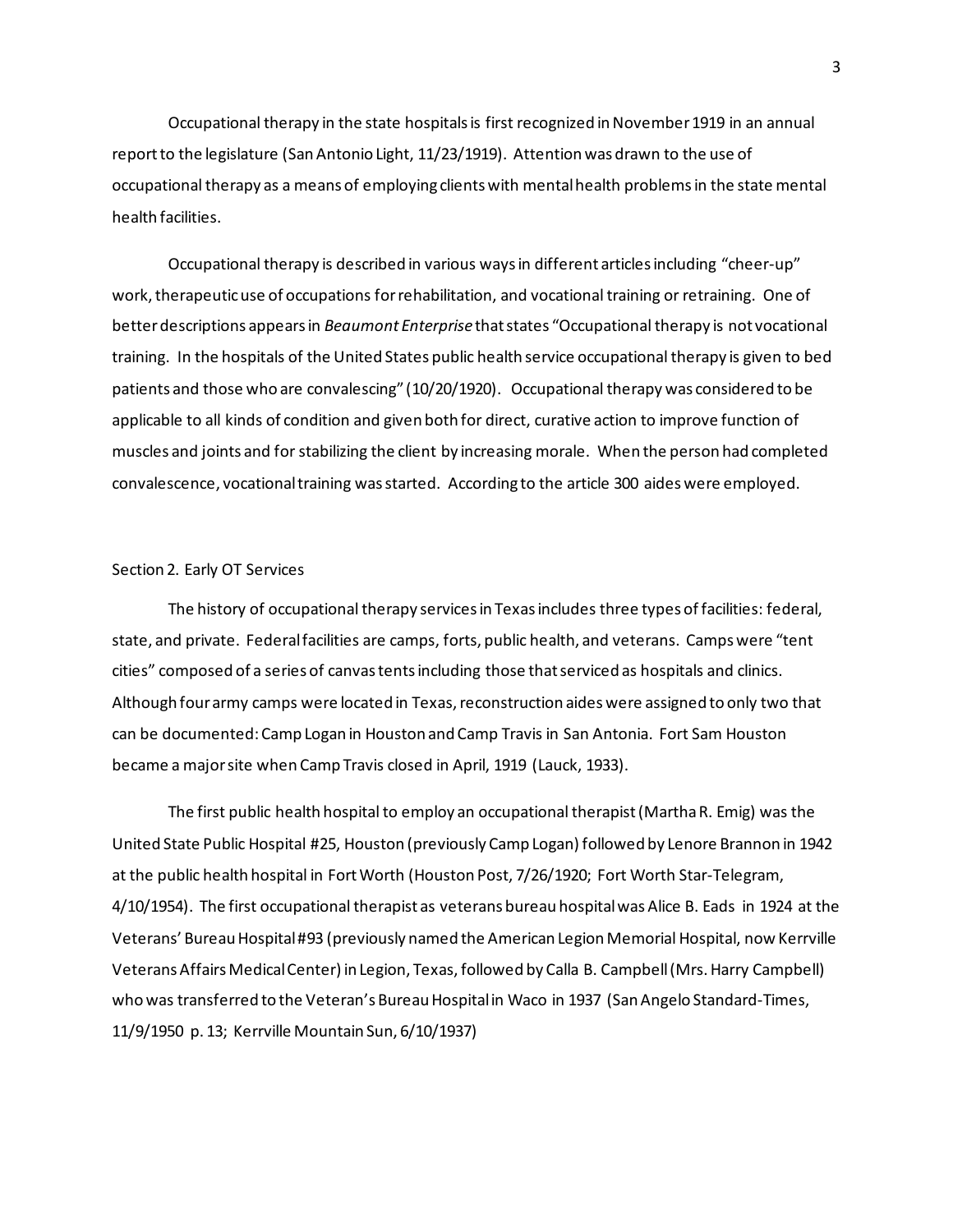The first state hospital to report employing an occupational therapist is Martha E. Gilbert in 1924 at Southwest Insane Asylum (now San Antonio State Hospital) (Hoppins, 1933; San Antonio Light, 12/11/1924), Gilbert was also the first occupational therapist hired at Austin State Hospital in 1927 (Hoppins, 1933) followed by Beatrice Cooney, in 1929 at Wichita Falls State Hospital (Wichita Falls Record-News, 2/18/1969), Pearl Jones Tennyson at Rusk State Hospital, 1931 (AOTA , 1932, p. 51), Helen LeBeau Hedges at Galveston Psychopathic Hospital, in 1931 (AOTA, 1934, p. 81), and, Daisy Parkerson at Abilene State Hospital in 1937 (Abilene Reporter-News, 1945), The exact start dates for occupational therapy services in the other state hospitals (Big Springs, Terrell), has not been determined.

The first private facility to employ occupational therapists was Margaret Dennis at the Junior League Workshop, Dallas, in 1924 (Dallas Morning News, 6/4/1924) followed by Eula Caldwell at Blue Bird School and Clinic, Houston, about 1935 (Houston Chronicle 8/14/1936), Olga Wheeler at Baylor University Hospital, Dallas, 1936 (AOTA, 1945), and Clyde McDowell Myers at Beverly Hills Sanitarium, Dallas, 1936 (Occupational Therapy Notes, 1936)

### Section 3. The Camps and Early Facilities

## Camp Travis and Fort Sam Houston, San Antonio

Camp Travis (originally Camp Wilson) was composed of 1,280 acres of land northeast of Fort Sam Houston to provide training for solders (White, 2020). When the war ended the mission was changed to provide lodging for soldiers prior to discharge form the army (Manguso, 2018). The reconstruction aides at Camp Travis base hospital were stationed there from January to April, 1919. Frances Locke writes that the therapists "lived in a long dormitory and none of us got much sleep" because someone was always coming in and everyone got up to listen to the person's experiences. (Locke, 1933, p. 63). In April, 1919 the camp hospital was closed as the number of soldiers needing medical services decreased and were discharged. The therapists were either moved to Fort Sam Houston or transferred to other facilities. Among the reconstruction aides that remained were Marion Walp (Caldwell) and Martha E. Gilbert according to census records. Lauck (1933, p. 61) states the when Camp Travis was closed "A truck full of us were taken to Ft. Sam Houston, a drive of about ten minutes." Fort Sam Houston medical services would later become part of Brooke Army Medical Center remaining part of the army medical services. Camp Travis itself was integrated into Fort Same Houston in 1922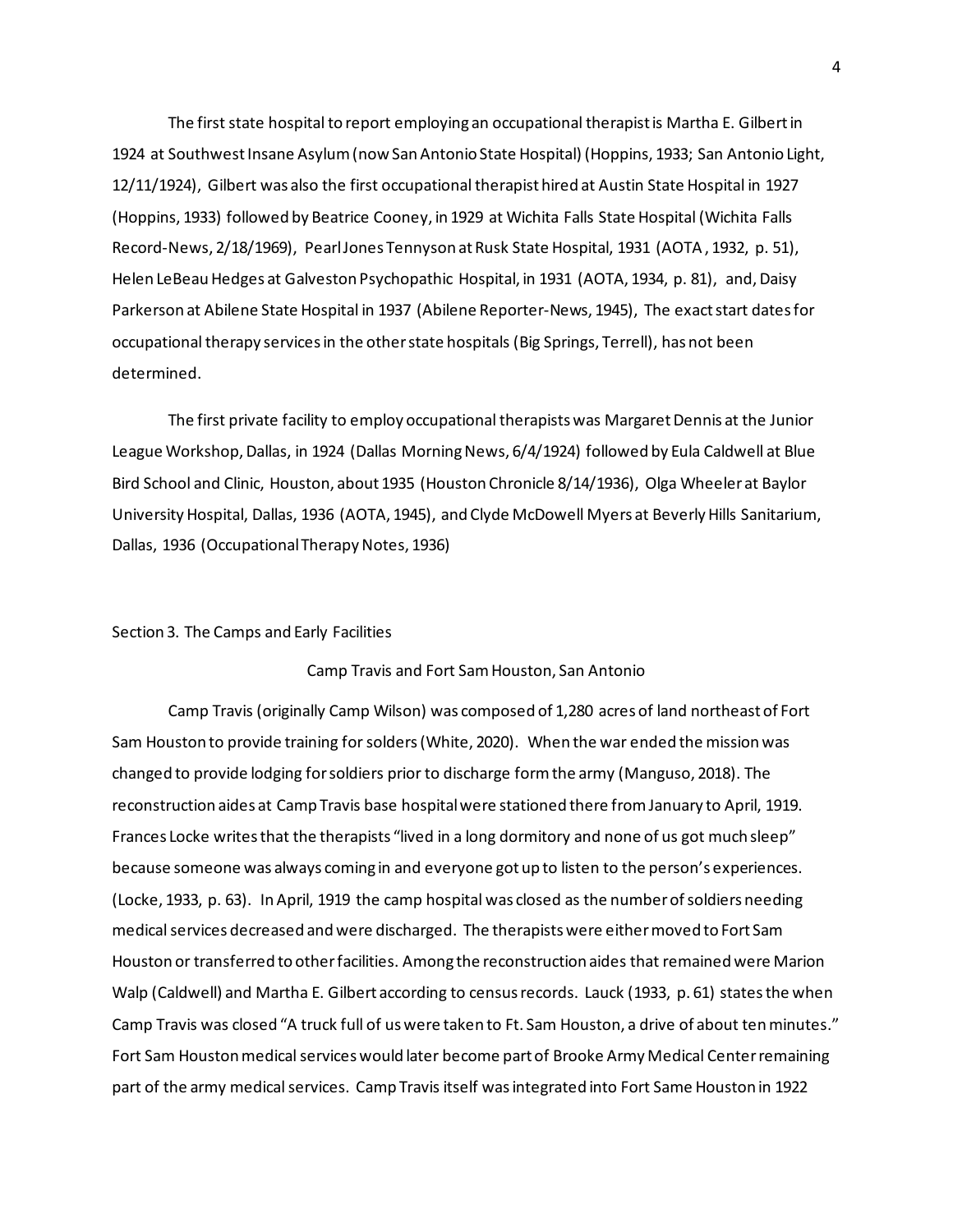(White, 2020). Blanche Lauck and Francis Locke provide information about activities of the reconstruction aides at Camp Travis. At least 53 reconstructions aides in occupational therapy are documented to have served at Camp Travis and/or Fort Sam Houston according to names and records in Hoppins (1933) or in newspaper articles such as the article in the *San Antonio Evening News* (2/15/1919).

#### Camp Logan/United States Public Health Hospital #25, Houston

Camp Logan base hospital (United States Public Health Hospital #25) had been treating veterans of World War I since its formation in 1917 (Houston Post, 9/15/17). The hospital was considered one of best according to newspaper reports (Houston Post, 10/31/18). The camp hospital had successfully treated hundreds of patients through the influenza epidemic in 1919 but also treated veterans with rheumatic disorders and tuberculosis among otherdisorders. In 1920 a new service was added, occupational therapy (Houston Post, 7/26/20). The head therapist, Martha Rosilin Emig, (1888-1948), born in Iowa, was a reconstruction aide who attended the war course in 1918 at the New School of Design, in Boston, Massachusetts (Omaha World-Herald, 3/16/19). Two other aides were also stationed at Camp Logan, Marjory Nethercut and Marian Wells. Little information is known about them and they are not listed in Hoppins (1933). The department functioned for about three years before being phased out . Other reconstruction aides stationed at Camp Logan were Charlotte E. Bussey, Marguerite Lois Chace, Christine Amanda Gray, Leone Moore and Mary Eunice Wellington. The hospital itself was being phased out and its staff transferred to the Jefferson Davis Hospital. Miss Emig moved to Minnesota. Moore transferred to the veteran's hospital in Legion. Some reconstruction aides resigned and the whereabouts of the others is unknown.

Camp Logan closed in June, 1923 and all remaining service men needing medical services were transferred to the Veterans Bureau hospital in Legion. Tuberculosis was the primary condition of the exservice personnel needing continuing medical services. The Veterans Bureau hospital in Legion became a specialized facility for the treatment of tuberculosis.

### Veterans Administration Hospital #93, Legion/Kerrville

The facility in Legion (Kerrville) was started in 1919 by the Benevolent War Risk Society designed to treat World War 1 veterans (Herring, 1999). When local finances were exhausted, the American Legion took over and the facility was known in 1921 as the American Legion Memorial Hospital or Sanitarium. Once again lack of finances required attention, at which point the State of Texas Board of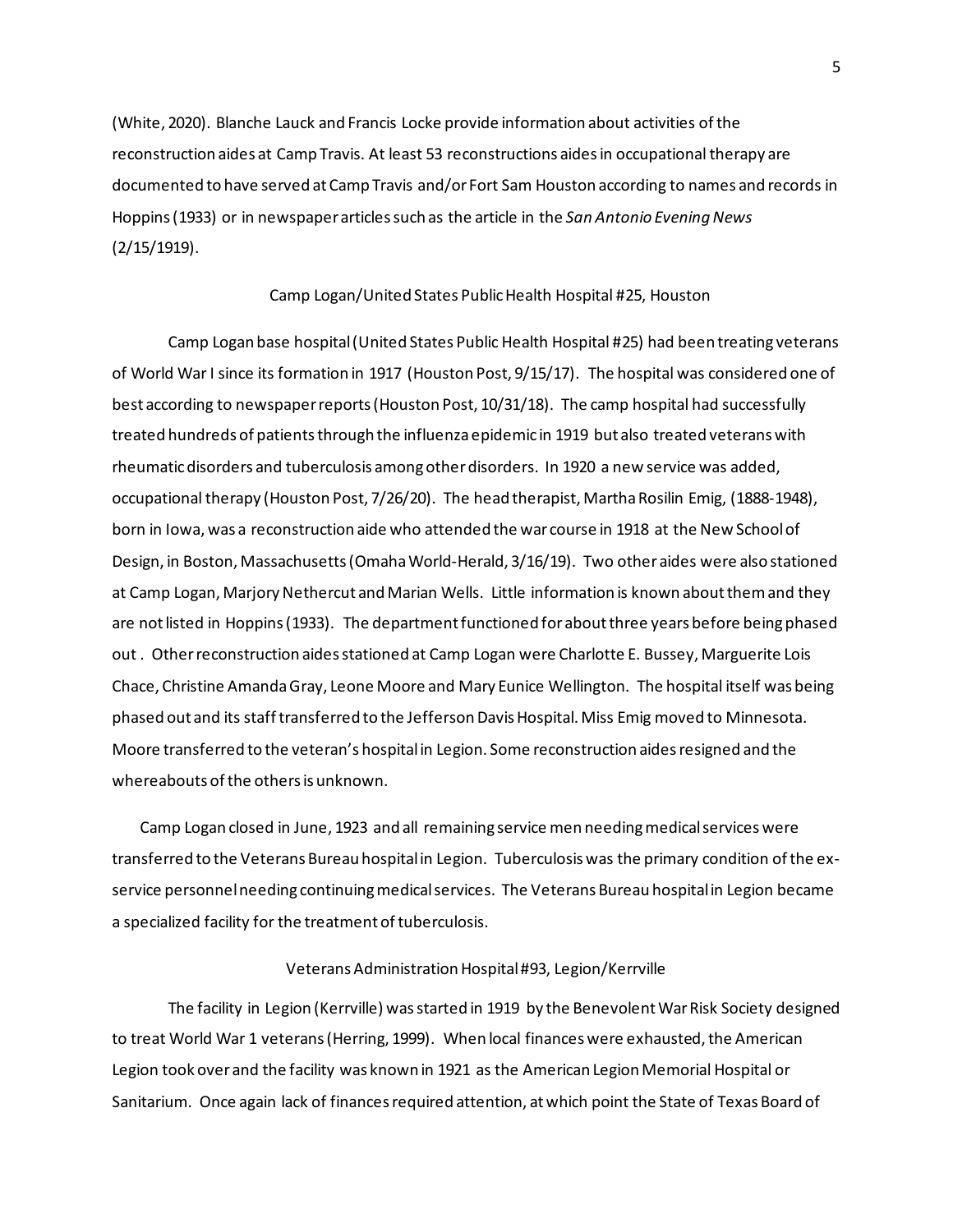Control took over the building process and administration. The first patients were admitted in June, 1921. On June 1, 1923 the United States Veterans Bureau began leasing the buildings and the facility became known as the Veterans Administration Hospital #93. In 1928 the hospital was bought by the Veterans Administration. Subsequent name changes occurred due to changes required by the United States Veterans Affairs. In addition the name was often confused with the Legion State Sanatorium, also operated by the Veterans Administration and Kerrville State Hospital operated by the State of Texas.

The first mention of occupational therapy services is in an article dated September 23, 1923. Therapeutic treatment is described as including "certain forms of light occupational work offered under supervision of occupational aides. "To this end, an occupational therapy building is maintained. The work consists of reed and raffle weaving, hand leather work, rug making and other forms of construction activity" (San Antonio Light, 9/23/1923). A subsequent article in October lists the occupational work as including "instruction in the common branches of bookkeeping, salesmanship and typewriting… under the direction of qualified teacher aides (Fort Worth Star-Telegram, 10/7/1923; Kerrville Mountain Sun, 10/11/1923). The occupational therapy staff would to be major contributors to the development of occupational therapy services in Texas including Alice Eads, Leone (Honey) Moore and Calla B. Campbell.

### Southwestern Insane Asylum/San Antonio State Hospital

The Southwestern Insane Asylum was established in 1892 (Geise & Markham, 2021), but the first mention of occupational therapy is in an article dated November 22, 1919 in which more attention to occupational therapy is recommended in the institutional annual report (San Antonio Evening News, 11/22/1919, p. 14). A copy of the actual report has not been found. In December, 1920 an article with three photographs describes some occupational therapy activities but the emphasis is on the art work done under direction of Emma Evilena Flanagan Mangham (Mrs. Arthur Decatur Mangham, 1886-1989) and Peggy Blair (unable to identify in Ancestry.com) (San Antonio Light, 12/19/1920).

Occupational therapy is explained as diverting the mind from "pondering on the unhealthiness" to other outlets for its nervous energy (San Antonio Light, 12/19/20) The next article does not mention Martha Gilbert by name. Instead the article focuses on Dr. J. Gordon Springer, M.D., superintendent, who states the occupational therapy "should introduce and lead directly into occupations which are generally remunerative and should assist the subjects into occupations of a professional or a trade character" (San Antonio Express, 12/18/1924). In the same year, Dr. A. Caswell Ellis, M.D., Secretary of the State Eleemosynary Commission states the occupational therapy program at Southwestern Asylum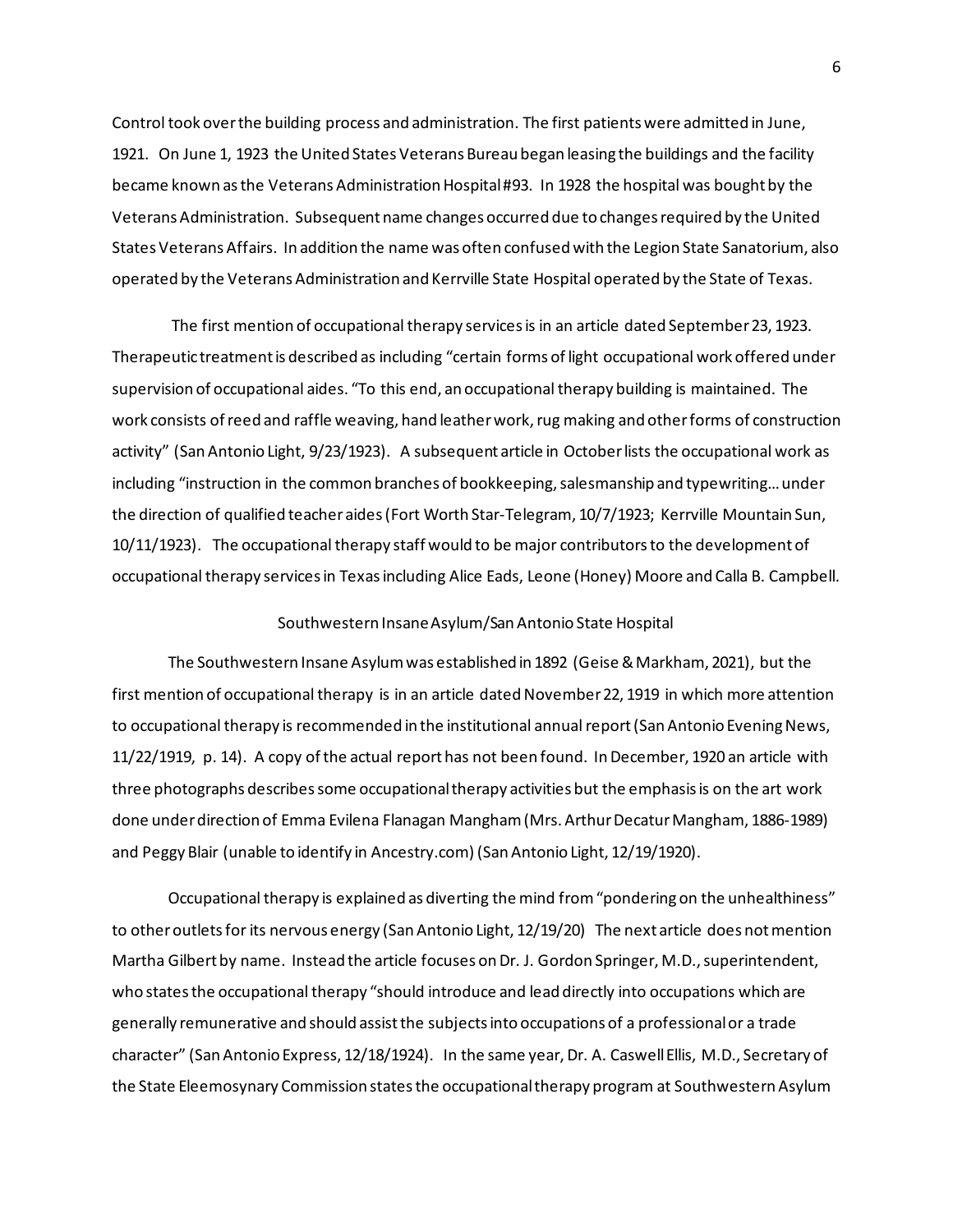is the "only institution that has this work at all, and there it is limited to 40 patients" (San Antonio Express, 10/30/1924, p. 16). The same statement also appears in *Austin American-Statesman*, 10/29/1924). In 1925 state funds were secured to triple the size of the occupational therapy department (8/4/1925, p. 7) under the direction of Dr. Charles Castner, M.D. The mixed use of occupational therapy services is illustrated by the following statement printed in 1926: "Occupational therapy is not only a success from a purely scientific viewpoint but is a humanitarian reform and a paying system economically" (Kerrville Daily Times, 12/30/1926). Occupational therapy is also described as including "sewing, basket weaving, hand-craft of all kinds and recreational amusements, each taught by experts" (San Antonio Light 5/10.1926 p. 11). In 1949 occupational therapy is described as "where patients are treated by giving them something to do" (Denton Record Chronical, 11/1/1949)

#### Hella Temple Cripple Children's Hospital/Texas Scottish Rite Children's Hospital

Like most of the early facilities in Texas, the building and administration of the Scottish Rite facility and its antecedents went through several iterations. In 1921 the Hella Temple Shrine (operated by the Shriners) opened a children's clinic in Dr. W.B. Carroll's medical building at 3408 Junius Street, Dallas, opposite Baylor Hospital (Black, 2010). A new building on Oak Lawn across from Parkland Hospital was completed in November, 1923 named the Hella Temple Hospital for Children, also called the Hella Temple Crippled Children's Hospital. In 1925 the name was changed to Hella Temple-Scottish Rite Masonic Hospital for Crippled Children when the Scottish Rite Consistory of Dallas agreed to be equal partners in operating the facility. The following year the name was changed to the Texas Scottish Rite Hospital for Crippled Children and the Hella Temple discontinued support. The current name is Scottish Rite for Children.

Occupational therapy is first mentioned in an article dated June 16, 1924 (Dallas Morning News, p. 9). The articles that a school of occupational therapy was established as an experiment through the cooperation of the Junior League of Dallas, the Sunshine Club and the Banker's Wives. The work was to be directed by Mrs. M.L. Morris, field worker (social service) for the hospital, who originated the program (Mrs. Martin Luther Morris, Ann Morris). The program was to be funded initially through the cooperation of the three women's organizations, but the Junior League appears to have become the primary funding source until 1938 with the hospital took over the payment of salaries and buying the equipment and supplies.(get source).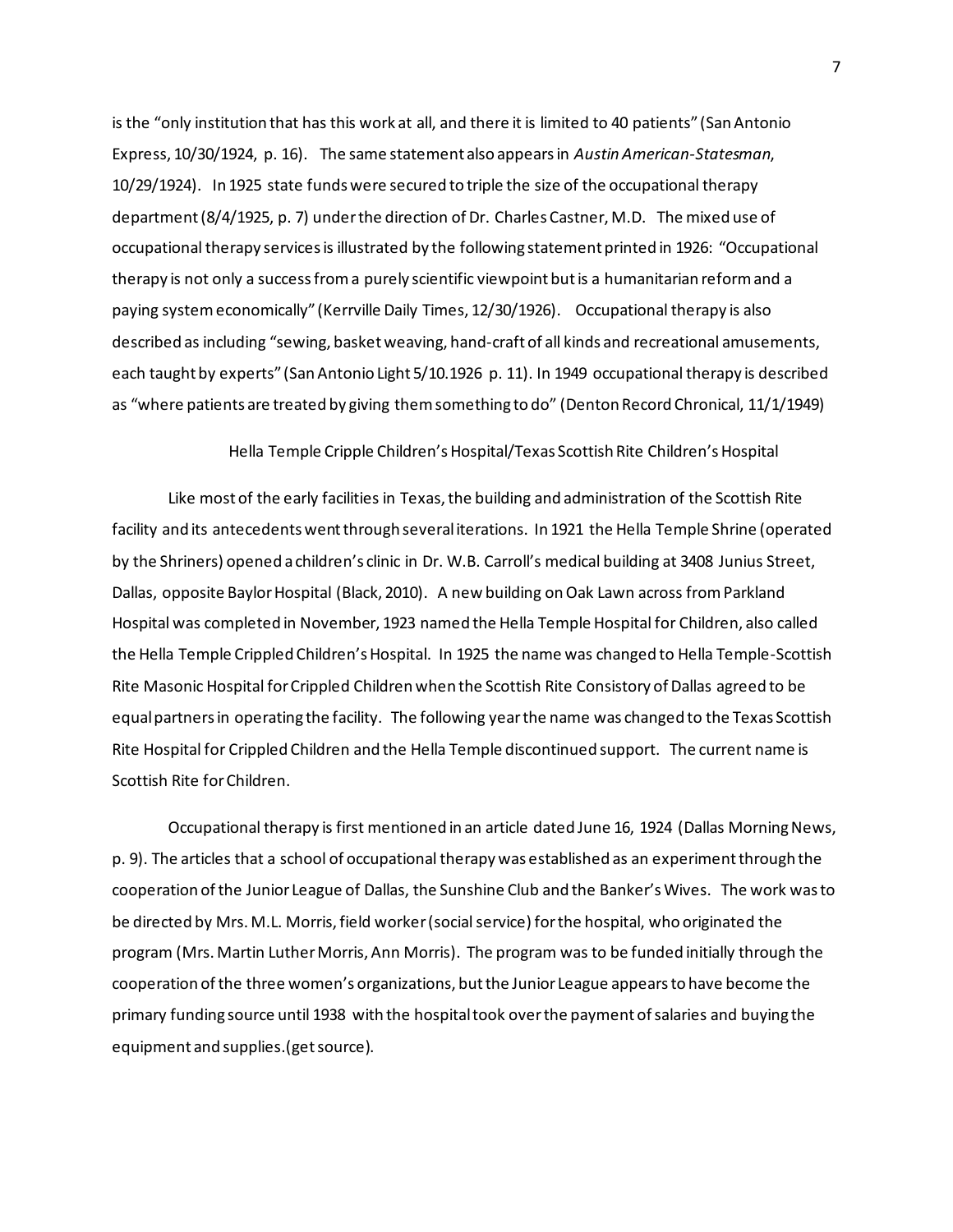The occupational therapy program at Scottish Rite Hospital is described at including three units: orthopedic, cultural, and prevocational (Dallas Morning News, 3/22/1936). The orthopedic program included "muscle re-education, muscle co-ordination and exercise of stiffened joint" (p. 4). The cultural program included instruction in music appreciation and art while the prevocational program included sewing, woodwork and handcrafts.

#### Junior League Workshop for Handicapped Women

 In June, 1924 the names Letha Ott Wright and Margaret Dennis are mentioned as occupational therapists in a newspaper article as speakers for a program presented on changing roles of women with a session on occupational therapy focused on physically handicapped women in which the principle occupation is sewing (Dallas Morning News, 6/4/1924). The exact role of the two therapists, if any, is not clearly stated. The program for handicapped women began in January, 1924 (Dallas Morning News, 5/25/1924).

In July, 1924 an article about the Junior League Shop states that "Articles for sale in the shop are made , for the most part, by handicapped women and girls who are being assisted in earning a living wage" (Dallas Morning News, 7/6/1924, p. 1.) An article in September, 1925 stated the League is stated to be providing "work for crippled, lame, and otherwise incapacitated women" including sewing "caps, aprons, uniforms and other plain sewing." "The handicapped women will also do darning, mending, and will take orders for children's clothes." In addition, the article states that a special group of women do "all kinds of fine handwork, making a specialty of combining old laces for boudoir pillows and lingerie" (Dallas Morning News, 9/16/1925, p. 13). In 1925, the workshop had been operating for two years and had recentlymoved it quarters from the Majestic building to 1613 Pacific Avenue. Arrangements were made for women who were handicapped by illness, home duties, or other causes to work from home to "add to their earning power." (Dallas Morning News, 9/16/1925, p. 13). An article published in October, 1925 states that at the Junior League Workshop "material is cut out for sewing by handicapped women" and is made "ready for orders for any kind of plain sewing to be done" (Dallas Morning News, 10/15/1925, p. 8). No further mention of the workshop appears in the newspaper articles after 1925. The occupational therapy credentials for Luella Margaret Davis can be verified but not for Letha Ott Wright.

State Lunatic Asylum/State Hospital for the Insane/Austin State Hospital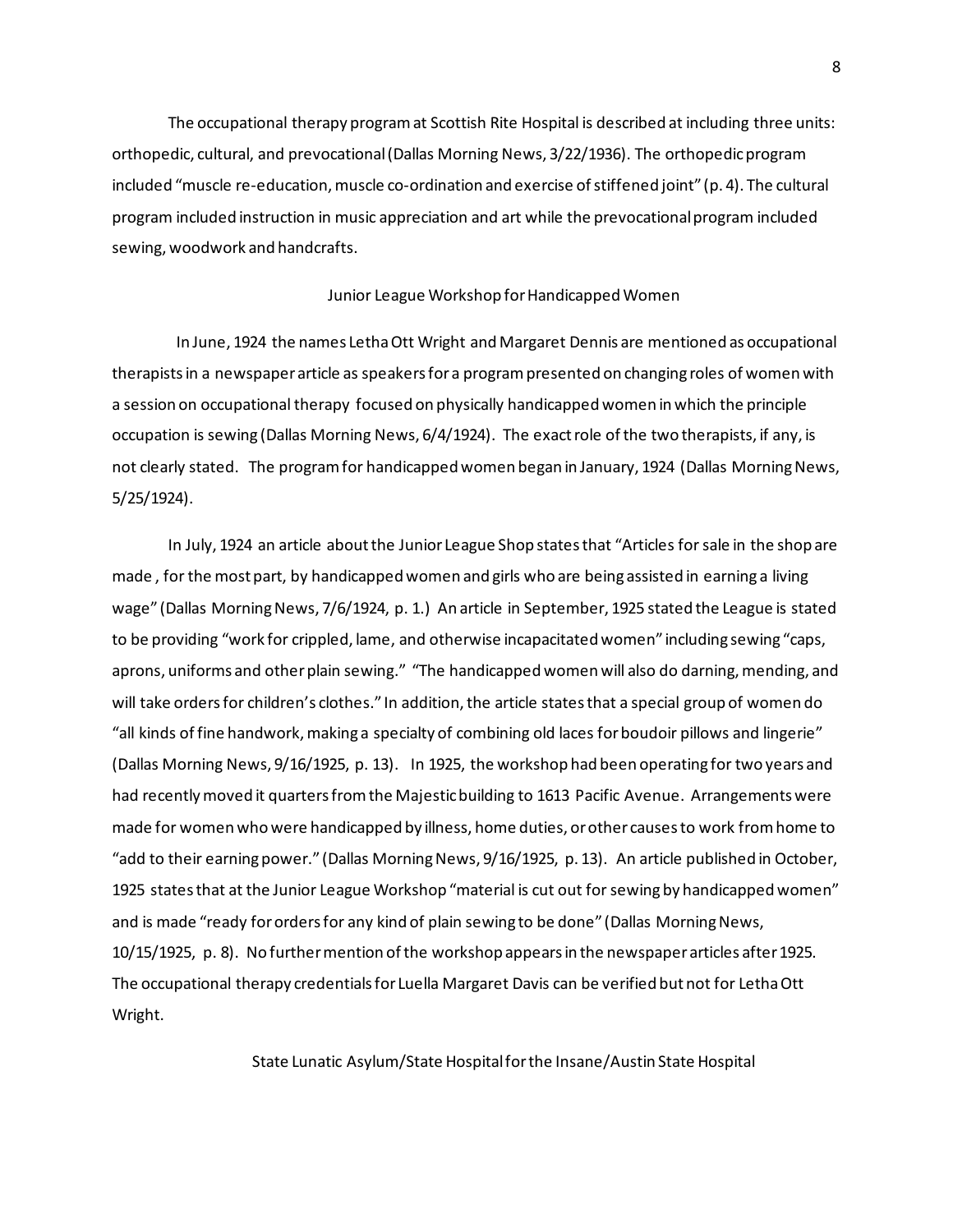The State Lunatic Asylum was established in 1856 and is considered to be the oldest mental health hospital in Texas (Johnson & Holmes, 2019). Various newspaper articles use variations of the name. The name was officially changed to Austin State Hospital in 1925. Occupational therapy is first mentioned in July, 1925 in which an announcement is made that the State Board of Control was receiving bids to build an occupational therapy building at the "State Hospital for the Insane" in Austin (Austin American, July 22, 1925 p. 9). Articles describing occupational therapy services at Austin State Hospital were not identified. One article published in 1927 mentions occupational therapy but provides no detail (Austin American Statesman, 10/2/1927, p. 6). Another article published in 1937 also mentions occupational therapy but describes recreational therapy (Austin American, 12/9/1937, p. 7). In 1950 an article states the hospital is expanding its program of recreation and occupational therapy but does not describe the programs (Austin American, 6/29/1950 p. 48).

Occupational therapy was initiated at Austin State Hospital in 1927 when Martha E. Gilbert was hired (Hoppins, 1933) and continued in 1928 when Marjorie (Margie) Woodward was hired. Olga Wheeler (Mrs. May) was hired the following year (American Occupational Therapy Association, 1934). Both Ms. Woodward and Ms. Wheeler had attended the Louisiana School of Occupational Therapy which had moved from Mississippi to Louisiana. Dena Lee Crausby (Mrs. R.N. Clifton) was hired in 1931. Crausby became a registered occupational therapy in 1932. All three therapists would all become registered occupational therapists in 1934 when the American Occupational Therapy Association printed a national directory of qualified occupational therapists (American Occupational Therapy Association, 1932, 1934). Woodward would service as vice president (1936-1938) and then president (1939-1940) of the Texas Association of Occupational Therapists (Now Texas Occupational Therapy Association). Wheeler served as secretary-treasurer in 1936-1937.

## Northwest Texas Insane Asylum/Wichita Falls State Hospital

Wichita Falls State Hospital was established as the Northwest Texas Insane Asylum in 1917 with the patients admitted in 1922 (Markham, n.d.). The name was probably changed to Wichita Falls State Hospital in 1925 when the names of other state asylums was changed to eliminate the words "insane" and "asylum." The first occupational therapy building was approved in 1927 (Mckinney Weekly Democrat Gazette, 4/14/1927) and opened in 1930 (Wichita Daily Time, 4/1//, 1930). Another building was approved in 1937 and erected in 1939 (Wichita Daily Times, 6/9/1937, p. 1).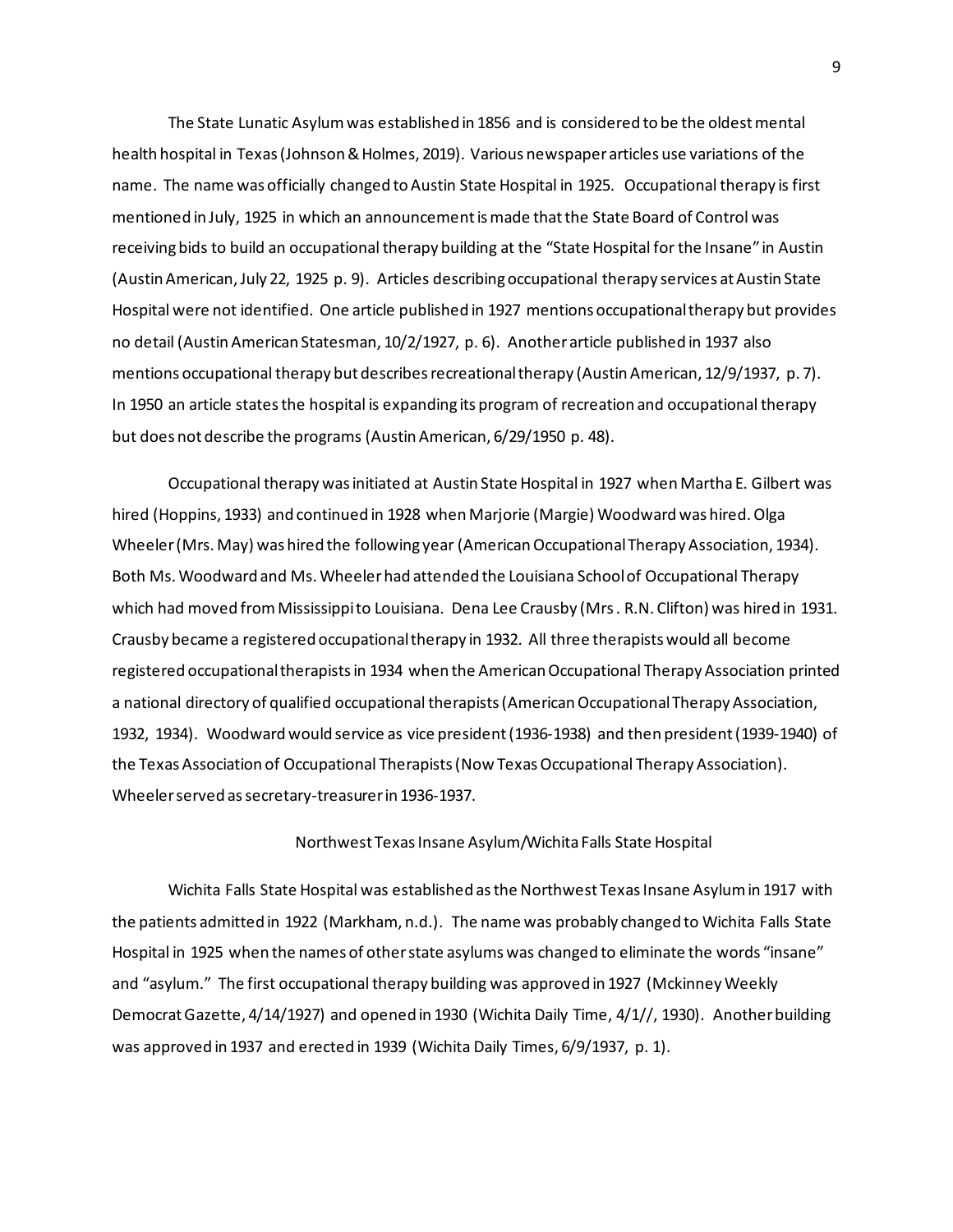According to Beatrice Cooney, director, the occupational therapy program began on September 1, 1926 (Wichita Falls Record-News, 8/3/1962 p. 6) in a "tiny room over the plumbing shop" (Wichita Falls Record-News, 2/18/1969, p. 19). Occupational therapy is explained as "treatment under medical direction of physical or mental disorders by the application of occupation and recreation with the objective of promoting recovery by creating new habits and of preventing deterioration" (Wichita Falls Record-News, 8/3/1962, p. 6). By 1962 the program included weaving, sewing, rug making, stitching, and wood craft. Items made by clients were exhibited at state fairs and were sold in the occupational therapy building (Wichita Falls Record-News, 8/3/1962, p. 6). The article published in 1969 includes a statement that that the hospitals was the "first state hospital in Texas to have a registered occupational therapist" and that Mrs. Cooney was the third director of the department" (Wichita Falls Record-News, 8/3/1962, p. 19). No therapist listed in the National Registry or Occupational Therapy Yearbooks from 1932 to 1942 includes occupational therapy personnel from Wichita Falls State Hospital. An article published in 1962 includes a statement that the "hospital belongs to the American Occupational Therapy Association and the Texas Occupational Therapy Association" (Wichita Falls Record-News, 8/3/1962, p. 6). Mrs. Cooney was a member of the Texas Occupational Therapy Association serving as vice-president and president but she was never a member of the American Occupational Therapy Association. An article published in 1930 states the occupational therapy program was "under the direction of a graduate occupational therapist" but the name is not mentioned and Mrs. Cooney was not a graduate of an existing occupational therapy program (Times Record, News, 5/9/1930, p. 11) but no record exists as to which, in any, program she attended.

#### State Epileptic Colony/Abilene State Hospital/Abilene State School

Abilene State Hospital was established as the State Epileptic Colony in 1904 and became the Abilene State Hospital in 1925 when persons with mental illness were admitted as well as those with epilepsy. In 1957 the name was changed to Abilene State School for persons with disabilities and is now named the Abilene State Supported Living Center (Hopkins, 2017). The first occupational therapy building was approved in 1929 (Fort Worth Record-Telegram 12/18/1929). Daisy Parkerson was employed in the occupational therapy department as director from about 1930 to 1970 when she retired (Abilene Reporter-News, 10/4/1985, p. 29). An article published in 1945 states the "pupils, who range in age from six to 18 years," created "various kinds of embroidery ... pot holders, paintings, crocheted scarves, handwoven rugs, painted wooden trays, waste paper baskets, bread boards,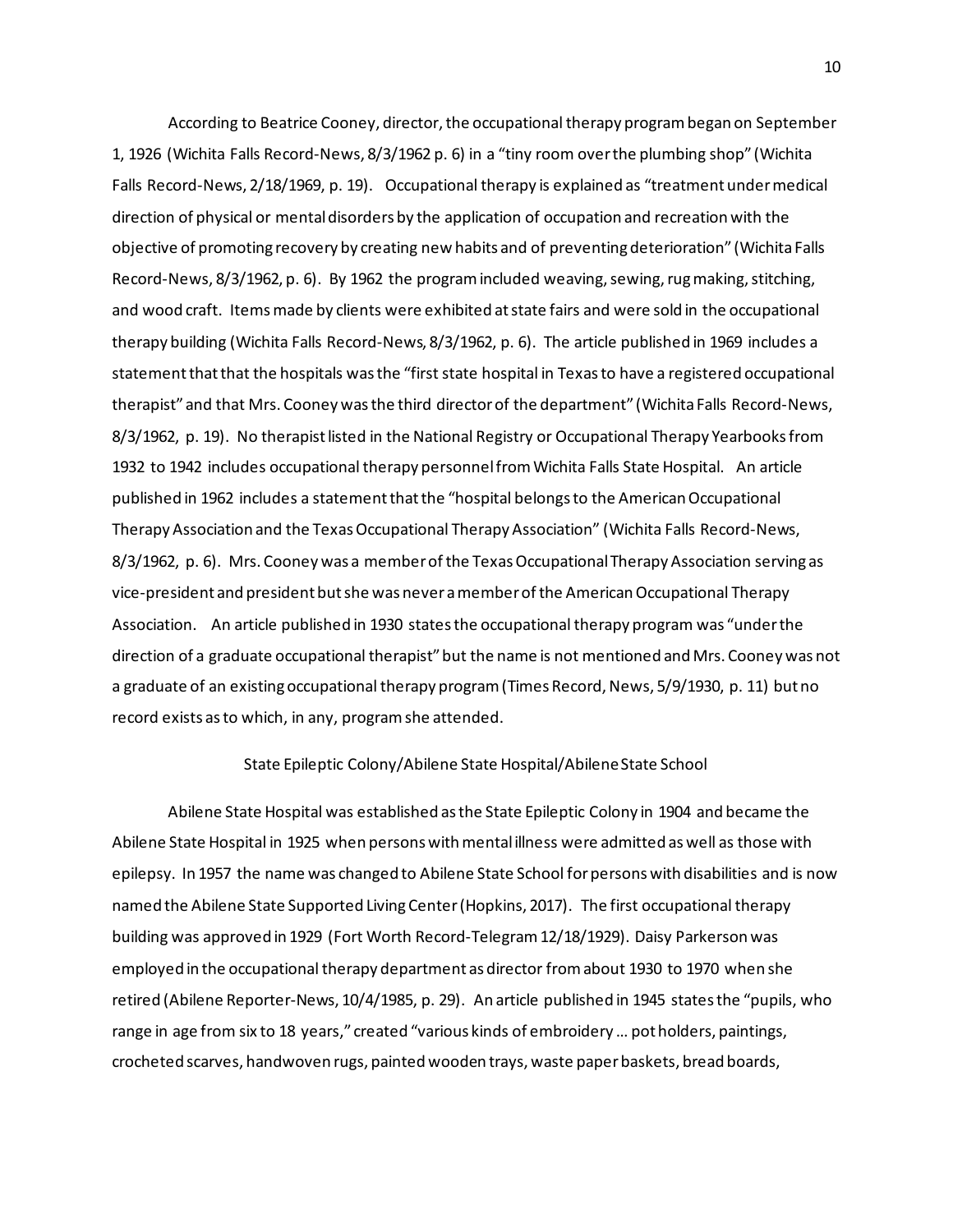pictures, house signs, toys, salt and pepper shakers, napkin holders, bookends, plaques, towel racks and a number of other items" (Abilene Reporter-News, 5/6/1945, p 20)

Mrs. Parkerson and her daughters lived on the hospital grounds in an apartment building, In 1943 the two-unit apartment caught fire because the neighbor lit a heater and then went to visit an neighbor. The Parkerson's apartment was heavily damaged by smoke and heat (Abilene Reporter-News, 2/17/1953, p. 7?)

## Rusk Penitentiary/East Texas state Hospital/Rusk State Hospital

Rusk State Hospital was opened as a mental health facility in 1919 by converting the Rusk Penitentiary building into a hospital for African-Americans with mental illness. A general hospital for the care of acutely sick persons and a tubercular hospital for white persons were added. About 1967 a maximum-security unit for the criminally insane was also added (Markham, 2021).

The first mention of occupational therapy is in an article dated October 25, 1930. A display of eighteen pine needle baskets, five hook rugs and three pine plagues was entered in the State Fair of Texas by Dr. Lawrence Smith, superintendent of the hospital (Dallas Morning News, 10/25/1930 p. 9). On October, 18, 1931, an article describes the occupational therapy program but no therapist names are included (Houston Chronicle, 10/18/1931, p. 7). Pearl Jones Tennyson worked at Rusk for five months in 1932 (AOTA, 1932). Two articles published in 1934 list Mrs. Lawrence Smith, wife of the superintendent, as the occupational therapist (Houston Chronicle, 11/18/1934, p. 33; Del Rio Evening News, 11/16/1934, p. 3). A photograph of Jeannette Temple, occupational therapist, holding a lace bedspread appears in an article dates June, 1938 (Tyler Courier-Times, 6/19/1938, p. 4).

#### Galveston State Psychopathic Hospital

Galveston State Psychopathic Hospital opened in 1931 and was enlarged in 1936. Although located on the University of Texas Medical Branch campus it was administered separately. In 1979 the building was renamed the Marvin Graves Building in memory of Dr. Marvin L. Graves who as a professor of medicine and introduced psychiatry into the university's curriculum. The building was heavily damaged from a hurricane in 1943 and was left vacant for sever al years. When it reopened the building was repurposed for classroom use and administrative offices (Asylum Projects, 2016). An article published October 25, 1931 includes two paragraphs about occupational therapy as described by Dr. G.W. Day (Houston Chronicle, 10/25/1932). In the article occupational therapy is described as a "vital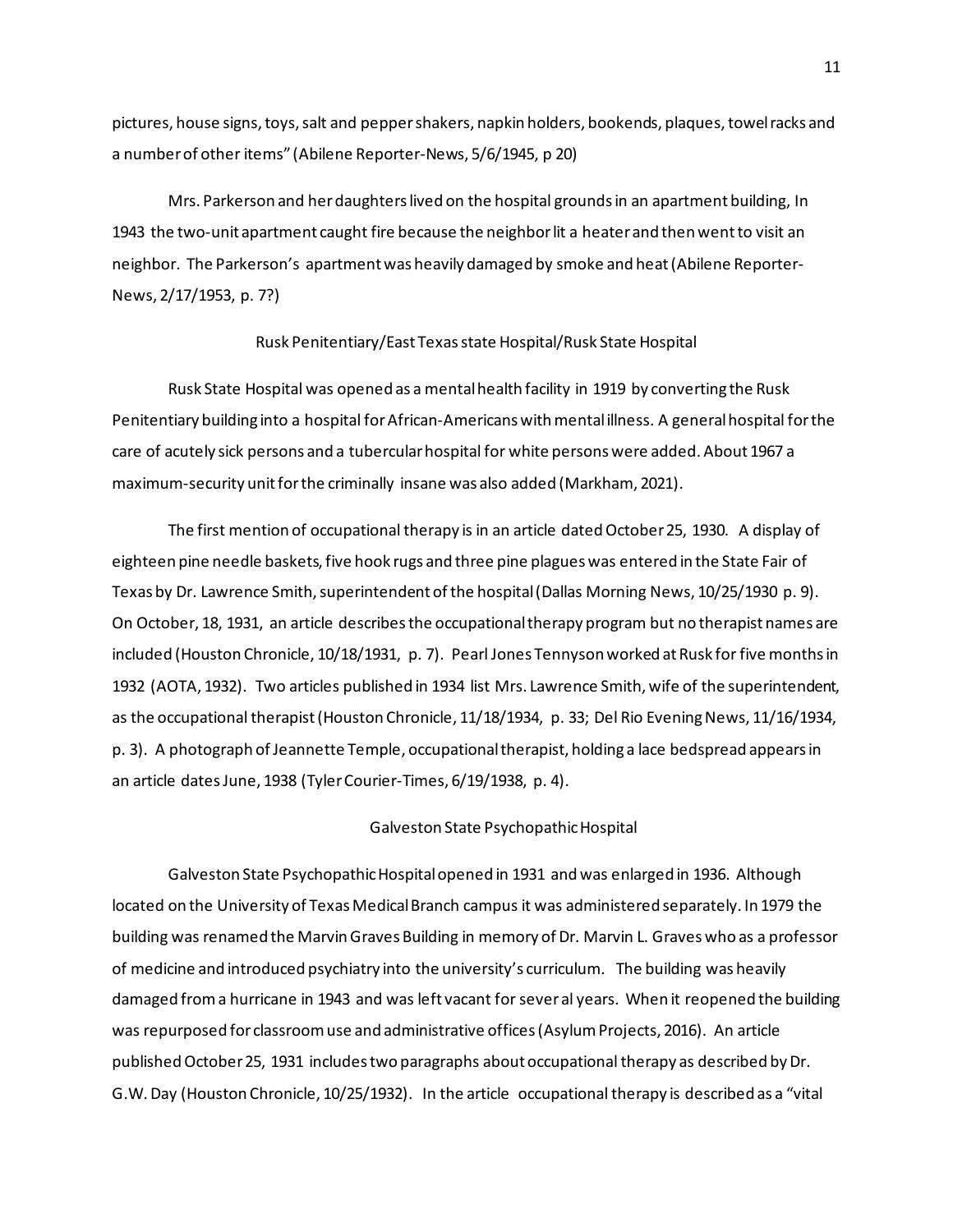part of the curative program" because it "interests the patient in something outside himself" (p. 25). According to Pearl Jones Tennyson, Dr. Day was a major supporter of occupational therapy (Low, 1985). Tennyson worked at the Galveston State Psychopathic Hospital for two years (Occupational Therapy Yearbook, 1945)

### Baylor University Hospital

The occupational therapy department at Baylor University Hospital operated from 1936 to 1938 when budget cuts were made and the occupational therapist, Olga Wheeler (May) was terminated (Corsicana Semi-Weekly, 12/6/1938). Articles in the Dallas Morning News described the occupational therapy program over the three years (12/27/1936, 10/30/1937, 12/9/1938). The 1936 article states the "department is maintained as a charity agency by Baylor" (p. 2). The 1937 article describes a party planned by Olga Wheeler. The 1938 articles states that two types of treatment were offered "functional (used to exercise given portions of the body), and diversional (physical occupation to take the mind off of illness) (p. 8).

### Blue Bird School and Clinic

The Blue Bird (Bluebird) School/Clinic/Hospital for crippled children was opened in Houston in 1929. Mrs. P. R Denman, president of the Harris County Medical Auxillary "wanted to do something to help the little crippled children." (Houston Chronicle, 8/14/1936, p. 9). Mrs. J.J. Truiitt was named chairman of the charity group responsible for operating the school and clinic called the Blue Bird Circle of the First Methodist Church with Eastern Star chapters and Sunday school classes of various churches contributing to its support (Houston Chronicle, 8/14/1936). The Blue Bird school and clinic was located originally at 3020 San Jacinto Street in the northwest corner of the property owned by Methodist Hospital(Houston Chronicle, 2/22, 1938). The Blue Bird Clinic within the hospital was opened in 1934 (Houston Chronicle, 8/8/1939). Shriners jointed by sending their clarity patients to the school and clinic as well (Houston Chronicle, 2/7/1937). Disorders included orthopedic disorders, burns, and blindness. All services were gratis supported by charity events such as style shows and dances (Houston Chronicle, 2/17/1938; 2/20/1944). Length of stay ranged from one month to six years (Houston Chronicle, 8/11/1940; 7/22/1941.

School was held for the children "who can't walk and attend regular school,"(Houston Chronicle, 8/14/1936). The children ranged in age from 5 to 14 (Houston Chronicle, 9/18/1939). The number of students ranged from 16 to 30 over the years. Classes were held in the morning from 9:30 to 11 am and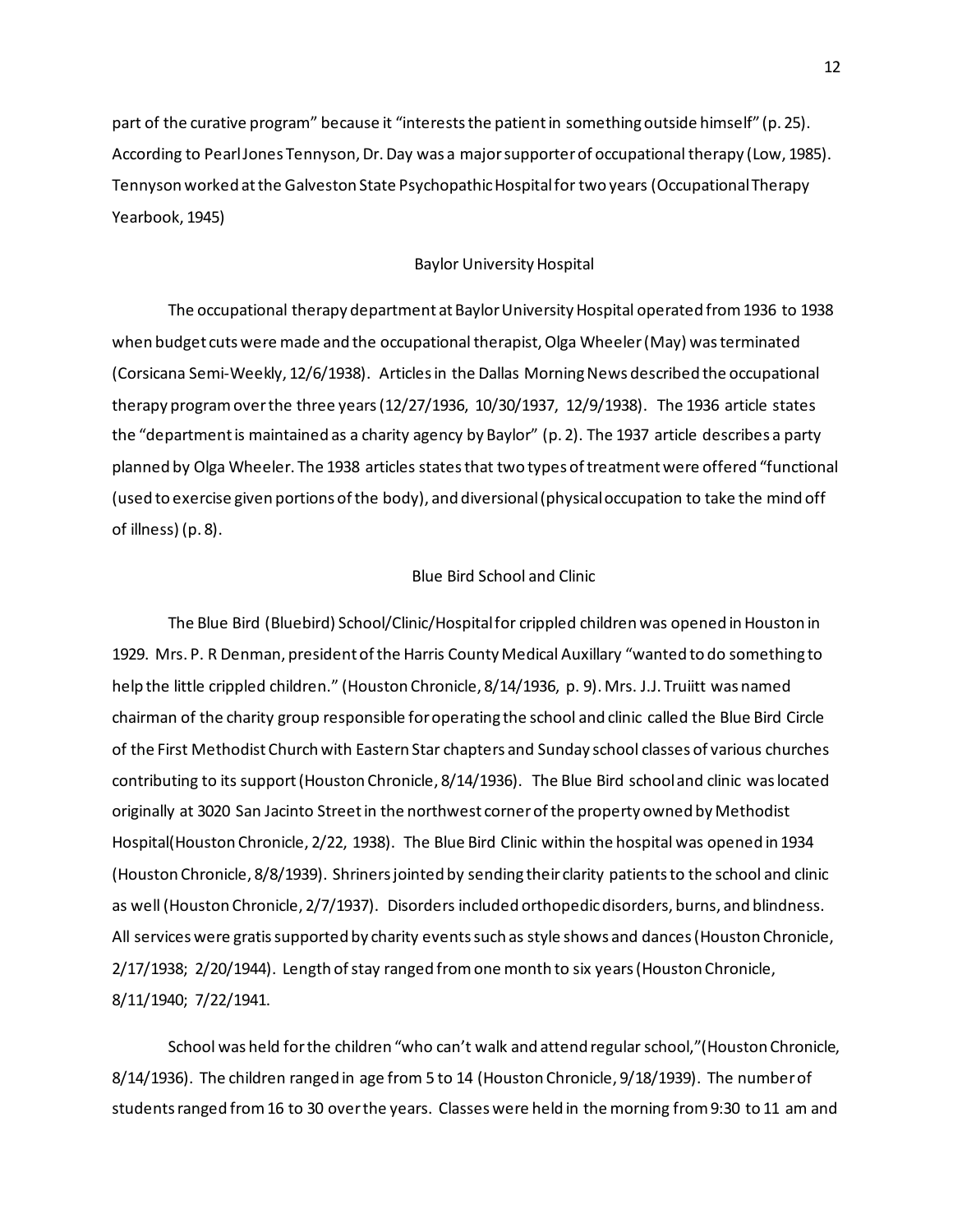included reading, arithmetic, spelling and history lessons in grades 1 through 8 (Houston Cronicle, 9/16/1940) In the afternoon after naps, craft work was began including making copper plaques, crocheting, weaving and leatherwork (Houston Chronicle, 8/14/1936; 2/7/1937). Craft projects included rugs, sweaters, mittens, scarves, belts, baskets, boxes, flower pots, hot plate pads, table mats, trays, cookie jars, cutting out paper dolls, making marionettes, and art and bead work (Houston Chronicle, 2/13/1938; 8/8/1939; 7/14/1940; 8/4/1940). Some items were sold for twice the price of the materials. The children were allowed to keep the profit (Houston Chronicle 8/8/1939)

The last article mentioning the Blue Bird Hospital is dated December 29, 1946 which announces the plans for building the new Methodist Hospital (Houston Chronicle, 12/29/1946). Shriners moved their hospital services for crippled children to Hermann Hospital before building their own hospital thereby removing the financial support Shriners had provided (Houston Chronicle, 1/9/1950).

#### Section 4. Reconstruction Aides Serving in Texas and the Army Medical Services

Sixty six reconstruction aides have been documented to have served in Texas and/or were born in Texas. The majority were assigned to army medical facilities in Texas or worked at other facilities across the United States or abroad and are listed as O.T.s in Hoppins, (1933). Of importance to note is that occupational therapy personnel included teachers of academic subjects (English, Spanish, music, art, bookkeeping, and typing) and social service workers as well as those with art and craft skills as teachers or artists. In most cases, information is not reported as to how each woman learned about war service and about becoming a reconstruction aide. Newspaper articles about "blue gowns" appeared in three Texas newspapers in 1918 (Austin American-Statesman, 6/30/1918; Liberty-Vindicator 8/2/1918 Whitewright Sun, 8/9/1918). Articles also appeared in Texas newspapers regarding the need for reconstruction aides (San Antonio Light, 1/24/1918; San Antonio Light, 3/9/1919; El Paso Times, 11/17/1919). Frances Locke (Hoppins, 1933) states she learned about war service in September, 1918 from a booklet entitled *War Work for Women* (Council of National Defense, 1918). The booklet describes both the reconstruction aides and teachers of handicraft. The earliest newspaper article appeared in the *Dallas Morning News* in February 24, 1918 stating war courses included "teachers of occupational therapy." (Dallas Morning News, 2/24/1918). Another article appeared in September mentioning occupational therapy and quoting an article from the *New York Times* about the training (Dallas Morning News, 9/19/1918).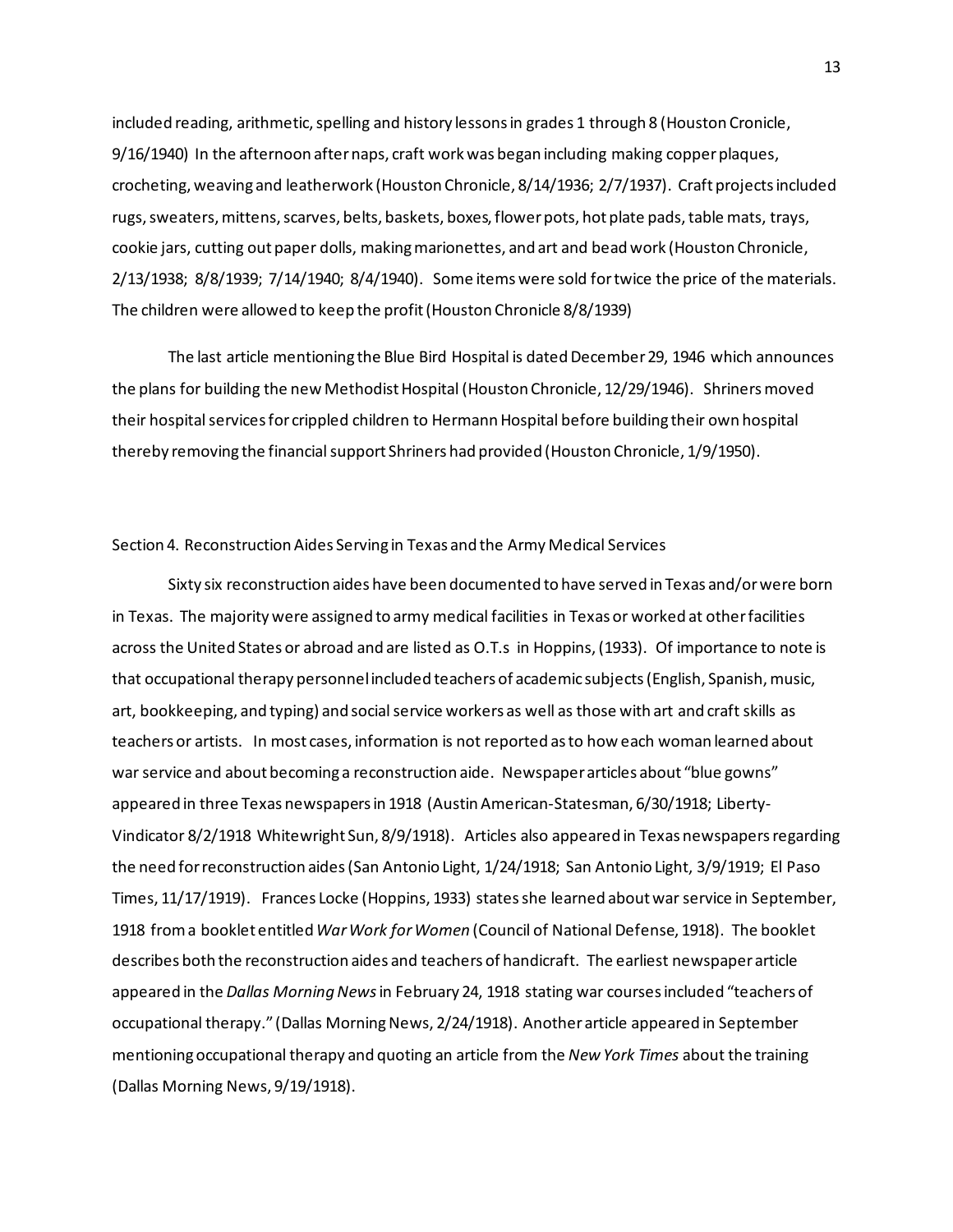At least twelve reconstruction aides are listed in the online database *Ancestry.com* as born in the state of Texas or identified through newspaper articles. Data on some reconstruction aides is incomplete because their names have not been verified in Ancestry.com and/or there is no biographical sketch in the *History of World War Reconstruction Aides*(Hoppins, 1933) that would identify the person as born in Texas. Two Texans served overseas. Mary Blake Pearce (1890-1971) was born in Cuero (Dewitt County) and served in Germany. Clyde McDowell Myres (1875-1962) was born in Eagle Pass. Myres served in France and has written accounts of her experience. The other reconstruction aides were born outside of Texas but served at army camps and forts between the years 1919-1921. Verification is a listing in the *History of World War Reconstruction Aides*, (Hoppins, 1933) and/or a citation in at least one newspaper. Those born in Texas have a star (\*) in front of their names. The last names are listed as they appear in Hoppins (1933) or during their service dates. Many married after their service as reconstruction aides and those names are recorded, if known. A few were widows at the time they served such as Myres.

- Christine Jeannette Abel (professional name Jean Abel) (1890-1970). Fort Sam Houston, 1919 (Art teacher) Born in Maxwell, California.
- Cora Lena Ault (Mrs. Hunter Howard Cover) (1890-1933) Fort Sam Houston. Born in Kansas City, Kansas
- Eloise Backus (Mrs. Frank James Bailey) (1886-1973). Fort Sam Houston, December, 1920-? Born in Detroit, Michigan
- Vera L. Bassett (Mrs. Paul E. Martin) (1888-1981). Fort Sam Houston, September 1919-June, 1920 Born in North Dakota
- Isabelle Eugenia Beerup (Mrs. Cullom) (1899 or 1902-1983). Fort Sam Houston, 1919. Taught shorthand and typewriting. Born in Indiana. Not listed in Hoppins (1933). Newspaper article Elkhart Truth 3/25/1919; 8/25/1919
- Dorothy Blair (Mrs Paul M. Hellman) (1886-1932) Fort Sam Houston, Born in Camberwell, England. Social Worker
- \*Mary (Mollie) Weldon Blake (Mrs. Rufus Burleson Pearce Sr.) (1890-1971) Service dates and location as a reconstruction aide not listed. Ship transport is dated November 10, 1918. Wedding announcement states she was in Coblen, Germany. Blake Pearce is listed as a professional artist specializing in still life and portrait painting. Born in Cuero, Texas
- \*Matilda Stoddard Brown (Mrs. Albert Luther Crawford) (1895-1980). Fort McPherson, GA., Des Moines, IA, and Camp Pike, Arkansas. Born in Galveston, Texas
- Charlotte E. Bussey (Mrs Charles Lore Darnelle) (1888-1968) Camp Logan , 1921-1923 Fort Sam Houston (no dates). Born in Bon Homme, South Dakota
- Marguerite Lois Chace (Mrs Eli Burton Parsons Jr. (1882-1978). Camp Logan (PHS) 1920-1921. Born in Wayne Nebraska
- Maud E. Clark (Mrs. William B. Clark) (1890-1977). Fort Sam Houston, Born in Indiana, Oklahoma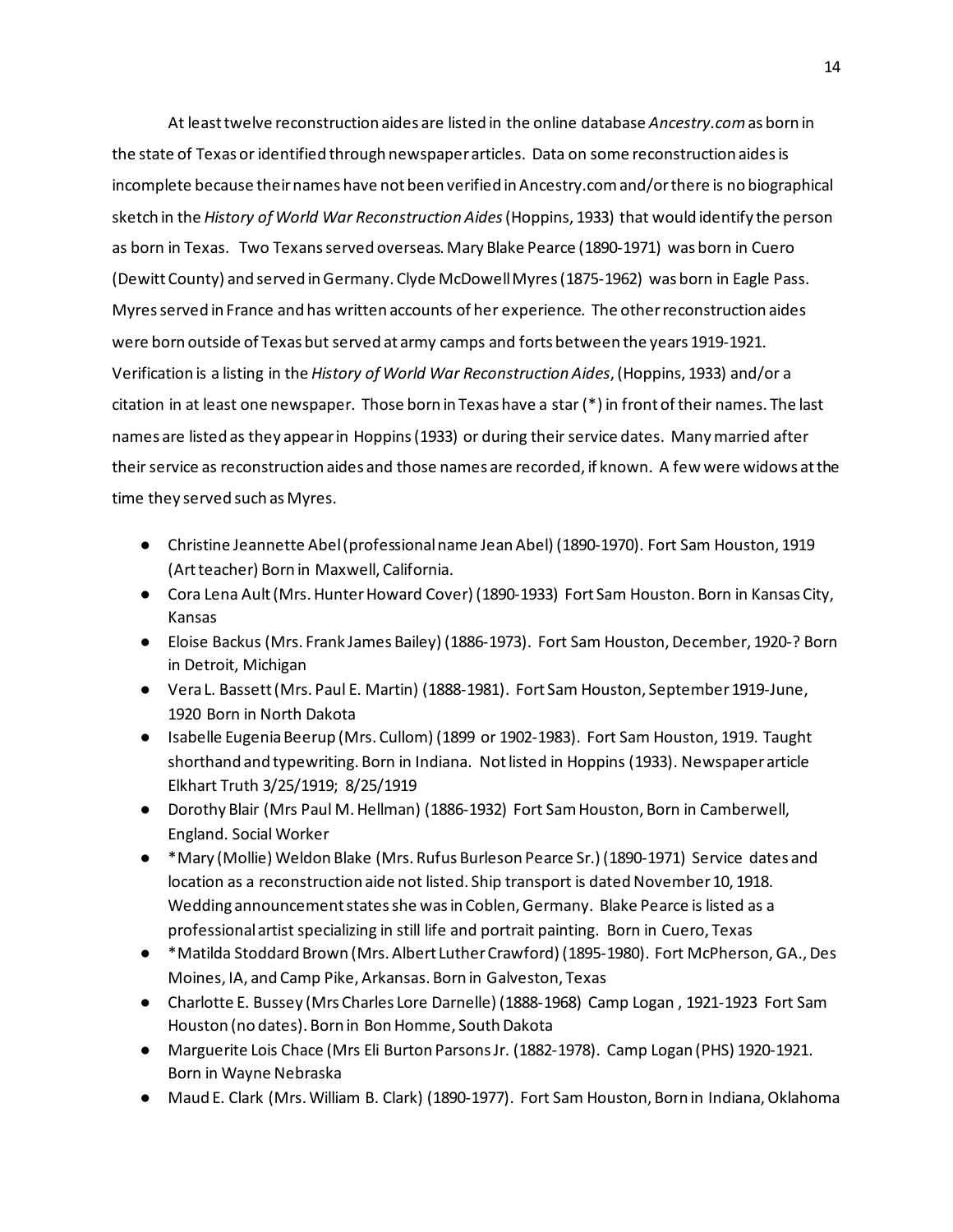- \*Eleanor R. Cook (????). Fort Sam Houston, 1919. Not listed in Hoppins (1933). Newspaper articles San Antonio Evening News, 2/15/1919; San Antonio Light, 1/17/1919; 2/19/1919; 3/15/1931; San Antonio Express, 2/19/1919; San Antonio Evening News, 12/30/1918;.
- Myrtle Coons (Mrs. John Downing (1884-1961) Campus Travis, 1919. Born in Chattanooga, Tennessee. Newspaper article Courier-Journal, 12/28/1919
- Elizabeth (Beth) Louise Davis (1885-1950) Only citation is under Frances Locke's comments in the *History of the World War Reconstruction Aides*, (Hoppins, 1933, p. 63). Served at Camp Travis, 1919. Born in Indiana.
- M. Lovina Earle (1882-1978) Fort Sam Houston, September 1919-April, 1920. Born in Beverly, Kansas. Teacher
- Sybil Davis Emerson (1892-1980). Fort Sam Houston, 1919. Newspaper article San Antonio Evening News, 2/15/1919.
- Martha Rosilin Emig (1888-1948) Camp Logan, 1920-1921. Born in Jackson, Iowa
- Louise Helen Everhardy (1886-1985). Fort Sam Houston, June –September, 1919. Born in Leavenworth, Kansas
- Rosa Barrett Farr (Mrs. Charles Farr, Mrs. Haston) (1888-1954). Fort Sam Houston. No dates listed. Education Department. Not listed in Hoppins, 1933. Newspaper article Chickasha Daily Express, 5/5/1944.
- Dorothea Lee Fowler (Mrs Richard King Cole Sr. (1895-1987). Fort Sam Houston. Born in New Orleans, Louisiana
- \*Berta Louise Frey (1893-1972). Camp Travis, Fort Sam Houston. Born in Corsicana, Texas
- Martha Ellen Gilbert (1884-1972). Fort Sam Houston January to December, 1920, San Antonio State Hospital December 1925 to March, 1926 and Austin State Hospital, November 1927 to November 1928. Born in Warrensburg, Missouri
- Christine Amanda Gray (Mrs Guy Edward Bonney) (1892-1988) Info in HWRRA incorrect. May be USPHS 25 (Camp Logan). Born in McDonalds, Pennsylvania
- Ella Hjertaas (Mrs Herman Roe) (1889-1972) Fort Sam Houston, January-August, 1919 music teacher. Born in Independence, Wisconsin
- Dorothea Hoit (Mrs. Duncan Mackay Solenberger). (1898-1946) Fort Sam Houston, 1919. Born in Minnesota. Newspaper article San Antonio Evening News, 2/15/1919.
- \*Areta Leone (Honey) Honeycutt (Mrs. James Moore) (1900-1969), Veterans Hospital, Legion . OTR in 1933. Reconstruction aide. Born in Gatesville, Texas
- Anna Emilie Hong (1889-1984). Fort Sam Houston, Head Aide, Fort Sam Houston, 1919. Born in Willow, Monona, Iowa. Newspaper article San Antonio Evening News, 2/15/1919.
- Gwendolyn James (Mrs. George Howard Roscoe) (1889-1961). Fort Sam Houston, Born in Waukesha, Wisconsin
- Mary Maude Jones (????). Camp Travis, 1919. Name too common. Unable to trace in Ancestry.com.
- Blanche M. Lauck (Mrs. Franklin Howell Agnew) (1862-1944). Camp Travis March-April, 1919, fort Sam Houston, April 1919-February, 1920. Veterans Bureau Hospital, Legion, June, 1923- January 1926. Born in Pennsylvania
- Clara Harrison Leete (1876-1962). Camp Travis, 1919. Born in St. Louis, Missouri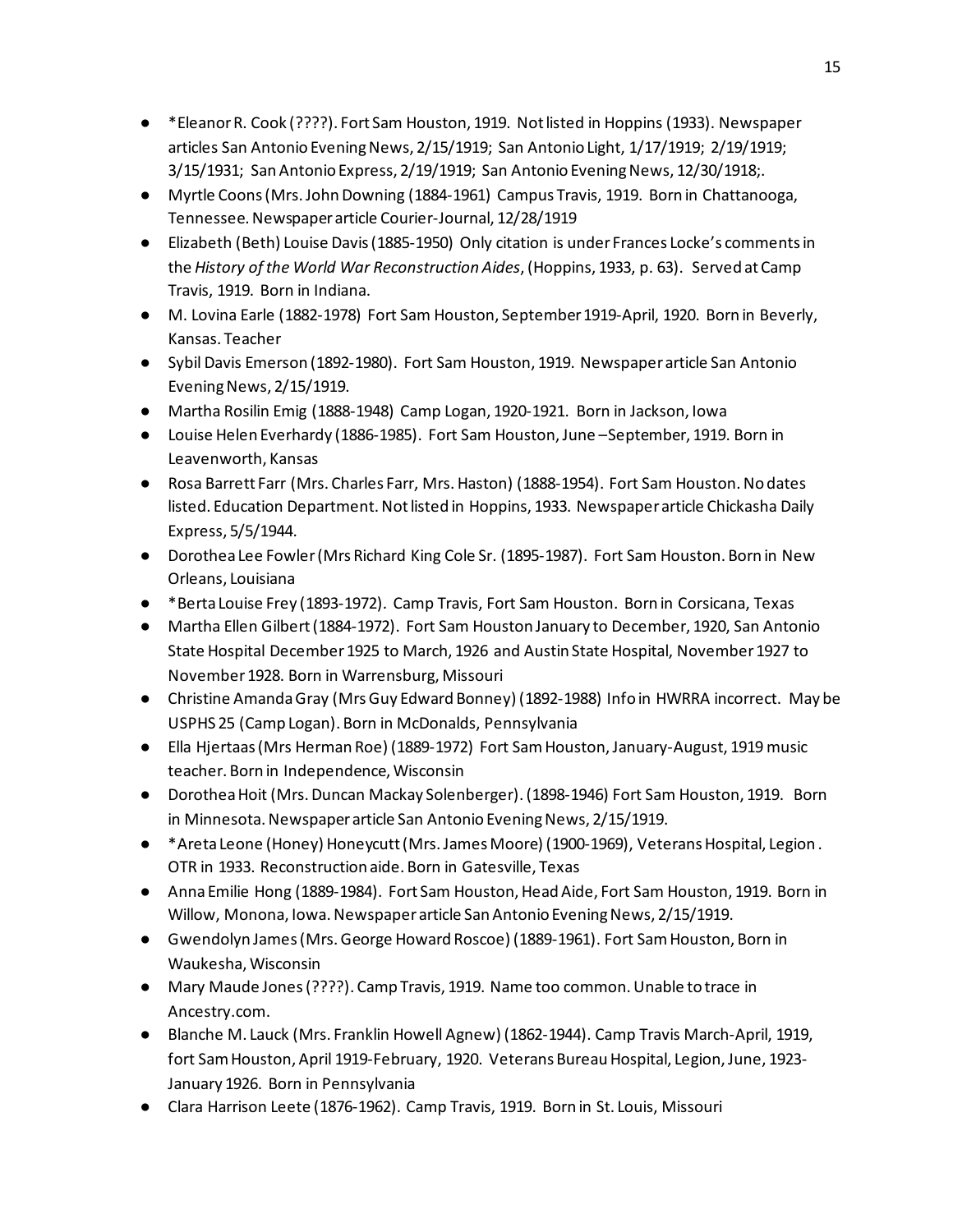- Francis Lafaye Locke (Mrs. John J. Kiernan) (1885-1977) Camp Travis, January 1919. Born in Arkansas
- Gracia Pauline Loehl (Mrs. Gerald J. Maloney) (1887-1977) Fort Sam Houston, 1921. Born in Minnesota. Newspaper article New Ulm Review, 5/25/1921
- Hazel M. Mason (Mrs. Fred W. Shrader) (1885-1974). Fort Sam Houston, February-September, 1919. Born in Michigan. Not listed in Hoppins, 1933. Information is from newspapers (Bulletin (Ponoma), 2/5/1919; Pomona Progress, 2/18/1919; Bulletin (Ponoma) 9/24/1919.
- Margaret Harriet McCornack (Mrs. Frank Brown Cornell) (1891-1982) Fort Sam Houston, March, 1919 to January 1920 Born in Elgin, Illinois
- Marie Madeline Millette (Mrs Andrew Francis O'Connor, Mrs. William Hufnagel) (1893-1983). Fort Sam Houston January 1919 to January 1921. May be a PT. Born in St Paul, Minnesota
- Edith Alice Mills (Mrs. Harry Burton Mills) (1890-1963). Fort Sam Houston, 1920-1924. Born in Trimble, Ohio
- Mary Virginia Moore (1878-1934) Camp Travis, 1919. Born in Tennessee
- \*Clyde McDowell Myres, (1875-1962), Beverly Hills Sanitarium, Dallas, 1936-?. Reconstruction Aide. Stationed in France. Born in Eagles Pass, Texas. Note: Her last name is frequently misspelled.
- Mary Elizabeth Nance (1898-1993). Fort Sam Houston, 1919. Worked for newspaper San Antonio Light. Born in Alabama
- Florence Smith Nesbit (1896-1943). Fort Sam Houston, 1919. Born in Utah. Not listed in Hoppins, 1933. Newspaper article San Antonio Evening News, 2/15/1919.
- Mary Nesbit (1891-1995). Fort Sam Houston, 1919. Not listed in Hoppins, 1933. Born in California. Information from newspaper articles (Bulletin (Ponoma), 2/5/1919; Pomona Progress, 2/18/1919).
- Marjory Nethercut (Mrs. Jesse Stevens Cooper) (1892-1961). Camp Logan, 1920. Born in Wisconsin
- Natalie Neville (Mrs. Samuel Becker Grant, M.D.) (1898-1999). Camp Travis, Fort Sam Houston. Born in Nashua, New Hampshire.
- Genevieve New Tugman (Mrs. William M. Tugman) (1893-1963). Fort Sam Houston, 1919. Newspaper article San Antonio Evening News, 2/15/1919.
- Florence Evangeline Pearl Nord Lofgren (Mrs. William Anton Lofgren (1902-1985). Not listed in Hoppins (1933). Fort Sam Houston. Newspaper article San Antonio Evening News, 2/15/1919.
- \*Mary Tom Osborne (1899-1964). Fort Sam Houston, 1920. Born in Walnut Springs, Texas
- Kathryn Helen Parker (Mrs. Loyal N. Parker) (1901-1999). Fort Sam Houston. Born in Pottersville, New York
- \*Pearl Pauline (Polly) Parks McKenzie Lavanture (Mrs. Patrick Joseph McKenzie II, Mrs. Lewis Adolphus Laventure) (1896-1962). Dates and location of service as a reconstruction aide not listed. She graduated from the University of Texas in 1912 majoring in music and an organist. Born in Beeville, Texas.
- \*Jean (Jeanie) Guthrie Polk (Mrs. Merritt Bishop) (1889-1969). Dates and location of service as a reconstruction aide not listed. Born in Bandera, Texas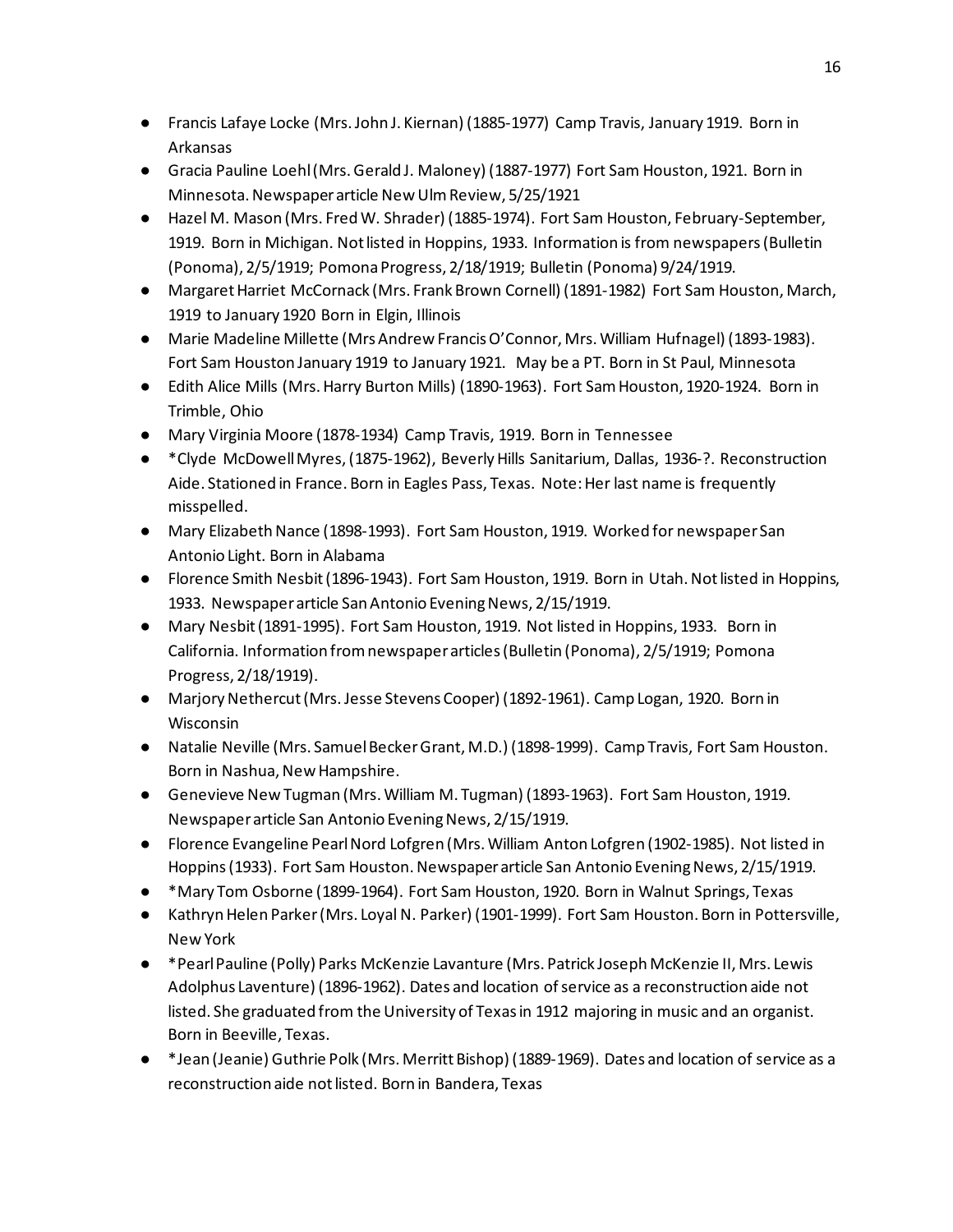- \*Ethel Gordon Randall (1893-1984). Not listed in Hoppins, 1933. Social Worker. Born in Dallas (Tarrant County) Texas.
- Sophia Rau (1890-1981). Camp Travis March-December, 1919. Born in Rutland, Vermont
- Flora Lucee Scott (1889-1984). Fort Sam Houston, September to October, 1919. Born in Euclid, Ohio
- Elizabeth Lucy Sharpe (Mrs. Robert L. Boone) (1886-1966) Camp Travis, Fort Sam Houston, service dates unknown. Born in Rock Island, Illinois
- \*Ida May Shipman (Mrs. C. Le Roy Childs, Mrs. Wesley Merritt) (1889-1990). Fort Sam Houston, 1919-1920. Born in Galveston, Texas
- Margaret (Marnie) Smith (Mrs Frederick Sargent) (1892-1982). Fort Sam Houston. Born in New Jersey
- Mary Harrison Smith (Mrs. George L. Hunt) (1893-1969). Fort Sam Houston, 1919. Born in Indianapolis, Indiana
- Ethel Mae Stuart (Mrs Eugene Wilkinson Crittenden) (1884-1975). Lived in Houston, Texas. Did not service as a reconstruction aide in Texas. Born in Cincinnati, Ohio
- Edna Pearl Thompson (Mrs. Christian Henry Dewey) (1885-1974). Fort Sam Houston, 1919. Born in LaMoille, Iowa.
- Vera Hartwell Timpson (1895-1973). Fort Sam Houston, 1919. Born in Houston, TX. Not listed in Hoppins (1933). Newspaper article San Antonio Evening News, 2/15/1919.
- Marian Tull (Mrs LeRoy McGee) (1899-1967). Camp Travis 1919. Born in Cheltenham, Pennsylvania
- Mary G. Turner (1886-1967). Fort Sam Houston. Born in Virginia. Social worker
- Marion Louise Walp (Caldwell) (1892-1956) Fort Sam Houston, July, 1919—March, 1920. Born in Topeka, Kansas
- Cleora Gilbert Wannamaker (Mrs Philip William Bruce) (1893-1974).Fort Sam Houston. Born in Lincoln, Nebraska
- Nora C. Ward (Mrs James A McHale) (1888-1942) Camp Travis, 1919. Born in Philadelphia, PA May not be an OT
- Mary Eunice Wellington (Mrs. Lavendre) (1889-1967). Camp Logan. Born in New Hampshire
- Marian H. Wells Cronin (Mrs. Stephen Hugh Cronin) (1896-1988). Fort Logan, 1920. Born in Denver, Colorado
- \*Maude M. Bland Williams (Mrs. James A. Williams) (1893-1976). Fort Sam Houston. Born in Hunt, TX. Newspaper article San Antonio Evening News, 2/15/1919.

Another reconstruction aide (Fanny Bowles Vanderkooi) practiced in Texas but was not born in the state and did not serve in the state during the post war period. Mrs. Vanderkooi was born in California, and served in the army from 1918-1921 including being head aide at Walter Reed Army Hospital. She is best known in Texas as the first director of the occupational therapy educational program at Texas State College for Women (Now Texas Woman's University).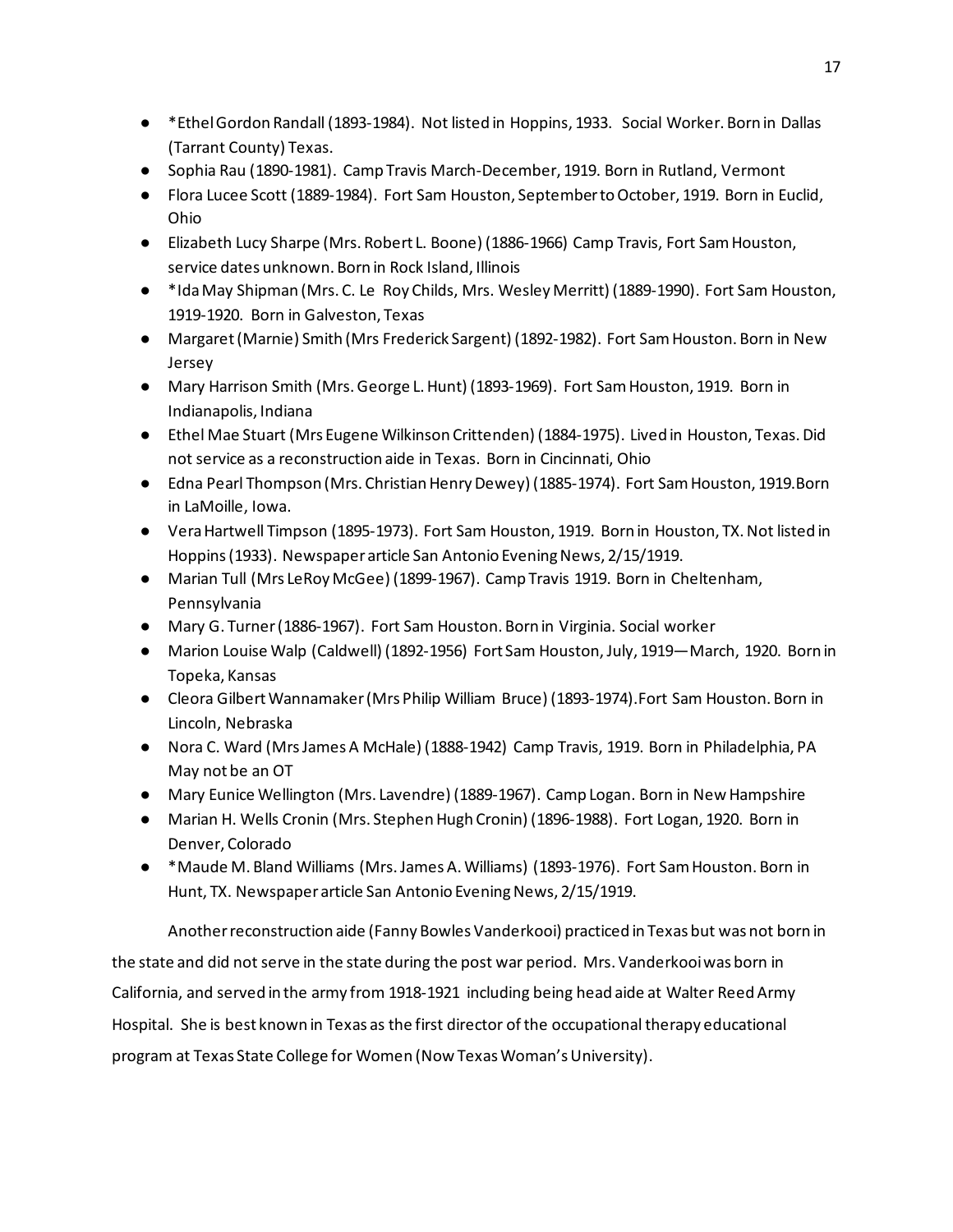Many reconstruction aides retired from govern service and were discharged at the end of 1919. Those that remained were transferred from the army to the public health service. Note that Camp Logan became a public health hospital in 1919. Subsequently the reconstruction aides could transfer the public health service starting in September, 1919 and to the newly formed Veterans Bureau beginning in July, 1921 or work as civilian occupational therapists. Lauck, Honeycutt-Moore and Rau continued to work at Veterans facilities. Emig and Gilbert left federal service for state facilities. The other reconstruction aides appear to have left government service. For example, Myres worked for a private sanitarium, Beverly Hills in Dallas.

Section 5. Reconstruction Aides born in Texas

- \*Mary (Mollie) Weldon Blake (Mrs Rufus Burleson Pearce Sr.) (1890-1971) Her service dates and location as a reconstruction aide are not listed in Hoppins, 1933. Army transport service listing Blake as a reconstruction aide is dated November 10, 1918 on the ship NY459 (National Archives, n.d.). Wedding announcement states she was stationed in Coblen, Germany (The Tennessean, 12/13/1920). Blake Pearce is listed as a professional artist specializing in still life and portrait painting (askART, 2000). She did not become a registered occupational therapist. She was born in Cuero, Ellis County, Texas
- Mathilda Stoddard Brown (Mrs. Albert Luther Crawford) (1895-1980). Her first name is also spelled Matilda. She was appointed as a reconstruction aide in November, 1918 and expected to be assigned overseas (Galveston Daily News, 11/5/1918). She actually served at Fort McPherson, Georgia and Camp Pike in Arkansas (Hoppins, 1933) but not in Texas. She was the third of eight children, 7 girls and 1 boy born in Galveston, Texas. Her father was an insurance salesman in Galveston. She did not become a registered occupational therapist. She is buried Austin, Texas.
- Eleanor R. Cook (????). Service dates at Camp Travis are not listed in Hoppins (1933). She lived in San Antonio and was the daughter of a Dr. Cook who was an orthopedic surgeon at Camp Travis (San Antonio Light, 1/17/1919). According to the article she "has been especially trained for this work in Boston and is starting classes in rug weaving" (p. 5). She sang and played piano according to newspaper articles. Her name is too common to trace in Ancestry.com
- Berta Louise Frey (1893-1972). Service dates at Camp Travis are not listed in Hoppins (1933). An article in the Corsicana Daily Sun is dated February 15, 1919 confirms her assignment at Camp Travis. She was also assigned to Camp Jackson in South Carolina, For McPherson in Georgia, and Walter Reed General Hospital in Washington, D.C. (Hoppins, 1933; Corsicana Daily Sun, 8/21/1920; 7/29/1922; 6/6/1923; 12/6/1923;7/8, 1925. At Walter Reed she taught woodworking, weaving, and other arts and crafts (Corsicana Daily Sun, 7/8/1925). She was the eldest of two girls born in Corsicana, Texas. Her father, John Herbert Frey, 1867-1916) was a physician. Berta graduated from Corsicana High School in 1911 and made plans to enter State University (of Texas) (Corsicana Daily Sun, 5/26/1911;9/9/1911;9/26/1911). The 1940 federal census states she had two years of college but there is no report of her graduating. In 1913 she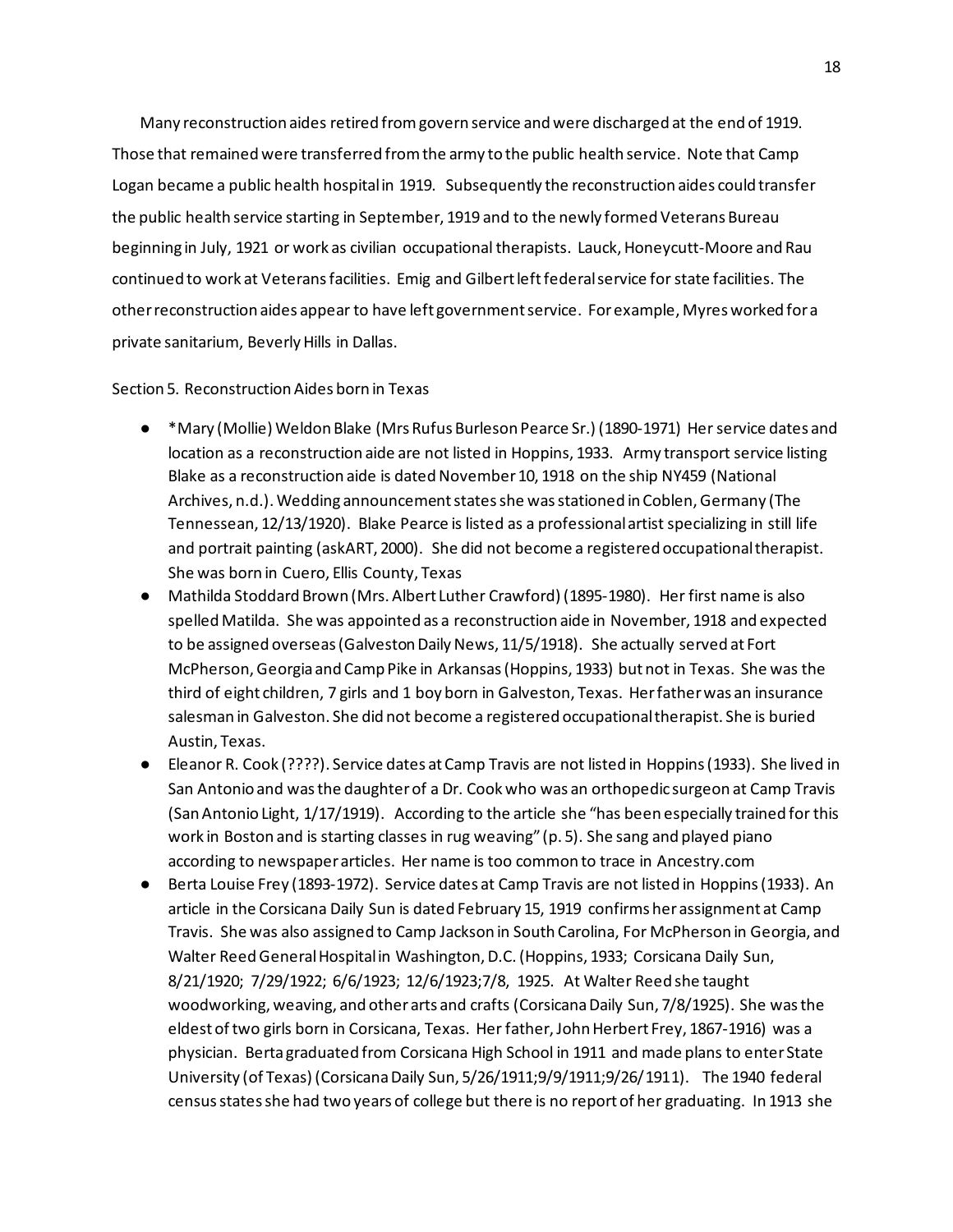is reported to have been visiting in St. Louis and other cities but no other record of her activities between 1911 and 1918 was found (Corsicana Daily Sun, 11/3/1913). In 1917 she was teaching in the Dallas schools and in 1918 she was teaching arts and crafts at Stephen F. Austin school in Corsicana (Corsicana Daily Sun, 5/26/1917; 3/30/1918; Blair, 1918). In 1921, she is listed as teaching drawing at the Sam Houston School (Corsicana Daily Sun, 9/9/1921). Sometime after 1925, Berta and her sister Marie moved to New York where both continued making handcrafted items (El Paso Herald-Post, 9/3/1934). After the World War I, Berta began to focus on weaving and became an expert on weaving patterns and designs. She authored textbooks and articles and was an international speaker on weaving techniques. Textbooks included *Designing and Drafting for Handweavers*(1947, 1968), *Seven Projects in Rosepath* (1948) and *Four Harness Weaving* (1972). She died in Bearsville, New York but is buried in Oakwood Cemetery in Corsicana (Kingston Daily Freeman, 2/4/1972).

- \*Areta Leone (Honey) Honeycutt (Mrs. James Moore) (1900-1969), Her full name was Areta Leone Honeycutt Moore (1889-1977). The nickname "Honey" was derived from her maiden name, Honeycutt. She was born and raised in Gatesville, Coryell County, TX, which is located on the northern border of Fort Hood (Gatesville Messenger and Star-Forum, 2/15/1979). "Honey" became a reconstruction aide in December, 1918. From January 1, 1919 to March 1, 1920 she was stationed at Fort McPherson, Fulton, GA, and then at the army barracks hospital in Carlisle, PA, from March 1, 1920 to July 1, 1920. She was also stations briefly at Walter Reed Hospital in Takoma Park, Washington, D.C., at Fort Whipple army barracks hospital in Prescott, Arizona, and at Camp Logan base hospital in Houston. In February, 1925 she joined the occupational therapy service at the Veterans' Hospital in Legion, Texas, near Kerrville, where she worked until her retirement in 1951 except for a brief tour of duty at the veterans' hospital in Muskogee, Oklahoma in 1929 (Hoppins, 1933; Kerrville Mountain Sun, 10/10/1929; Kerrville Daily Times 6/1/1951). "Honey" attended Baylor University where she majored in art and graduated with a BA in 1909 (Kerrville Daily Times, 6/1/1951). She maintained a life-long interest in art, antiques, and hospital service. In her will she donated money to a preservation society in Kerrville to maintain a museum and to support the local hospital in Gatesville. In 1927 she married James Fleming Moore, who was a patient at the Veterans hospital in Legion. When he was discharged they lived in Hunt or Kerrville until his death in 1968. They had no children. "Honey" became a registered occupational therapist and a member of the AOTA in 1933 based on her experience and service as a reconstruction aide but did not maintain her registration and membership beyond the initial enrollment year.
- \*Clyde McDowell Myres, (1875-1962), She was stationed in France. Note: Her last name is frequently misspelled as Meyers or Meyres. Clyde McDowell, pioneer occupational therapist, was born in Eagle Pass, Texas, a border town southwest of San Antonio, on March 13, 1875. Yes, HER first name was Clyde. In 1897 she married William H. Myres but he died in 1904 leaving her a widow at age 29 (Dallas Morning News, 10/25/1958). Before WWI Mrs. Myres had moved east to study art at Columbia University in New York City and in Boston, Massachusetts. At Columbia University, among other art and craft classes, she took a one week course on making toys from tin cans. A newspaper story about the professor appeared in the El Paso Times (2/23/1919). She did not think much of the course at the time but would soon change her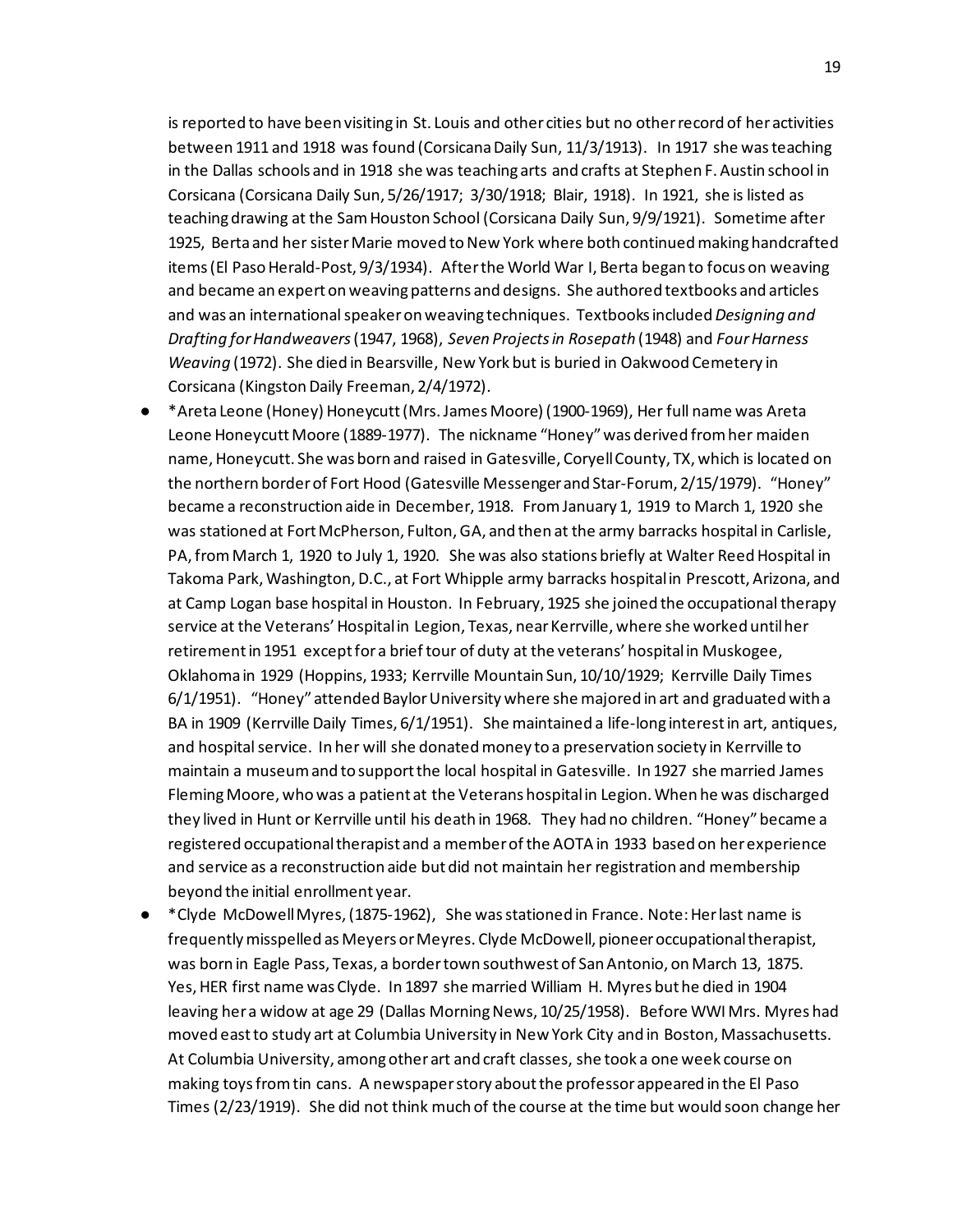mind. Her preparation for working with clients was limited to volunteer work at a New York prison and a few months working at Bloomingdale Hospital, a psychiatric facility. At Bloomingdale Hospital her skills were noted by its superintendent who was helping to recruit women to go to France for the National Committee for Mental Hygiene. In March, 1918 she and three other woman set sail for Europe arriving at Base Hospital 117 in France near the Vosges Mountains. The hospital treated men with "shell shock," now called post-traumatic stress disorder. When they arrived the women were instructed to set up a workshop in the middle section of dusty, cracks-in-the-floor, barracks, the only available space. No equipment was available except that which the woman had brought. As civilian aides without a military rank they could not requisition equipment or supplies. Her three companions were a woodworking teacher, a history of art professor who knew design and block printing, and a nurse who had taught simple basketry and weaving. As the person with the most experience, she became the Head Reconstruction Aide of the group. The only available supplies on site were wood from a discarded pile of bedframes and an endless supply of tin cans from the kitchen. From the wood, benches and chairs were made and from the tin cans just about everything else. The cans were first used to create a small charcoal furnace for welding with the addition of a broken section of an old grate. For the kitchen, the largest tin cans became a washing sink complete with a drain, thus assuring the women of full cooperation from the kitchen staff. Other tin cans became candlesticks, flower holders, ash trays, electric light shades, tea trays, desks sets, filing boxes and reflectors for the foot lights of the stage in the Red Cross Recreation Hut. It was the Red Cross that finally came to aid of women when they had exhausted the equipment and supplies available, except for the tin cans. Soon new supplies were available and old or lost tools were replaced. The workshop continued to function until December, 1918 when it was disbanded after the war had ended. Mrs. Myres returned to the United States and worked as Secretary, Vocational Training, New York Tuberculosis Association, in New York City. In that capacity she was sent to Panama for three months to set up an occupational therapy department at a hospital for tuberculosis patients. In 1924 she returned to her native state of Texas and settled in Dallas where she worked at a private psychiatric hospital, the Beverly Hills Sanitarium, and for the Texas Society of Crippled Children's workshop (Bowie News, 7/24/1942; Dallas Morning News, 9/20/ 1962). She was a member of the Texas Occupational Therapy Association when it was formed in 1936 and presented at the 1947 conference on her experience in France. The paper was published in the *American Journal of Occupational Therapy* in 1948 (Occupational therapy notes, 1936; Myres, 1948). Although she was a pioneer occupational therapist she never completed the paperwork to become a registered occupational therapist when registration, now certification, was available based only on experience which she clearly had. Mrs. Myres died in 1962 (Dallas Morning News, 9/20/1962).

● Mary Tom Osborne (1899-1964). Fort Sam Houston, 1920. She was an English professor at San North Texas State College and San Antonio College. Data on her place of birth in Texas is mixed. A passenger list in 1929 lists Walnut Springs, Ellis County, Texas. A biographical sketch lists Bosque County. Her home in 1910 is listed as Cisco, Eastland County. Mary Tom was the youngest of seven children. Her parents separated when she was a baby and her father, a carpenter (Nicholas Alonzo Osborn. 1856-1934) moved to Oklahoma. Her mother (Mary Ann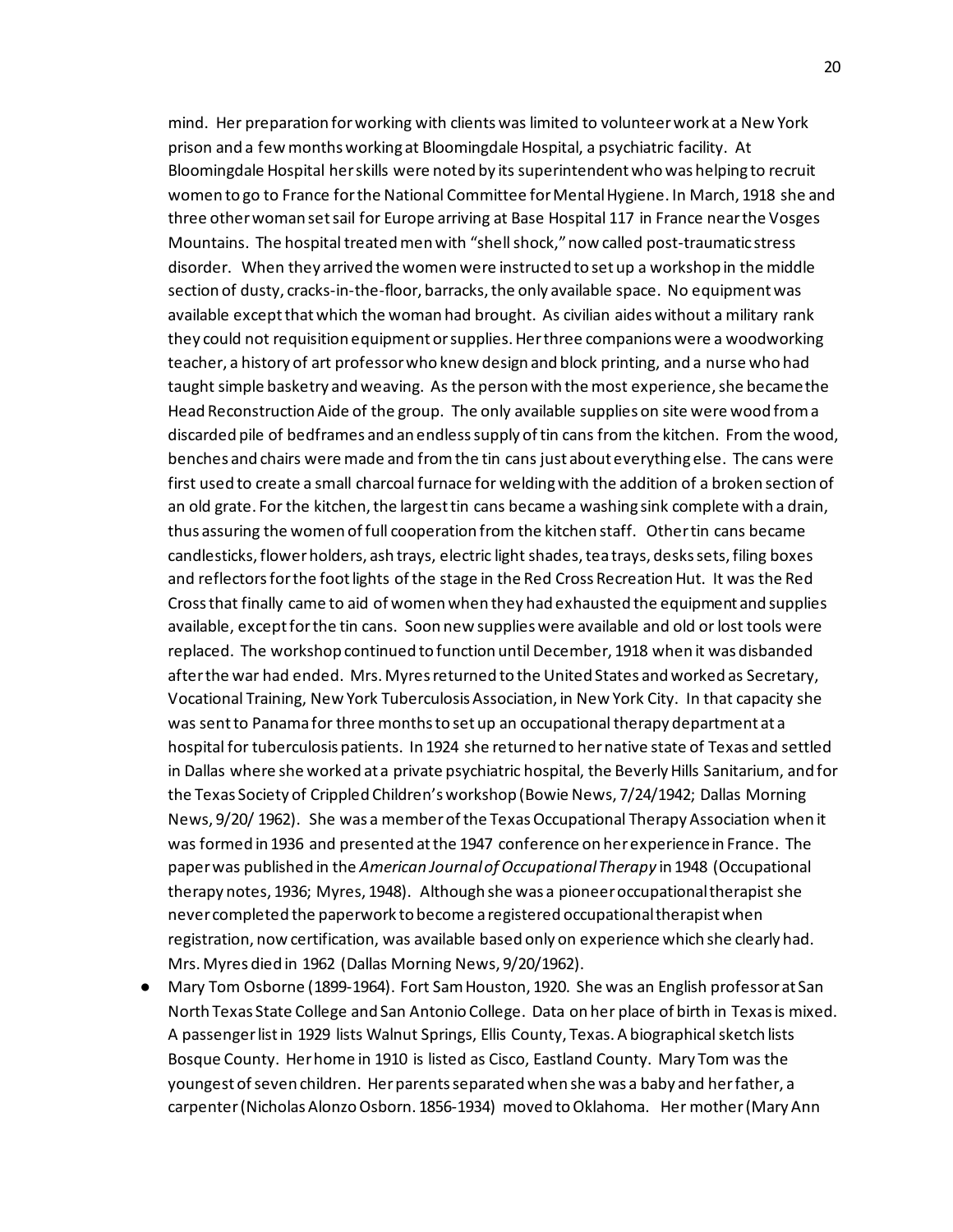(Mollie) Higgins, 1861-1913) is listed as head of household in the federal census dated 1900 (Ancestry, com). Her siblings are listed as born in Weatherford. In 1913 the family moved to San Antonio where her mother died when Mary Tom was 12 (San Antonio Light, 11/24/1913). She graduated from the Main Avenue High School in San Antonio where she was active in theater and debate. She attended Randolph Macon College in Ashland , Virginia but received her BA, MA, and PhD from the University of Texas (San Antonio Express, 5/27/1951). She taught school for several years at Mark Twain Junior High School in San Antonio before joining the faculty at North Texas State College in Denton in 1938 (San Antonio Light, 1953, p. 10). In 1953 she returned to San Antonio to teach at San Antonio College. She was a member of Kappa Alpha Theta and received a fellowship from the sorority to study in England, France and Italy for her PhD. (San Antonio Express, 5/27/1951) She published an annotated bibliography *entitled Advice to a Painter Poems, 1933-1856, An Annotated Finding List*in 1949 and edited *The Great Torch Race: Essays in honor of ReginalHarvey Griffith*. She died of breast cancer and is buried in Mission Burial Park South, San Antonio

- \*Pearl Pauline (Polly) Parks McKenzie Lavanture (Mrs. Patrick Joseph McKenzie II, Mrs. Lewis Adolphus Laventure) (1896-1962). Dates and location of service as a reconstruction aide not listed. She graduated from the University of Texas in 1912 majoring in music and was an organist. She became a photo journalist for newspapers in El Paso and Marfa and reported of the preparations for the filming of moving Giant staring Elizabeth Taylor, Rock Hudson, and James Dean (Rosenfield, 1955). She was born in Beeville, Bee County, Texas according to official records. Family profile lists Victoria. She was the oldest of three children and only girl. Her father ((Joseph Nathaniel "Nat" Parks, 1969-1933) worked as a stock agent for the railroad (Federal Census, 1930). After her first husband (Patrick Joseph MacKenzie (1881-1928) died, she married Lewis Adolphus Laventure, M.D. (1892-1946). She had three daughters with her first husband (El Paso Times, 6/21/1962). She is buried at Fort Sam Houston National Cemetery with her second husband, Army Major Lavanture.
- \*Jean (Jeanie, Jennie) Guthrie Polk (Mrs. Merritt Bishop) (1889-1969). She served at Camp Grant, Illinois, 1920 as an English teacher (San Antonio Express, 9/25/1920; San Antonio Express, 5/14/1953 p. 21). There is no record of her serving as a reconstruction aide in the state of Texas. She was born in Bandera, Bandera County, Texas but the family moved to San Antonio when she was a young child. She was the second oldest of three girls and a boy. Her father (Louis Polk, 1855-1938) was a civil engineer. She married Merritt Bishop (1882-1978) in 1922 and had one son Louis Polk Bishop (1922-1008) (San Antonio Express, 4/17/1969). She taught school in San Antonio. She is burned in Mission Burial Park, San Antonio.
- \*Ethel Gordon Randall (1893-1984). Ms. Randall's name does not appear in the *History of the World War Reconstruction Aides* (Hoppins, 1933). Her name was identified through Ancestry.com. The federal census record for 1920 states she was a reconstruction aide at a US army hospital and gives her address as Washington District of Columbia. Based on the information, she serviced at Walter Reed General Hospital. Her service was as a social worker. Ms. Randall was born in Dallas. Her family is listed in the Daughters of the American Revolution lineage books and her number is DAR ID 98433 (Ancestery.com). Her parents divorced when she was a young child. She was the middle child of three girls raised by her mother (Eunice Warren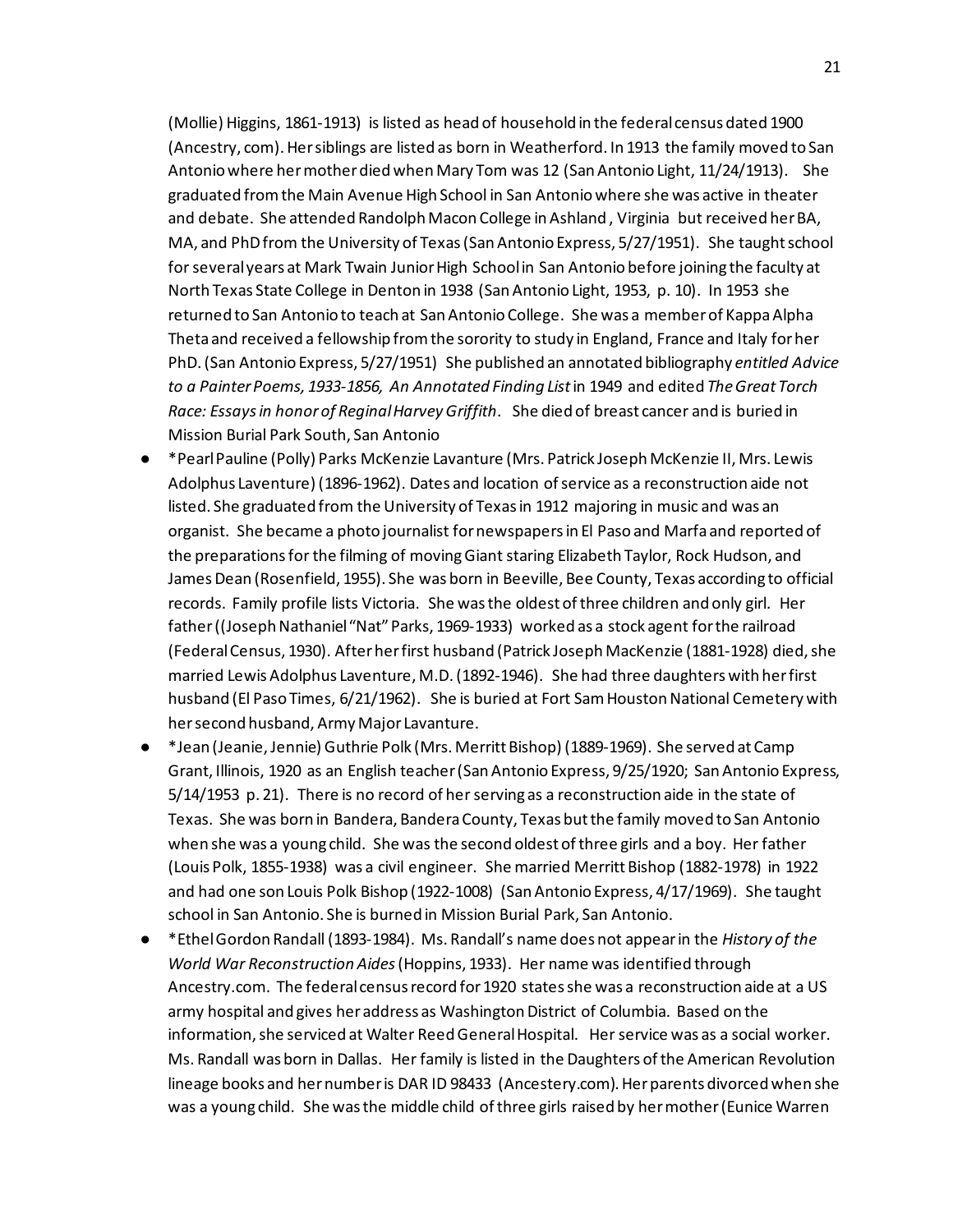Randall, 1868-1945) who worked as a supervisor for the Dallas post office for 35 years (Taylor Daily Press, 5/28/45 p. 4). Ms. Randall attended the University of Texas and joined the Kappa Alpha Theta sorority (Maxwell, 1917). She received her training as a social worker at Massachusetts General Hospital (Dallas Morning News, 7/11/1918 p. 14). She worked for the United Charities in Dallas, as the representative of the Red Cross for the north Texas area and was named welfare director for the city of Dallas in 1935 (Dallas Morning News, 6/26/1935, p. 1). She is buried at Greenwood Cemetery in Dallas.

- \*Ida May Shipman (Mrs. C. Le Roy Childs, Mrs. Wesley Merritt) (1889-1990). Ida served at Fort Sam Houston, 1919-1920 (Austin American-Statesman, 7/27/1919; Shipman,1933). She was born in Galveston, Galveston County, Texas and was the oldest of three children, 2 girls and a boy. The 1910 federal census lists her father (James Walker Shipman, 1859-1926) as owning a grocery store in Maverick Texas. In the 1920 census her father is listed as a cashier for an automobile company in Houston. She graduated from the University of Texas in 1912 majoring in music and studied at the New England Conservatory of Music in Boston, MA (Maxwell, 1917; Galveston Daily News, 5/27/1980). She died of renal failure and was cremated at the Memorial Oaks Crematory in Houston.
- Vera Hartwell Timpson (1895-1973). Vera was the oldest of two children, a girl and a boy born in Houston but raised in San Antonio. Her father, Samuel Coulter Timpson worked as an insurance agent. Vera was stationed at Fort Sam Houston according to the federal census in 1920 (Ancestry.com) and San Antonio Evening News (2/15/1919) which includes a photo of her with other reconstruction aides. She attended school at Sweet Briar College in Sweet Briar, VA (San Antonio Light, 12/24/ 1913) and studied at the Parson's School of Fine and Applied Arts (Design), (San Antonio Light, 6/17/1928). She worked as a stylist at Lord and Taylor in New York (San Antonio Light, 9/30/1928). In San Antonio she was a member of the San Antonio Garden club, treasurer of the Laurel Heights Garden Club and a member of the Conservation Society. In addition she was a member of the board of the American Cancer Society and a Red Cross volunteer (San Antonio Light, 8/13/1973). She died of a myocardial infarction and is buried in Mission Burial Park South in San Antonio.
- Maud(e) M. Bland Williams (Mrs. James A. Williams), (1893-1976). Maud was the oldest of six children, 2 girls and 4 boys. She was born in Hunt and lived in Uvalde. When she married, she moved to San Antonio according to federal censuses (Ancestry.com). Her name is listed in article about reconstruction aides at Fort Sam Houston (San Antonio Evening News, 2/15/1919). She is not listed in Hoppins (1933). She died of arteriosclerosis heart disease and is buried in Mission Burial Park South in San Antonio.

Section 6. Early Practitioners and Services by TOTA District

● Alamo South. Reconstruction aides were assigned to Camp Travis beginning in January, 1919 and Fort Sam Houston in April, 1919 (Locke, 1933). Newspaper articles state that buildings for occupational therapy services had been approved at the Veterans Administration Hospital, Legion in 1923 and services initiated July 1, 1923 (San Antonio Express, 5/13/1923; Kerrville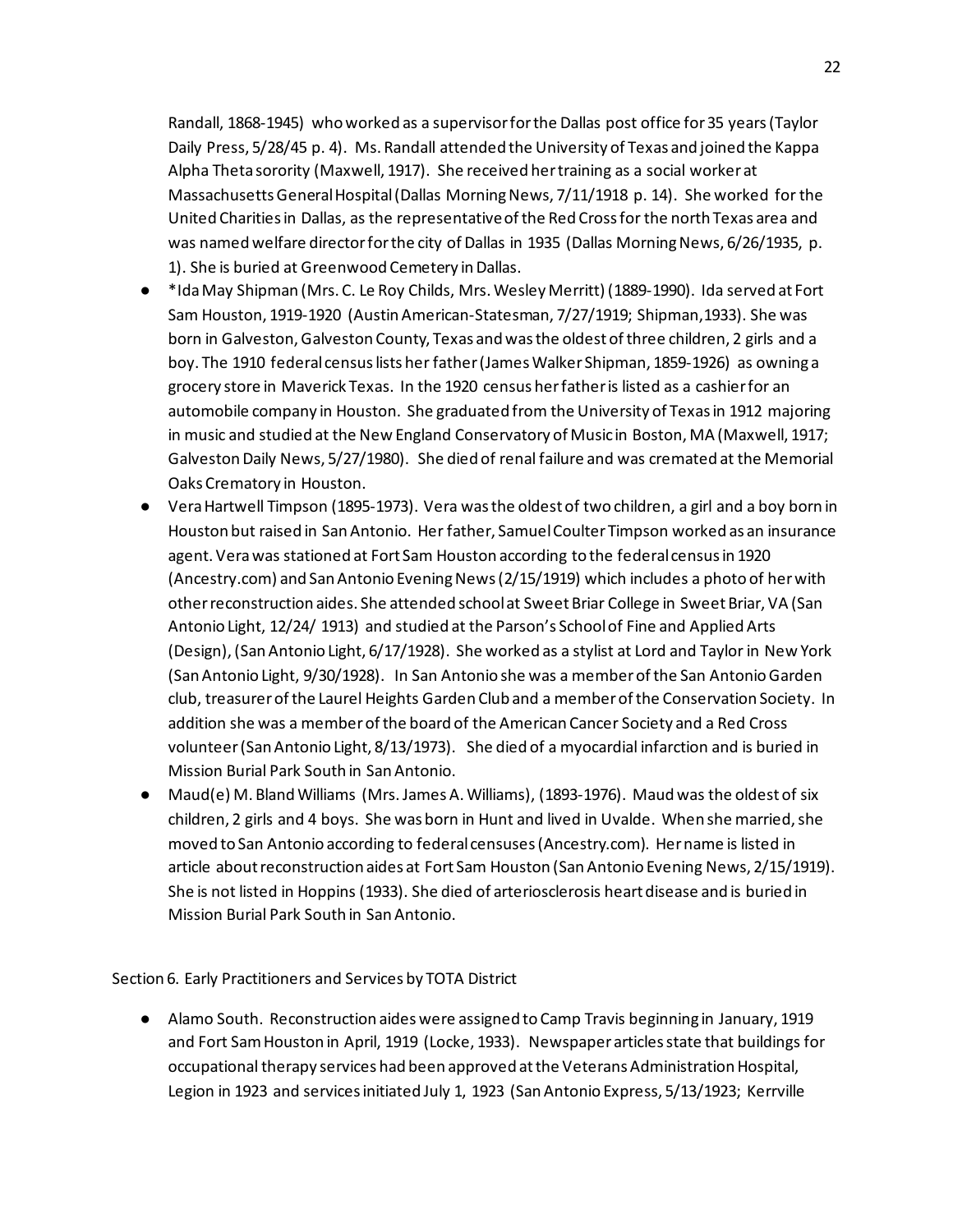Mountain Sun, 10/8/1925). Alice Elizabeth (Bessie) Eads is listed in a newspaper article as coming to Legion in 1923 (Kerrville Mountain Sun, 10/29/ 1925). The occupational therapy services are mentioned in articles published in 1923. (San Antonio Express, 5/13/1923, p. 6; San Antonio Light, 9/23/ 1923; Fort Worth Star-Telegram, 10/7/1923; Kerrville Mountain Sun, 10/11/1923). Other therapists are mentioned in an article published in 1925 (Kerrville Mountain Sun, 10/8/1925). The first person who can be verified as an occupational therapist in a state hospital was Martha Ellen Gilbert at the Southwestern Insane Asylum (San Antonio State Hospital) from February, 1924 to December, 1925 (Gilbert, 1933).

- Capital Centrex: Martha Gilbert was also the first occupational therapist hired at Austin State Hospital (November, 1927 to November, 1928) followed by Marjorie (Margie) Woodward from 1928-1941(Gilbert, 1933; AOTA, 1934).
- Great Plains West: Daisy Pierson Parkerson, was director of occupational therapy at Abilene State Hospital, 1926-1970 (Abilene Reporter-News, 10/4/`985)
- Gulf Coast East: Martha Rosilin Emig worked at Camp Logan from 1920-1921(Houston Post, 7/26/1920. First civilian position appears to be at Methodist Hospital about 1936, Eula K. Caldwell (Austin American 11/3/1936).
- Rio Grande: Grace Holder Schafer was working as an occupational therapist at the Salvation Army Rescue Home school in 1929 (El Paso Evening Post, 12/21/1929). She held several positions in El Paso.
- Trinity North: Louella Margaret Dennis (Lyons), 1924 in Dallas, no location identified, (Dallas Morning News, 6/5/1924) followed by Isabel Margaret Cameron (Rittenhouse) who worked at the Scottish Rite Hospital in Dallas for the Junior League from 1931-1933 (AOTA, 1945). Jane E. Myers, first president of TOTA followed Isabel in 1933 (AOTA, 1945). Beatrice S. Manning Cooney worked at Wichita Falls State Hospital from 1929-1969 (Wichita Falls Record-News, 2/18/1969).

Section 7. Early OT Practitioners and Their Services to the Profession

## Alice Elizabeth "Bessie" Eads, OTR

Alice Elizabeth "Bessie" Eads (1885-1965) a native Texan, began working in 1925 at the Veterans Administration Hospital #93, Legion (now Kerrville VA Medical Center), (Kerrville Mountain Sun, 10/29/1925). She had a teaching certificate from Southwestern Teachers' College and completed a special course (name of course not listed) at the University of Texas (Dallas Morning News, 10/5/1925). The 1910, the federal census lists her as teacher in the public school in San Patricio (San Patricio County) and later in the Dallas public schools from 1915-1919 (Ancestry.com). She then worked for the War Risk Bureau in Washington D.C. and in May, 1920 was transferred to the hospital division of the Federal Bureau of Vocational Education (Dallas Morning News, 10/5/1925). According to the newspaper article, she "served continuously since that date in the Occupational Therapy division of various hospitals for disabled ex-service men" but the names of hospitals and locations are not listed nor are the dates of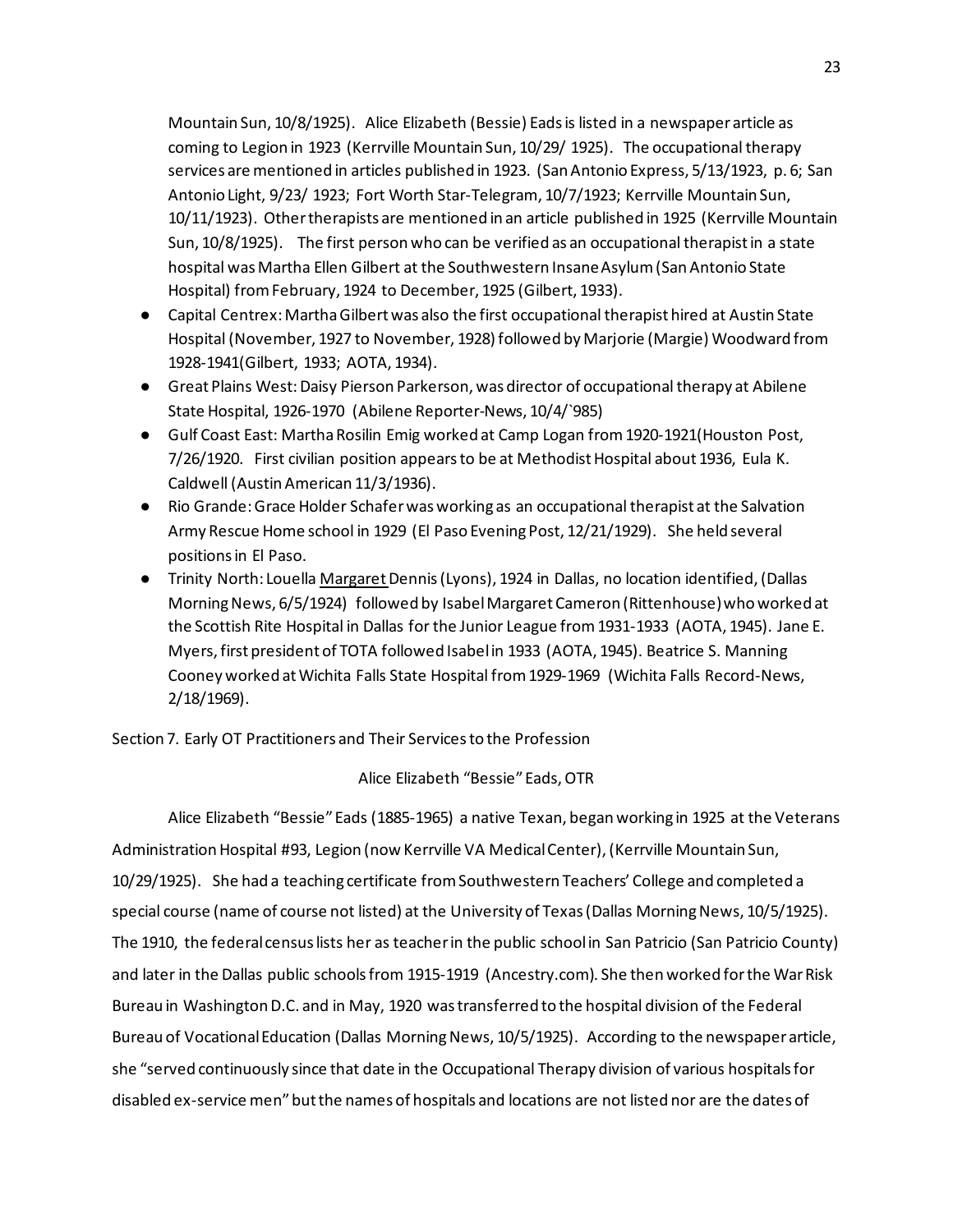service between the years 1920-1923. According to her obituary she was chief occupational therapy aide at the Veterans Administration Hospital, Legion for 26 years retiring in 1950 (San Angelo Standard-Times, 11/9/1950). Newspaper articles confirm her employment starting in 1925 (Commerce Journal, 9/25/1925; Kerrville Mountain Sun, 10/8/1925; Kerrville Mountain Sun, 10/29, 1925)

Although Bessie refers to the craft shop as occupational therapy at the VA hospital in Legion, Texas, the shop was actually a vocational training and sheltered workshop. As the newspaper article states,"…money received from the sale of the articles made in the Occupational Therapy department is the only money the patient has for his family or his personal needs" (Kerrville Mountain Sun, 1/4/34). In addition, veterans received one cent for each poppy he made which were sold on Memorial Day and Armistice Day (November 11) (Kerrville Daily Times, 8/8/1935). Nevertheless, Bessie was an original member of the Texas Occupational Therapy Association in 1936 and qualified based on experience for the first *National Registered of Qualified Occupational Therapists*in 1932 (Occupational Therapy Notes, 1936; AOTA, 1932). She had attended the AOTA annual conference in San Francisco in 1928 at which the concept of the registry was presented so she likely aware that registration was coming (Kerrville Mountain Sun, 8/2/1928). The article states "she will attend the National Convention of Teachers of Occupational Therapy." (p. 5). The American Occupational Therapy Association is only mentioned by name four times in Texas newspapers between 1921 and 1942 suggesting the national association was not well known to Texas practitioners or others.

Bessie was born in Papalote, Bee County. She was the third of seven children, four boys and three girls born to Hubbard Monroe Eads (1854-1937) and Martha Marion Billingsley Eads (1861-1937). The 1910 federal census lists her father's occupation as school teacher in Beeville (Bee County) but the 1920 and 1930 federal censuses list his occupation as farmer (Ancestry.com). Bessie grew up in Beeville but her parents moved to Sinton (San Patricio County). Her life in Beeville is not recorded in online newspaper databases until she began working in Legion. She died in Brownwood where she had retired (Kerrville Mountain Sun, 6/16/1965. Cause of death on Texas Certificate of Death is listed as acute cardiac infarct.

## Areat Leone "Honey" Honeycutt Moore, OTR

"Honey" Moore was the second person identified as a World War 1 reconstruction aide born in Texas. Her full name was Areta Leone Honeycutt Moore (1889-1977). The nickname was derived from her maiden name. She was born and raised in Gatesville, TX, which is located on the northern border of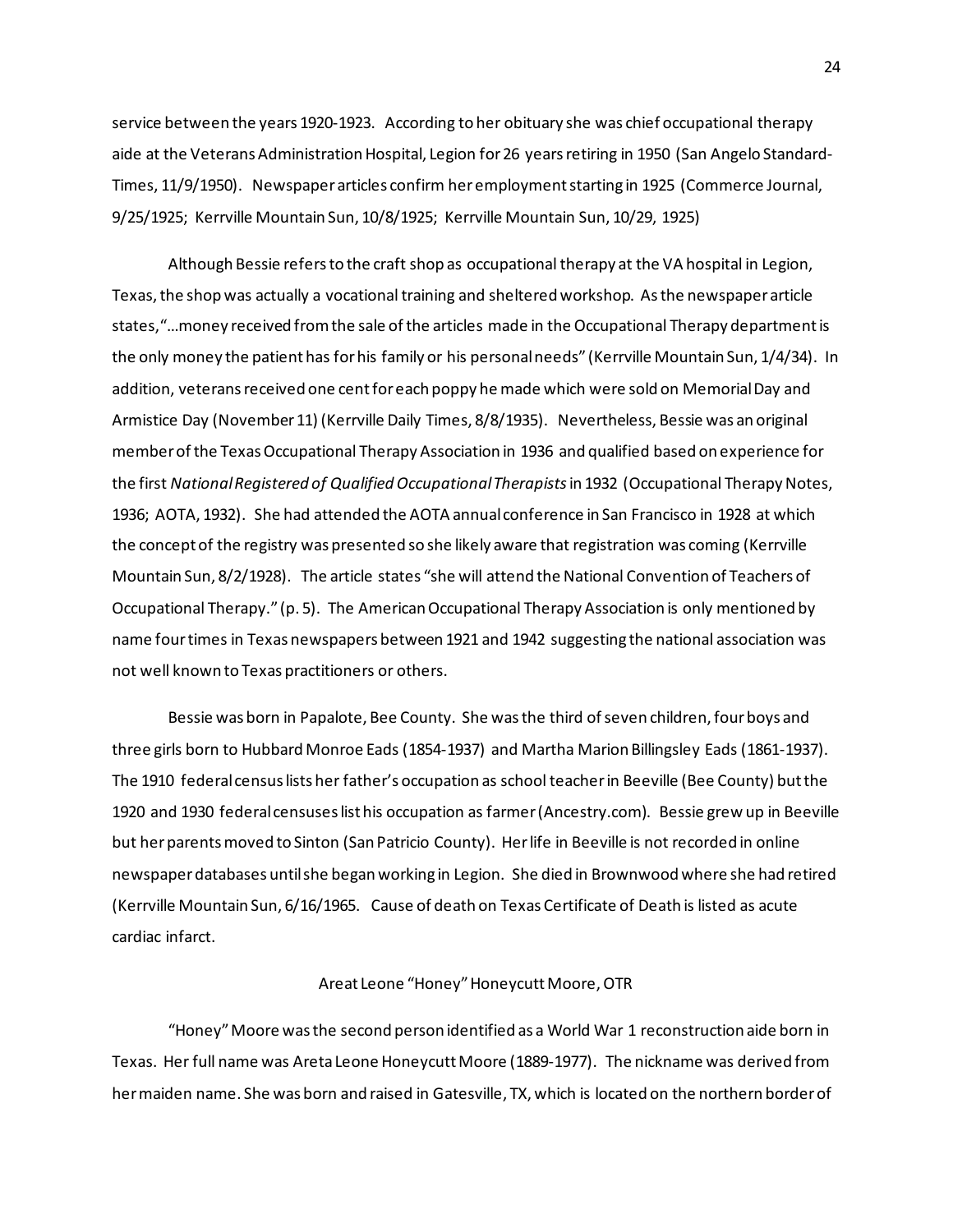Fort Hood. "Honey" became a reconstruction aide in December, 1918 (Honeycut, 1933). From January 1, 1919 to March 1, 1920 she was stationed at Fort McPherson, Fulton, GA, and then at the army barracks hospital in Carlisle, PA, from March 1, 1920 to July 1, 1920. She was also stations briefly at Walter Reed Hospital in Takoma Park, Washington, D.C., at Fort Whipple army barracks hospital in Prescott, Arizona, and at Camp Logan base hospital in Houston. In February, 1925 she joined the occupational therapy service at the Veterans' Hospital in Legion, Texas, near Kerrville, where she worked until her retirement in 1951 except for a brief tour of duty at the veterans' hospital in Muskogee, Oklahoma in 1929 (Kerrville Mountain Sun, 10/10/1929; Kerrville Daily Times, 6/1/1951). "Honey" attended Baylor University where she majored in art and graduated with a BA in 1909 (Baylor University Bulletin, 1911). She maintained a life-long interest in art, antiques, and hospital service. In her will she donated money to a preservation society in Kerrville to maintain a museum and to support the local hospital in Gatesville. In 1927 she married James Fleming Moore, who was a patient at the Veterans hospital in Legion. When he was discharged they lived in Hunt or Kerrville until his death in 1968 (Gatesville Messenger and Star-Forum, 2/15/1979; Kerrville Mountain Sun, 1/28/1979). They had no children. "Honey" became a registered occupational therapist and a member of the AOTA in 1933 based on her experience and service as a reconstruction aide but did not maintain her registration and membership beyond the initial enrollment year (AOTA, 1933).

"Honey" was one of two children and the only girl born to Anderson D. Honeycutt and Felicia. Mr. Honeycutt was a merchant and is listed as a druggist in the 1920 federal census but also sold dry goods and jewelry according to the 1910 federal census (Ancestry.com).

#### Martha Ellen Gilbert, OTR

In 1924 Martha Ellen Gilbert (1984-1972) is mentioned as the occupational therapist at the Southwestern Insane Asylum (now San Antonio State Hospital) (San Antonio Express, 12/10/1924, San Antonio Light, 12/11/24). The newspaper articles states that items made for sale by the patients included hand woven scarfs, embroidered luncheon sets and scarfs, and baskets. Miss Gilbert is described as having gray eyes, bobbed hair, and a nimble step.(Sam Antonio Light, 12/11/24). Martha had previously taught at the St. Louis School Occupational Therapy. Upon leaving San Antonio, she moved to Oklahoma, South Dakota, and Illinois before retiring

Martha Gilbert was born and raised in Warrensburg, Johnson County, Missouri. Her father, Edwin Heffron Gilbert (1854-1925) was a physician (Ancestry.com). Ms. Gilbert was the third oldest or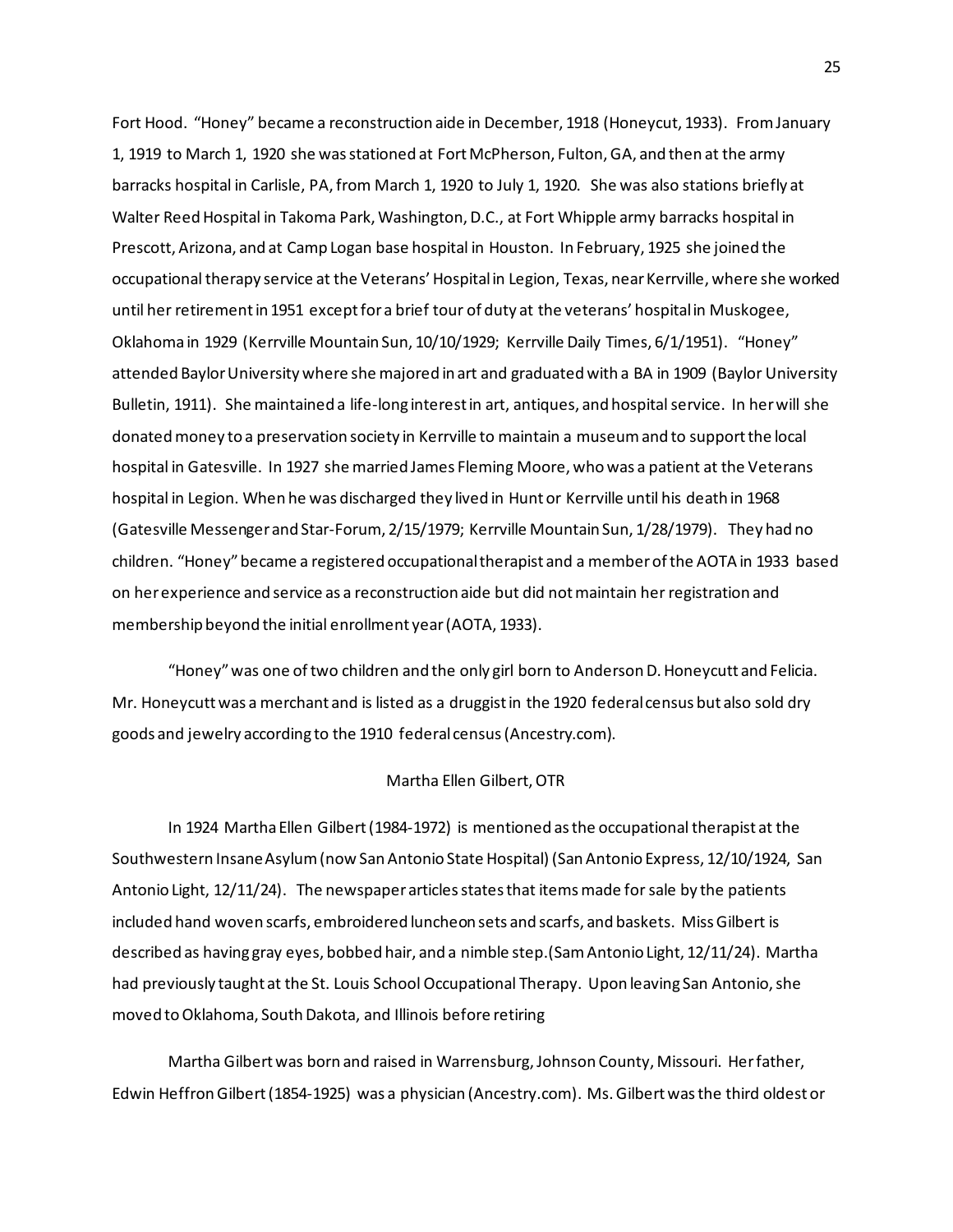three girls and a boy (Ancestry.com. She graduated from Warrensburg Teachers College (University of Central Missouri) in 1914. In 1921 she received her B.S. in Education and a Diploma in Industrial Arts from Missouri State College, Springfield, Illinois. From March 1926 to October, 1927 she completed post graduate work at Central Missouri State Teachers College in Warrensburg (Gilbert, 1933). She became a registered occupational therapist with the first directory in 1932 and maintained her registration until 1961 as well as membership in the American Occupational Therapy Association (AOTA, 1932; AOTA, 1961). From 1914 to 1918 she taught in the public schools in Missouri, Kansas and Puerto Rico (AOTA, 1953). Her positions in occupational therapy include the following:

- Fort Ontario, Oswego, NY: June-September, 1919
- Fort Sam Houston, San Antonio, TX: September-December, 1919 (Wood Work Shop)
- Fort Sheridan, Chicago, IL: January 1-December, 1920
- US Public Health Hospital, Waukesha, WI: March-August, 1921
- Missouri Association for Occupational Therapy, St. Louis, MO: August 1, 1921-June 20, 1922 (Occupational Therapist in Shop for Handicapped)
- City Hospital and Koch County Hospital, St. Louis, MO: November, 1922-November 1923
- San Antonio State Hospital, San Antonio, TX: February 1924pDecember 1925
- Austin State Hospital, November 1, 1927 to November, 1928.
- Indian Field service, Choctaw-Chickasaw Tuberculosis Sanitarian, Talihina, OK: 1929-1937
- Indian Field Service, Fort Lapwai Sanitarium, North Idaho Agency, Lapwai, ID: 1937-1944
- Indian Field Service, Sioux Sanitarium, Rapid City,. SD: 1944
- Military Furlough, 1944-1946
- WAC OT Assistants School, Halloran General Hospital, Staten Island, NY. No dates
- Sioux Sanatorium, Rapid City, SD 1946-1956
- Winfield (Tuberculosis) Hospital, Winfield, IL: 1957-1962

## Martha Rosilin Emig, OTR

Martha Rosilin Emig (1888-1948) was born in Council Bluffs, Pottawattamie, County, Iowa, the eldest of five children, two girls and three boys. Her father was a traveling salesman first for a grocery store and then for a broom company according to federal census data (Ancestry.com). Ms. Emig became an artist specializing in china painting but also di water colors, oil painting, decorated glass. She opened an art studio in March, 1909 in Omaha in the New York Life building (Evening Nonpareil,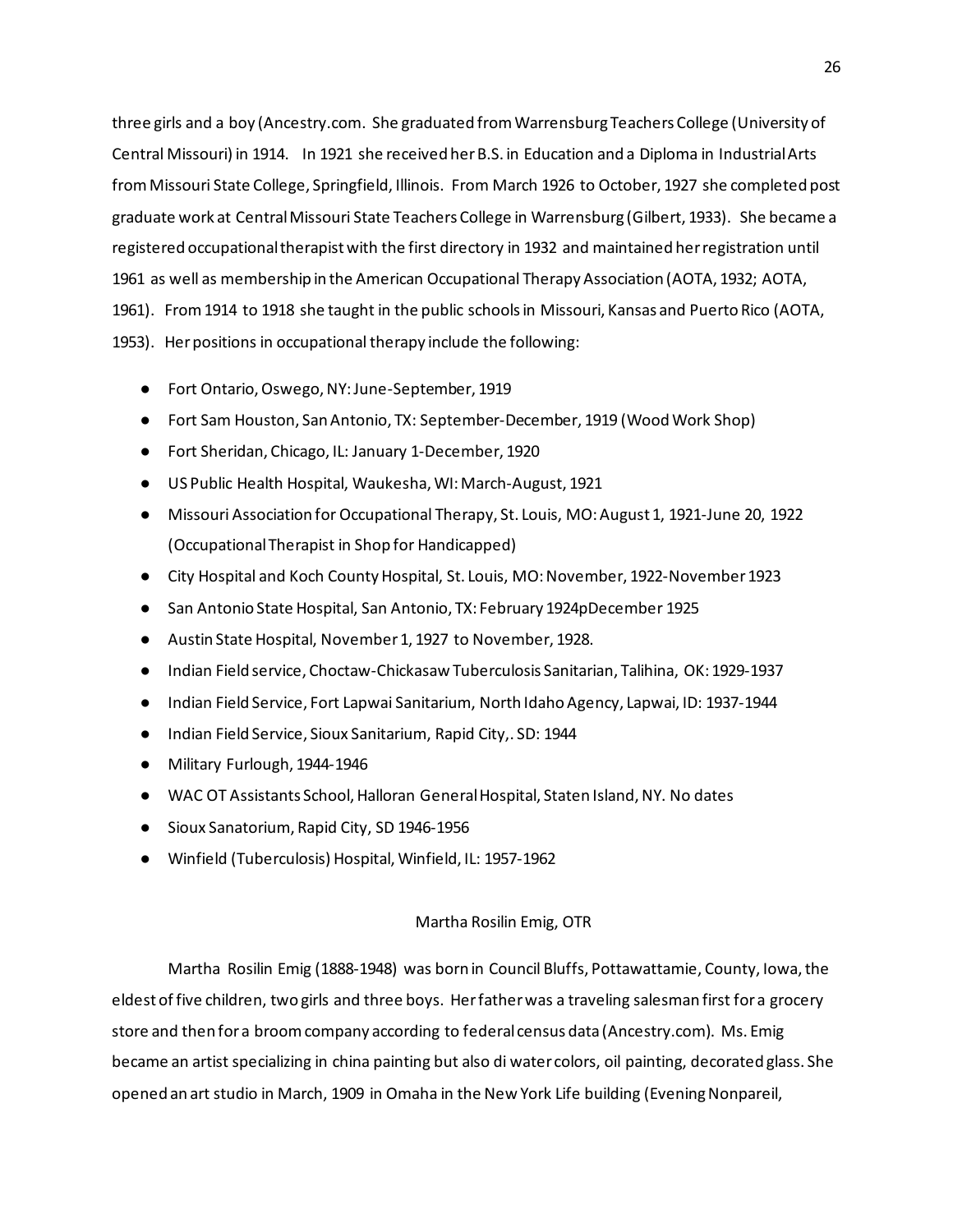5/25/1909, p. 3; Omaha World-Herald, 5/2/1909 p. 11; Omaha World-Herald, 5/23/1909, p. 12). She also exhibited her handiwork in china, water color and oil at the state fair in Lincoln NB (Omaha Daily News, 8/30/1909, p. 9). An article published in 1919 sated that "Miss Emig attended a school for reconstruction work in Boston where she graduated last December (Omaha World-Herald, 5/16/1919, p. 31). Her entry in the 1933 *National Registry* (AOTA, 1933) states she attended in the war course at the New School of Design in 1918. Another articles states she served an internship in the crippled children's section of the Boston City Hospital and in the Waverly Hospital for the insane" (Portsmouth Herald, 7/11/1929, p. 1). The 1945 *Occupational Therapy Yearbook* stated she attended the Philadelphia School of Occupational Therapy in 1941 (AOTA, 1945). She was stationed or worked at:

- Camp Dodge, Iowa (Evening Nonpareil, 4/17, 1919 p. 7; Omaha World-Herald, 5/31/1919 p. 5), Served 6 months (Directory of Units, 1927)
- Fort Des Moines, Iowa (Fort Des Moines Post, 7/11/1919, p. 2), Served 6 months (Directory of Units, 1927)
- Fort Bayard, Grant, NM (1920 Federal Census) Served 4 months (Directory of Units, 1927)
- Camp Logan (Houston Post, 7/26/1920, p. 1; Houston Post, 8/20/1920, p. 12;Omaha Daily Bee, 7/17/21 p. 21);
- Veterans Bureau Hospital, Biltmore N.C. (Daily Nonpareil, 10/22/1922, p. 7)
- Duluth Association for Physically Handicapped, 1923-1928 (AOTA *Occupational Therapy Yearbook*, 1945)
- Curative Workshop (Private Practice Clinic), St. Paul, MN (OT&R, 1929, 8(6), 439-442; AOTA *Occupational Therapy Yearbook*, 1945), 1928-1932.
- Teacher: Vocational Training for Disabled Persons, Board of Education, St. Paul. (AOTA *Occupational Therapy Yearbook*, 1945) 1934
- State Sanatorium, Ahgwah-Ching, MN (Daily Nonpareil, 9/25/1940, p. 6; AOTA *Occupational Therapy Yearbook*, 1945). 1934-1948

Martha wrote two articles on occupational therapy. One appeared in Physical Therapy Review (1928) and the other in Occupational Therapy and Rehabilitation (1929). She became a registered occupational therapist in 1932 and maintained membership in the AOTA and Minnesota Occupational Therapy Association. She also served as the corresponding secretary for the World War Reconstruction Aides, Minneapolis Unit No 10 in 1927 (Minneapolis Star, 5//3/1927, p. 9).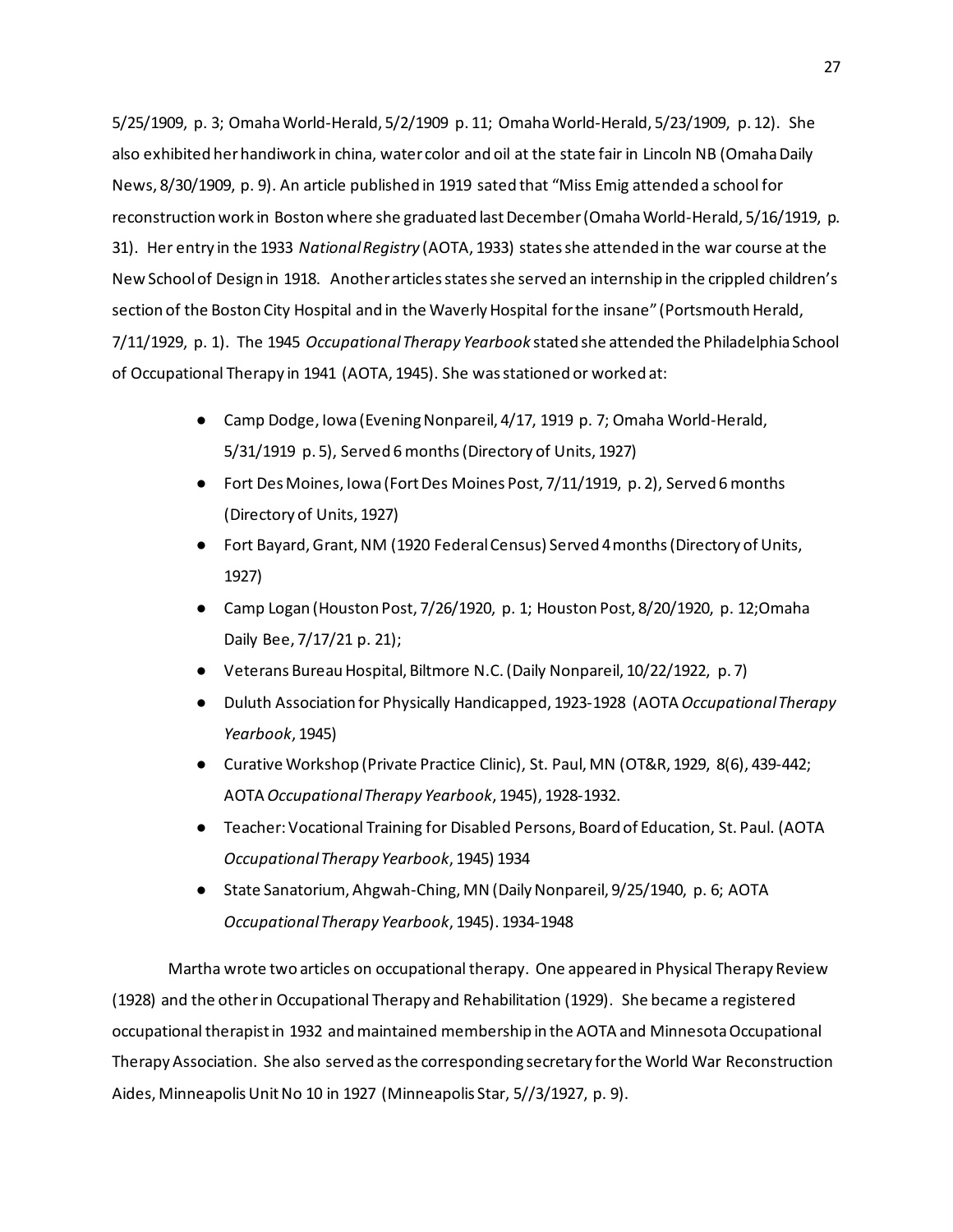#### Isabel Margaret Cameron (Rittenhouse), OTR

Isabel M. Cameron (1902-2001) was born in Detroit, Michigan. She had one younger sister. Her father is listed in the federal censuses as a civil engineer, contractor, and a manager of a builders supply company (Ancestry.com). Ms. Cameron attended the University of Michigan and graduated with a B.A. and teaching certificate in 1925 (Dallas Morning News, 8/30/31; AOTA, 1933). She then attended the Boston School of Occupational Therapy for nine months (AOTA, 1933; AOTA, 1945). Her employment is as follows according to the AOTA *Occupational Therapy Yearbook*, 1945:

- University of Michigan Hospital, Ann Arbor, MI, 1926-1928
- Mayo Clinic, Rochester, MN, 1928-1930
- O.T. Workshop, St. Louis MO, Assistant Director, 1930-1931
- Scottish Rite Hospital, Dallas, 1931-1933
- U.S. Marine Hospital, Ellis Island, NY: Director of O.T., 1934-1941
- Lenox Hill Hospital, N.Y.C., Director of O.T., 1942
- Retired, 1942.

Isabel became a registered occupational therapist in 1933 (AOTA, 1933). In 1935 she married John H. Rittenhouse (Dallas Morning News, 12/31/1935, no pg) . She published an article in 1937 about her experience as director of occupational therapy on Ellis Island (OT&R, 1937, 16(4), 263-266). The *Dallas Morning News* described her arrival in Dallas (8/30/31) and a follow-up article on 11/8/1932. However, Isabel is listed as teaching occupational therapy when, in fact, she was a student.

## Jane Ethel Myers, OTR

Jane (Jennie) Myers (1896-1964) was born in Garnett, Anderson County, Kansas. She was the third of six children, four boys and two girls (Ancestry.com). Her father was a farmer. Jennie was a good student and received a scholarship when she was 13 (Ellsworth Reporter, 5/19/1910, p. 4). She attended the St. Louis School of Occupational Therapy graduating in 1929 and became a registered therapist in 1932 (AOTA, 1932). Her work experience in Texas included positions at the Scottish rite Hospital for Crippled Children in Dallas and Texas Children's Hospital in Galveston. Her work experience includes the following according to the *Occupational Therapy Yearbook* (AOTA, 1957):

- Long Hospital, Indianapolis, IN, 1929-1931
- Rotary Convalescent Home for Crippled Children, Riley Hospital, Indianapolis, IN: 1931-1933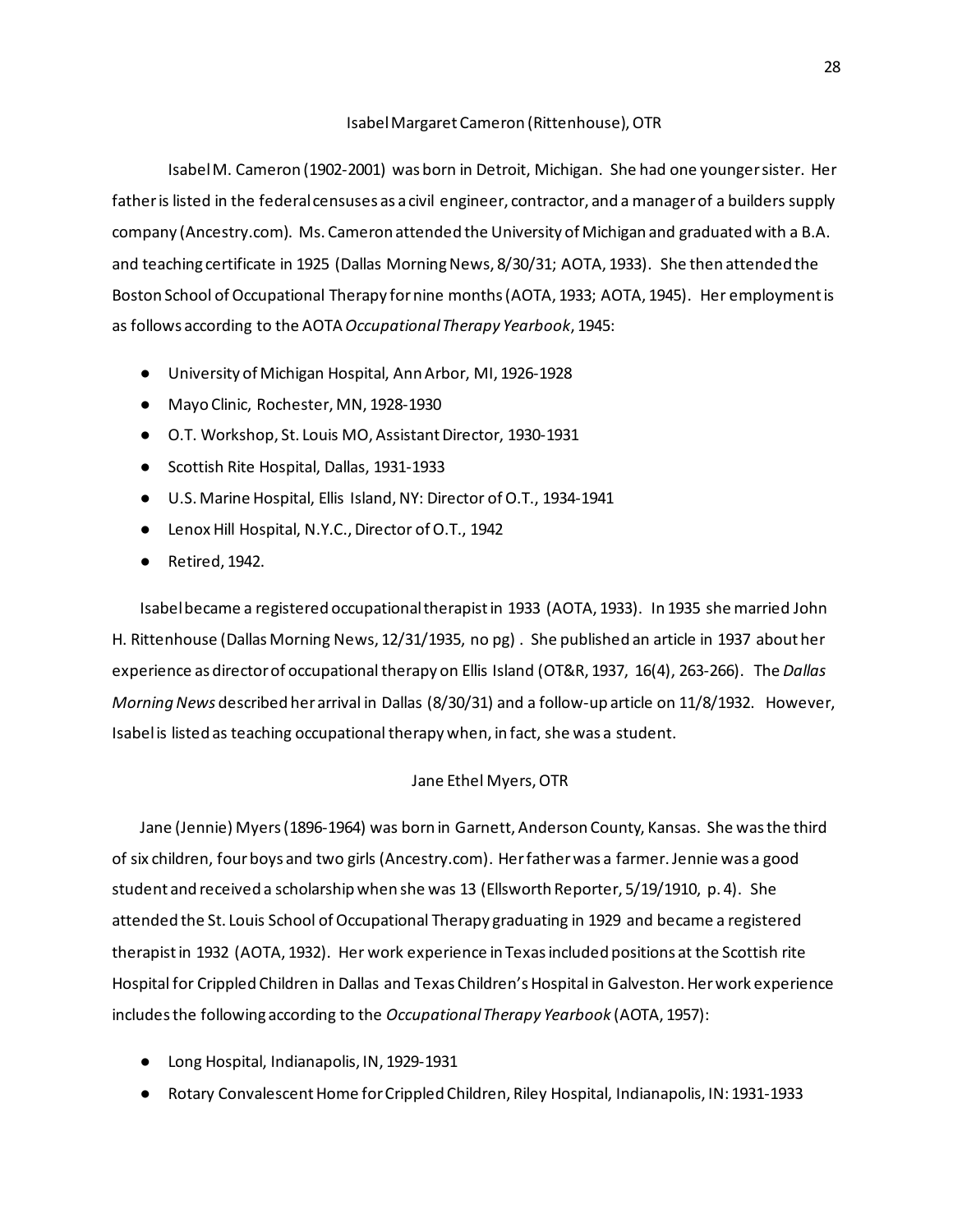- Dallas Junior League at the Scottish Rite Hospital, Dallas, 1933-1938 (Dallas Morning News, 11/1/1933)
- Texas Crippled Children Hospital/John Sealy Hospital, Galveston, 1938-1940 (Galveston Daily News, 3/13/1940
- Miami Valley Hospital, Dayton, OH, 1940-1944
- Eighth Service Command, Dallas, 1944-1945. Supervision of occupational therapy (Denton Record-Chronicle, 10/9/1944)
- Veterans Administration Hospital, Medical Rehabilitation, Department of Medicine and Surgery, Chief OT, Washington, D.C., 1946-1948 (St. Louis Star and Times, 3/17/1948 p. 9; Richmond Times-Dispatch, 1/9/1948, p. 20)
- Municipal Tuberculosis Sanatorium, Chicago, IL, 1948
- Glenn Dale (Glendale) Hospital, Glenn Dale, MD., 1949-1957? (The Daily Times, 7/17/1950)

Jane served as the first president of the Texas State Society of Occupational Therapists from 1936- 1938 and as a director in 1938 (Occupational Therapy Notes, 1936; The Times, 4/23/1939). She also served as the first delegate from Texas to the AOTA House of Delegates' meeting in Atlantic City, NJ (Galveston Daily News, 6/8/1937). She gave speeches about pediatric orthopedic occupational therapy (Port Arthur News, 12/14/1936; Corsicana Daily Sun, 12/2/1937; Galveston Daily News, 10/18/1939; Galveston Daily News, 3/13/1940) and provided a course of lectures for Junior League volunteer workers at the Scottish Rite Hospital (Dallas Morning News, 1/9/1936 p. 8). She also addressed the state association in 1940 on "The object and value of state occupational therapy association" (Galveston Daily News, 2/21/1940). She lectured to occupational therapy students at Texas State College for Women in 1944 (Denton Record Chronicle, 10/9/1944, p. 4)

After Jane left Texas, she served as the President of the Ohio Occupational Therapy Association (Dayton Daily News, 3/17/1944). In 1944 she served as the occupational therapy consultant to the Eight (Army) Service Command (Dallas). She visited McCloskey General Hospital, Temple, to observe the war emergency course in occupational therapy being conducted at the hospital (Denton Record-Chronicle, 10/19/1944; Belton Journal and Ball County Democrat, 1/25/1945) and Brooke Army Hospital at Fort Sam Houston (San Antonio Light, 11/4/1945). The following year she addressed the Texas State Association of Occupational Therapists regarding the need to recruit more students into occupational therapy education programs (Fort Worth Star-Telegram, 3/22/1956).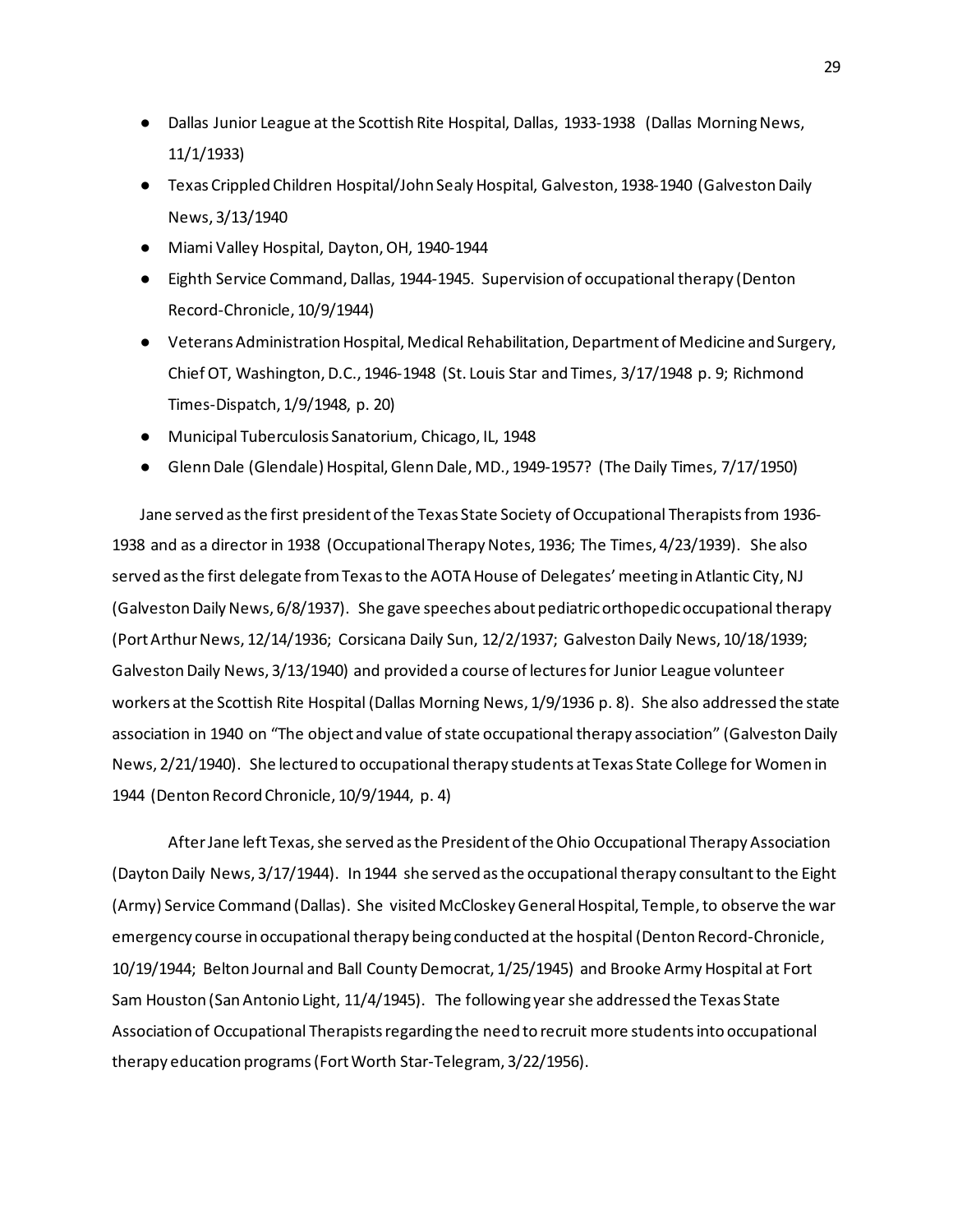Jane published an article in the *Physical Therapy Review* (Myers, 1934) on the "History, development, and purpose of occupational therapy" in which she outlines four aspects of an occupational therapy program: mentally, physically, socially and economically.

Jane died in 1964 at the age of 68 and is buried in Garnett Cemetery, Garnett, Anderson County, Kansas (Ancestry.com).

## Louella Margaret "Munya" Dennis (Margaret Luella Dennis Lyons)

Louella *Margaret*Dennis (1902-1967) was born in Vicksburg, Warren County, Mississippi. She was the second youngest of seven children, five girls and two boys. Her father, Samuel Lawrence Dennis (1861-1944) was a farmer. The three oldest children were born to Mr. Dennis' first wife and the four younger children to his second wife (Ancestry.com). Margaret graduated from the first class of occupational therapy students in 1922 from the Mississippi School of Occupational Therapy in Jackson, Mississippi, directed by Eleanor Goodwin Morse, a student of Eleanor Clarke Slagle (Jackson Daily News, 7/2/1922, p. 14). Margaret moved to Dallas and is reported to be a speaker at a program presented by the Young Women's Christian Association on the changing roles of women (Dallas Morning News, 6/4/1924). Her place of employment is not mentioned. The focus of the program appears to be on the Dallas Junior League's workshop for handicapped women that provided training to enable the women to become wage earners through teaching them to sew, mend, and darn clothing. Information available is unclear as to whether she was employed at the workshop for handicapped women or was one of first occupational therapists assigned to the developing program at the Hella Temple Hospital for Crippled Children.

In 1926 Margaret married Joseph Derennah Lyons (1891-1967) (Clarion-Ledger, 9/5/1926 p. 17). No further mention of her was identified in relation to occupational therapy. Margaret did not become a registered occupational therapist. She is listed in the federal census records has having two daughters and is buried in Vicksburg, Mississippi.

#### Marjorie (Margie) Ellen Woodward, OTR

Margie Woodward (1902-1954) was born and raised in Clinton, East Feliciana Parish, Louisiana. She was the second oldest of seven children, four girls and three boys. Her father, Munday Woodward (1872-1954) was a farmer (Ancestry.com). In 1925 Margie is listed as teaching as the Texas School in Rayville, Louisiana (Richland Beacon-News,9/5/1925). She attended the Louisiana School of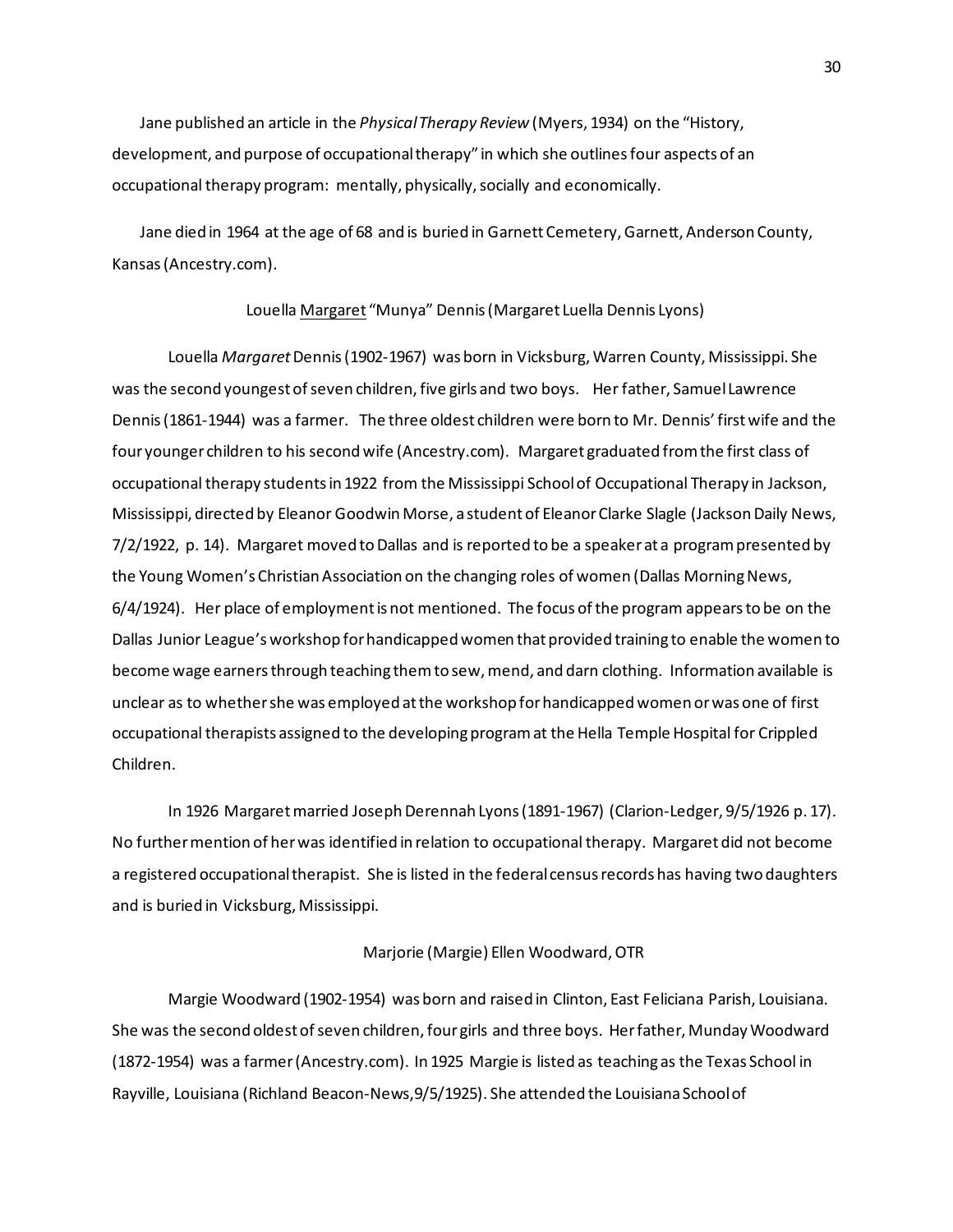Occupational Therapy in 1927 and became a registered occupational therapist in 1934 (AOTA, 1934). She moved to Austin in 1928 where she became director of occupational therapy at Austin State Hospital from 1928-1941 (AOTA, 1945). About 1942 she moved to Shreveport, Louisiana, and then to Clinton where she remained until her death in 1954. Margie was elected vice-president of the newly formed Texas State Association of Occupational Therapists (Occupational Therapy Notes, 1936) and served as vice-president from 1936-1937. In 1938 she was elected secretary-treasurer and in 1939 she was elected president (Dallas Morning News, 10/10, 1938; Fort Word Star-Telegram, 4/24/1939)

### Pearl Jones Tennyson, OTR

Pearl Jones (1904-1993) was born in Yazoo, Mississippi. She was the second oldest of eight children, seven girls and one boy. Her father was a farmer (Ancestry.com). Pearl attended Millsaps College in Jackson, MS for two years, 1923-1924 (AOTA, 1945). While attending the college majoring in English, her younger sister Nellie Jones Hruby (1907-1974) introduced her to occupational therapy at the Mississippi School of Occupational Therapy. Pearl graduated in September, 1925. She continued post graduate work at Millsaps College and Belhaven College in Jackson, MS. Her work history is as follows:

- Instructor, Mississippi School of Occupational Therapy, 1925-1927. (Daily Herald, Biloxi, 12/2/1926; Clarion-Ledger, 10/18/1927)
- Veteran's Administration Hospital, Fort Lyon, CO, 1927-1930 (Clarion-Ledger, 10/18/1927, p. 6; Daily Herald, Biloxi, 10/2/1928, p. 6)
- Veteran's Administration Hospital, Hines, IL (Chicago), 1930-1931(Low, 1985)
- Rusk State Hospital, 1932 (5 months) (AOTA, 1933, p. 76)
- Galveston Psychopathic Hospital, 1932-1934 (AOTA, 1945 p. 302)
- Lived in West Texas on husband's family farm, 1934-1936 (Low, 1985)
- Parkland Hospital, Dallas, 1936 (Low, 1985)
- Director of OT, Dallas City-County Hospital System, Dallas 1937-1938 (AOTA, 1945, p.302)
- Director of OT, Harris Memorial Methodist Hospital, Fort Worth, 1938-1941(AOTA, 1945, p. 302)
- Veteran's Administration Hospital, NJ 1941-1942? Ending date not recorded in Yearbooks
- United States Public Health Service, Fort Worth, TX, 1944 (Fort Worth Star-Telegram, 7/2/1944)
- Veteran's Administration Hospital, AL, 1945 Starting date not recorded in Yearbooks
- Timberlawn Sanatorium, Dallas, 1945 (part-time) (Low, 1985)
- Chief OT, Veterans Administration Hospital, Alexandria, LA, 1945-1949 (AOTA, 1953, p. 172)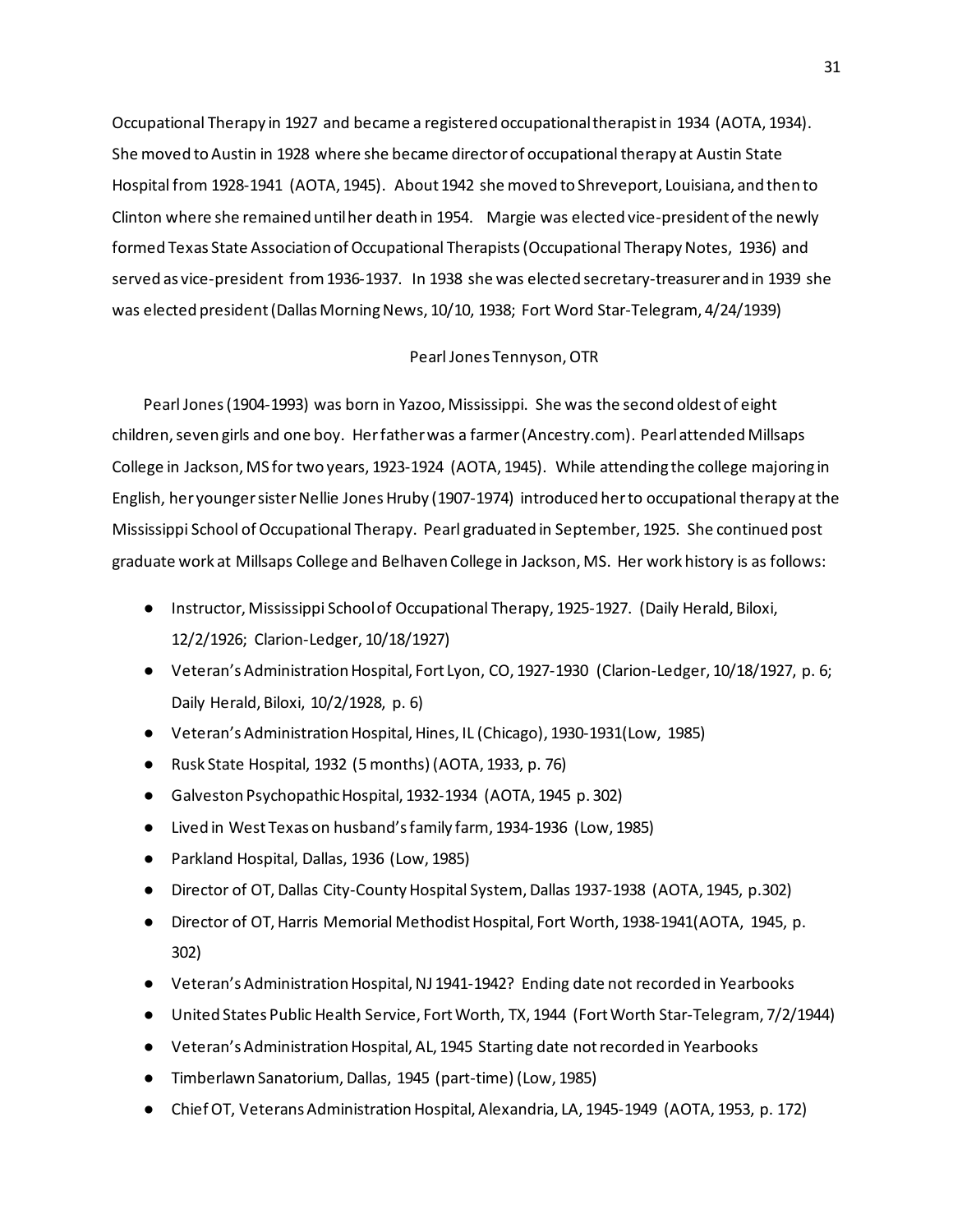- Chief OT, Veterans Administration Hospital, Bay Pines, FL, 1950-1954 (AOTA, 1960, p. 256)
- Mississippi Hospital-School for Cerebral Palsy, Jackson, MS, 1954-1958 (AOTA, 1960, p. 256)
- Fort Worth Society for Crippled Children (Easter Seal), 1958-1960 (AOTA, 1960, p. 256)
- Chief OT Veteran's Administration Hospital, Marlin, 1960-1967. (AOTA, 1960, p. 256)

Pearl became a registered occupational therapy on September 11, 1931 and is listed in the first directory of qualified occupational therapists published in 1932 (AOTA, 1932). She was a member of the Illinois Occupational Therapy Association when she worked at the Hines Veteran's Administration Hospital(Low, 1985). When she came to Texas she was part of the group of therapists that began planning the formation of the Texas State Association of Occupational Therapists (now TOTA). She was a charter member of the Florida Occupational Therapy and the first delegate to represent the state of Florida in the AOTA House of Delegates. She was named an Honorary Life Member of the TOTA in 1977 and served as historian (Low, 1985).

Pearl married V. D. Tennyson and had one son. She is buried in Fort Worth.

## Olga Wheeler May, OTR

Olga Opal Wheeler (Mrs. Joe G. May) (1907-1990) was born and raised in Austin. She was the third oldest of six children, four girls and two boys. One of the boys was her fraternal twin. Her father William Franklin Wheeler (1875-1955) was a farmer and gardener (Ancestry.com). She attended Govalle School (Austin American, 11/28/1916), San Marcos College (Austin American-Statesman, 1/3/1991, p. 20), Southwest Texas State Teachers College and Texas College of Mines (AOTA, 1953). Olga taught school for one term before attending the Louisiana (Mississippi) School of Occupational Therapy in Jackson from October, 1928 to December, 1929 (Austin American-Statesman, 10/2/1928; Austin American, 12/30/1929; Austin American Statesman, 1/3/1991). She became a registered occupational therapy in 1934 and maintained her registration until 1961(AOTA, 1934; AOTA, 1961). Her work history is as follows (AOTA, 1945; AOTA, 1953; AOTA, 1961):

- Mississippi State Hospital, Jackson, 1929. Student training
- Austin State Hospital, Austin, 1929-1935
- Scottish Rite Crippled Children's Hospital, Dallas, 1936
- Director of O.T. Baylor University Hospital, Dallas, 1936-1939
- Austin State School, Austin, 1939-1941
- El Paso High School, El Paso, 1941-1942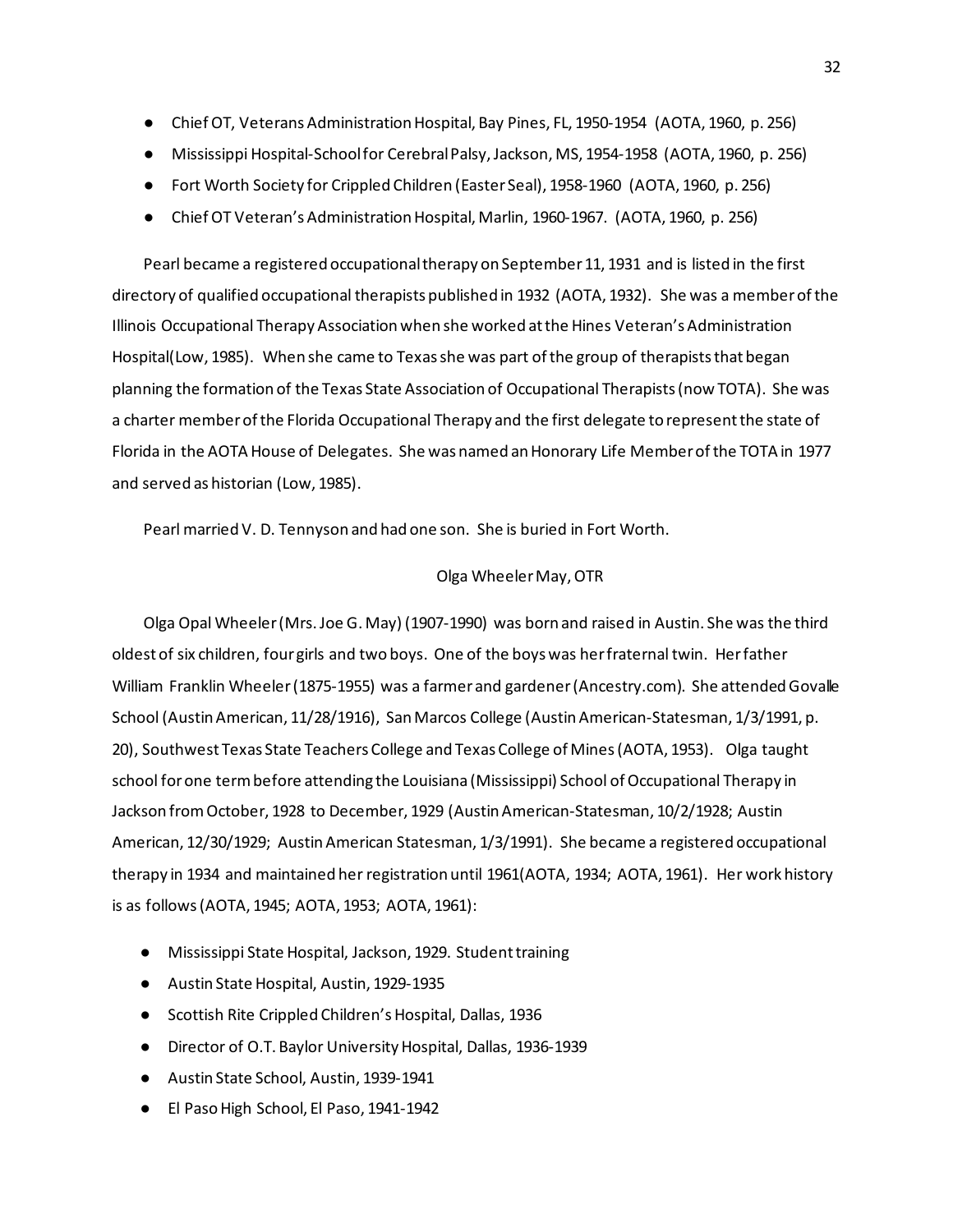- School for the Deaf and Blind, Colorado Springs, CO, 1942-1943
- Director of O.T., Crippled Children's Unit John Sealy Hospital, Director of Speical Education, Galveston, 1943-1944
- William Beaumont General Hospital, El Paso, 1945
- El Paso City Schools, El Paso, 1945-1946
- City Director CP CI, Austin, 1948
- Director Travis County Society for Crippled Children Treatment Center, Austin, 1948-1949
- Veterans Hospital, Waco, 1949-1956
- McClosky Veterans Hospital, Temple, dates not listed.

Olga served as the secretary-treasurer at the founding meeting in 1936 and was re-elected in 1937 Occupational Therapy Notes, 1936; Austin American-Statesman, 6/8/1937). She was very proud to be the first native born Texas to become a registered occupational therapist (Austin American, 5/30/1937; Austin American-Statesman, 1/3/1991).

## Elizabeth Grace Boaz Holder Schafer

Grace Holder Schafer (1885-1972) was born in Girard, Crawford County, KS but grew up in Kokoma City, IN. She was the youngest of four children, three girls and one boy. Her father, Edmond Cody Boaz (1938-1914) was a clergyman in the Methodist church. He was married twice. His first wife died in in 1865 and he remarried in 1869 (Ancestry.co m). Grace married and lived with her first husband, William "Dock" Holder in McMinnville, TN. They had four children and moved to El Paso about 1923. After his death in 1924, she married G.A. Schafer whom she divorced in 1941. She practiced first as a teacher and then as an occupational therapist. Her education or credentials as an occupational therapist has not been identified or verified. On the 1930 federal census she is listed as a public school teacher but on the 1940 federal census she is listed as a therapist (Ancestry.com). An article announcing her marriage in 1906 states that she has been a "private teacher of art and china decoration in this city (McMinnville) for several years and is an artist of considerable ability" (Tennessean, 4/18/1906). Articles listing a work location in El Paso are as follows:

- Salvation Army Rescue Home school, (El Paso Evening Post, 12/21/1929 p. 12; 4/14/1930, p. 13)
- Rescue school/Alta Vista school, 1930 (El Paso Evening Post, 4/21/1930 p. 1
- Masonic Hospital Crippled Children's Ward, 1936 (El Paso Herald Post, 5/14/1936 p. 2; 10.23/1936 p. 1)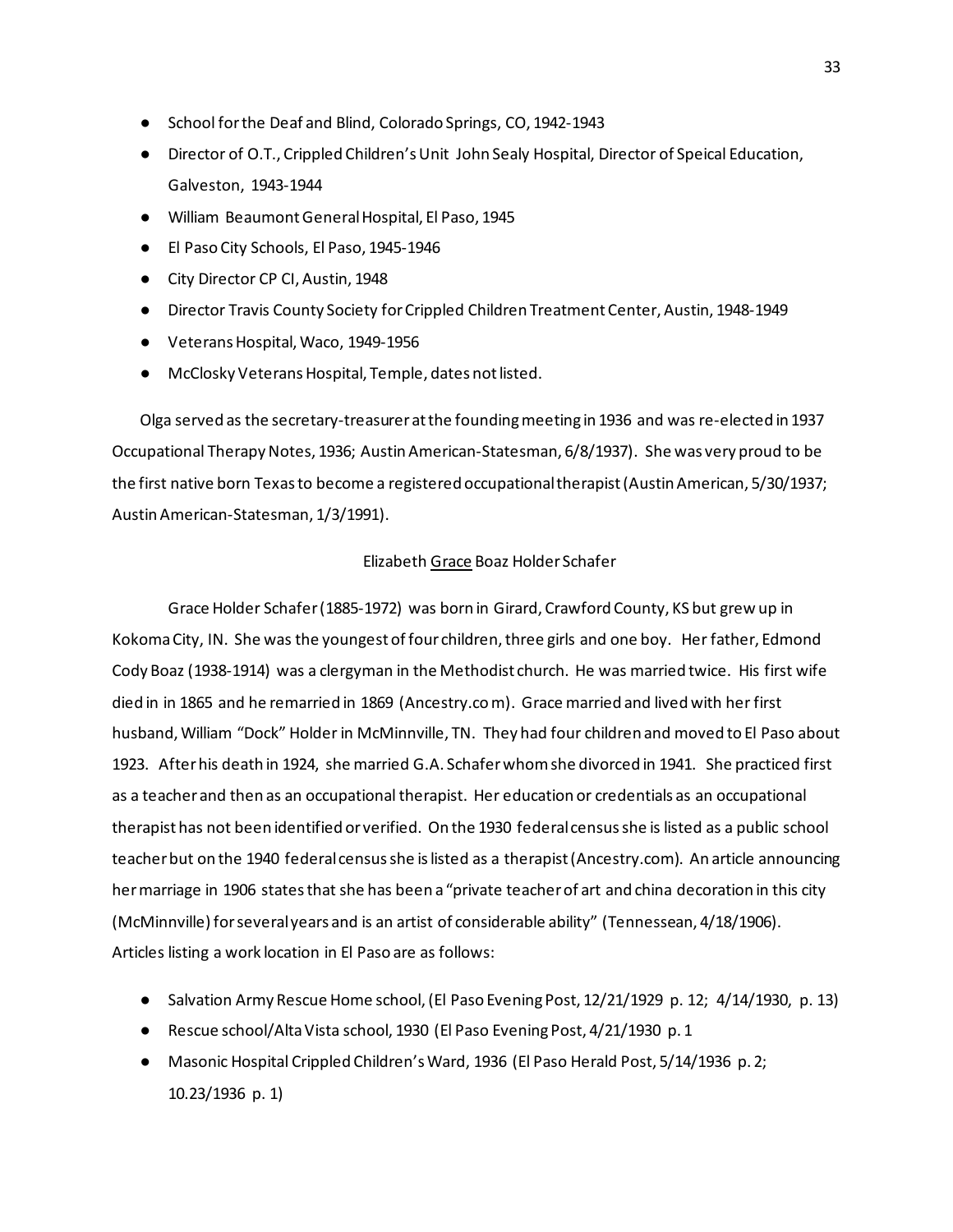● Southwestern General Hospital, 1937 (El Paso Herald-Post, 12/25/1937, p. 3)

#### Daisy Pierson Parkerson

Daisy Pierson Parkerson (1902-1985) was born in Creedmoor but raised in Tuscola, Taylor County. Her father, Dock K. Pierson (1870-1943) is listed in the 1910 federal census as a cotton farmer. She was the third oldest of seven children, four boys and three girls (Ancestry.com). According to biographical information provided when she ran unsuccessfully for the clerk position, she had only one arm (Abilene Reporter-News, 7/11/1944). She attended Southwest Texas College (now Southwest Texas State University) and was employed at the Abilene State Hospital, for care of persons with epilepsy, for 40 years retiring on January 1, 1970 (Abilene Reporter-News, 10/4/1985). According to an article published in 1945 she was a member of the American and Texas Occupational Therapy Associations beginning in 1941. Her name, however, does not appear in AOTA *Occupational Therapy Yearbooks*for the year 1941 or any subsequent year. TOTA membership lists do not start until 1947 so membership in the state association cannot be verified. Daily was married to Dock Parkerson and had two daughters.

### Beatrice Manning Cooney

Beatrice Manning Cooney (1901-1977) was born in Wills Point, Van Zandt County. Her father, Marion Clemonsee Manning (1879-1960) was a farmer. Beatrice had a younger sister. The 1920 federal census lists her occupation as teacher in the public schools (Ancestry, com). She began working at the Wichita Falls State Hospital in September, 1926 (Shelton, 1968; Wichita Falls Record-News, 8/3/1962) until her retirement in 1969 (Wichita Falls Record-News, 2/18/1969). The 1940 federal census lists her as an occupational therapist but she is not listed in the *Occupational Therapy Yearbooks*. At the TOTA conference in 1939, she was elected vice president (Wichita Daily times, 4/23/1939) and in 1941 she was elected president (Wichita Falls Record-News, 3/4/1941). She married Eugene Antone Cooney, a carpenter at the hospital, in 1934 (Ancestry.com). They had no children. She died of ovarian cancer at age 75 and is buried in Wills Point (Ancestry.com).

#### Anna Belle (Annabelle) Fouts

Anna Belle (Anne, Annabelle) Fouts (1887-1985) was born in Osage (McLennan County) according to her passport, but grew up in Temple (Bell County) (Ancestry.com). She was the second oldest of four children, 2 boys and 2 girls. Her father was an insurance salesman (Ancestry.com). She was an occupational therapy aide at the Waco Veterans Hospital (Waco News-Tribute, 6/22/1933; Dallas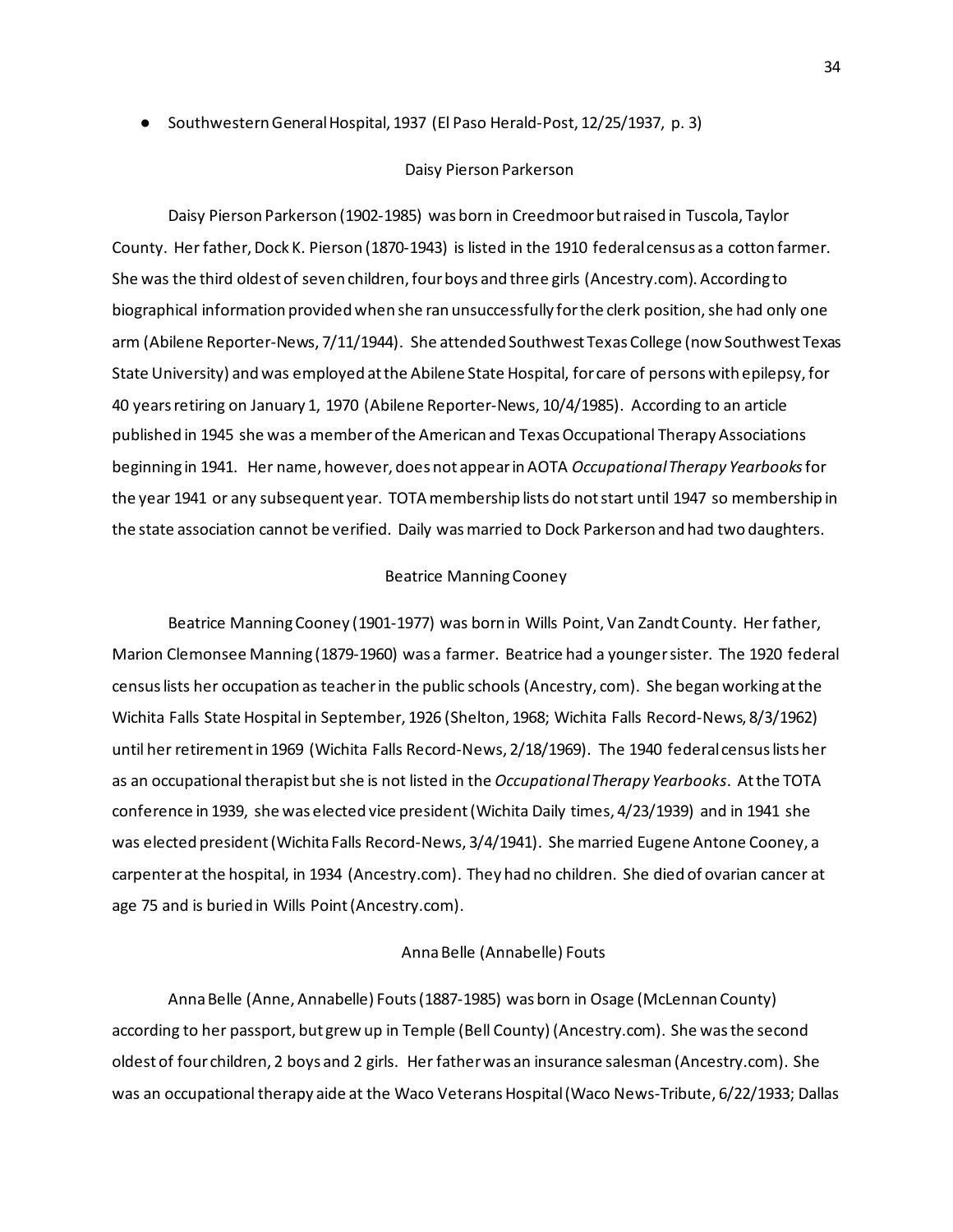Morning News, 2/24/1937) but her dates of employment are not known. She is listed as a member of the Texas Association for Occupational Therapy (TOTA) in 1937 (Dallas Morning News, 2/24/1937) but did not become a registered occupational therapist. According to her passport she was a stenographer at the American Consulate in Ensenaca, Mexico in 1919. She died at the age of 98 and is buried in Temple (Ancestry.com).

#### Eula Reno Kaye Caldwell

Eula Reno Kay Caldwell (1893-1985) was born in Arlington Heights (Tarrant County). She was third daughter of six children (5 girls and 1 boy). Her father was Walker Kaye but his occupation is not reported in the federal censuses (Ancestry.com). She married Walter Morris Caldwell (1877-1949) in 1914 (Fort Worth Star-Telegram, Oct. 4, 1914). The couple moved to Houston where Mr. Caldwell practiced law (Houston Chronicle, 1/9/1949). They had three children, 2 girls and 1 boy but the son died before the age of 2 in 1928 according to his death certificate.

According to the 1940 federal census Eula have 4 years of college (Ancestry.com). She began working at the Blue Bird school and clinic about 1935. In an article published in 1936 she states that she "studied every sort of craft that I could… then when I heard of a school in Philadelphia that taught occupational therapy by correspondence I enrolled immediately" (Houston Chronicle, 8/14/1936, p. 9). She taught academic subjects in the morning and craftwork in the afternoon. The school and clinic operated into the 1940s but was discontinued as a separate unit when Methodist Hospital built its new hospital (Houston Chronicle, 12/29/1946) and Shiners moved their support to Hermann Hospital (Houston Chronicle, 1/9/1950).

Eula is reported to have attended the Texas Hospital Association convention in 1939 (Houston Chronicle, 4/18/1939) and was a member of the arrangement committee for occupational therapy at the 1947 meeting (Houston Chronicle, 3/19/1947). She did not become a registered occupational therapist.

## Dena Lee Crausby Clifton

Dena Lee Crausby (Mrs. R.N. Clifton) (1899-1981) was born in Tangipahoa Parish Louisiana. She was the oldest of three girls. Her father, Benjamin Crauscy, 1873-1952, is listed as working in a saw mill, and carpenter in the federal census but his obituary states he was a maintenance engineer at the Alexandria VA hospital (Town Talk, 4/17/1952). Dena attended the Mississippi School of Occupational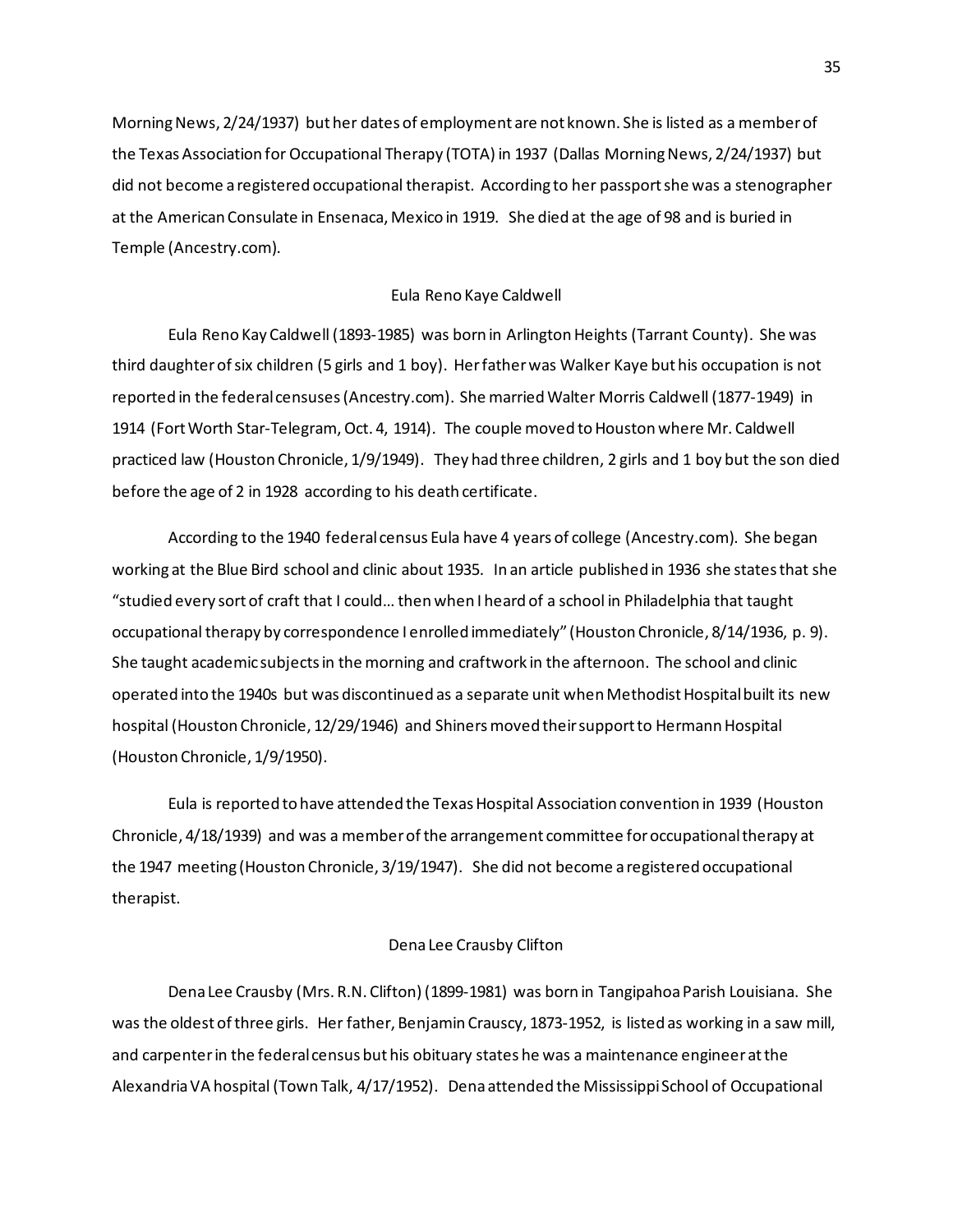Therapy graduating in 1929 (AOTA, 1933). She worked at the Western Oklahoma Tuberculosis Sanitarium in Clinton, OK for six weeks and at the Western Oklahoma (State) Hospital in Fort Supply, OK before joining the staff at Austin State Hospital from 1931 to 1934 (AOTA, 1932, 1933, 1934; Weekly Town Talk, 3/29/1930). In 1934 she married R.N. Clifton and moved to Laredo, TX (Austin American, 12/16/1934). She did not maintain her registration after her marriage. Pearl Tennyson states Dena was present at a planning meeting for the state association in 1935 but no printed record of the meeting has been found (Low, 1985).

Section 8 TOTA Membership List, 1937

- Mrs. H.L. Campbell (Calla Boren Campbell), Veterans Hospital, Legion
- Beatrice (Manning) Cooney, Wichita Falls State Hospital
- Charlotte Dracup, Austin State Hospital
- Alice B. Eades, Veterans Hospital, Legion
- Anne (Annabelle) B. Fouts, Veterans Hospital, Waco
- Ruth Hatfield, Abilene State Hospital
- Rodean Moorehead, Austin State Hospital
- Mrs. James Moore, (Leone, "Honey") Veterans Hospital, Legion
- Jane Myers, President, Scottish Rite Hospital for the Dallas Junior League
- Clyde McDowell Myres, Beverly Hills Sanitarium, Dallas
- Mrs. Thomas Nicholson (Lottie), State Hospital for Feeble-Minded, Austin
- Mrs. Julia Shell, San Antonio State Hospital
- Mrs. Lawrence Smith, Rusk State Hospital
- Olga Wheeler, Secretary-Treasurer, Baylor University Hospital, Dallas
- Mrs. Robert White, San Antonio State Hospital
- Marjorie (Margie) Woodward, Vice-president, Austin State Hospital

Not Listed:

- Dena Causby (Mrs. R.N. Clifton), Laredo
- Grace Holden Schafer, El Paso
- Pearl Jones Tennyson, Fort Worth
- Eula Caldwell (Mrs. Walter M. Caldwell), Blue Bird School and Clinic, Methodist Hospital, Houston
- Jean Griffith (Mrs. Walter C. Griffith (name in minutes 7/5/1936) San Antonio, weaver

Source: Dallas Morning News, 2/24/1937, Occupational therapy meeting programmed, p. 12

Section 9. Registration of Occupational Therapy Personnel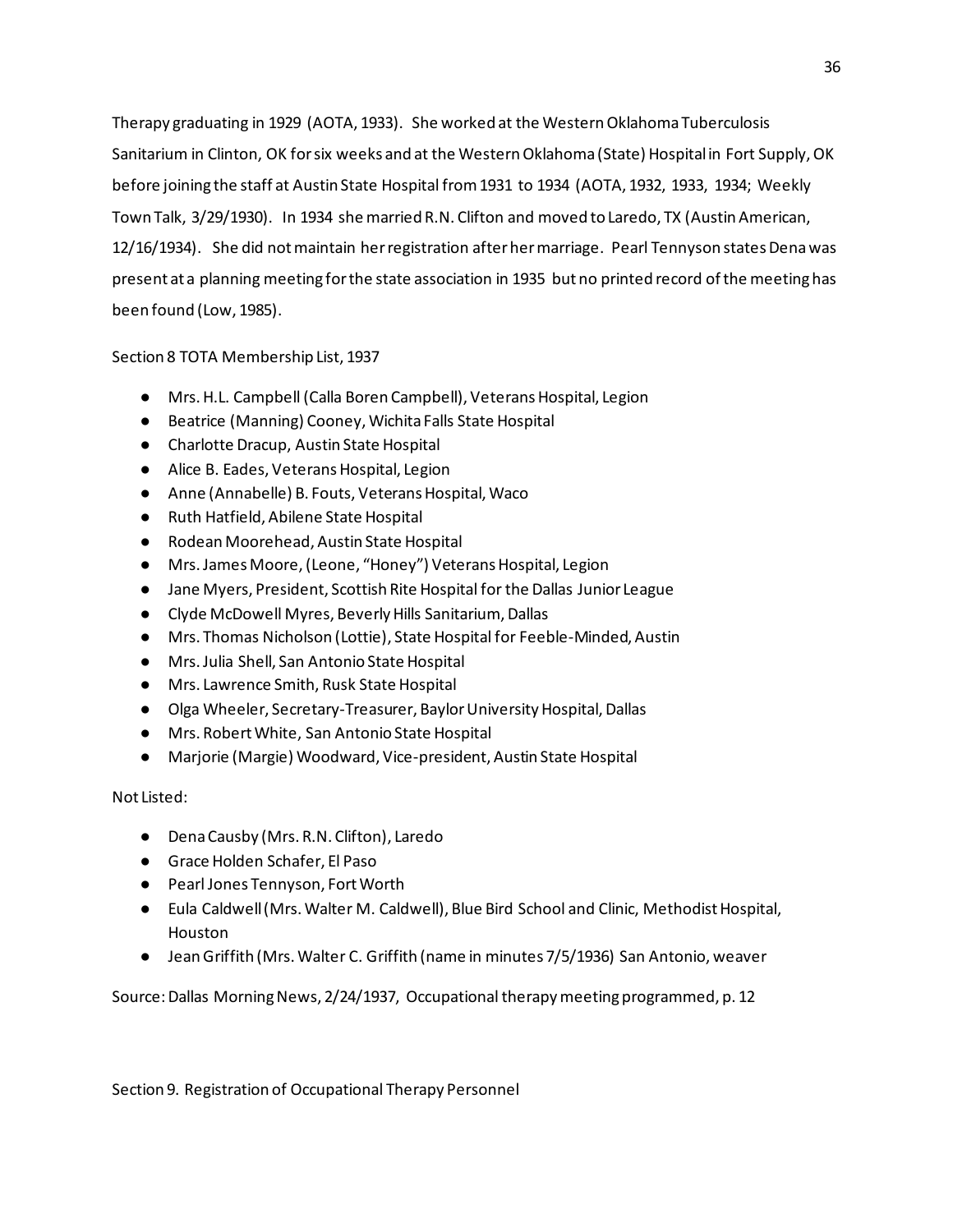Qualifications for occupational therapists were not developed until the concept of the national registered was presented in 1928, adopted in 1930, and the first applications were accepted in 1931. Therefore, early practitioners of occupational therapy were either self-identified or acquired their title by virtue of working in a service unit called occupational therapy. The qualifications for the early practitioners in Texas were artist, teacher, craftsman or craftswoman, or skilled in a specific trade. Some had also attended an educational program called a training school.

OT Practitioners Who Became Registered Occupational Therapists in Texas 1932-1942

1932

Pearl E. Jones Rusk State Hospital

Mrs. Thorne R. Allen U.S. V.B. Hospital, Legion Dena Crausby **Austin State Hospital, Austin** Alice Eads U.S.V. Hospital, Legion

## 1933

| Isa bel Cameron               | Junior League, Dallas (Scottish Rite Hospital) |
|-------------------------------|------------------------------------------------|
| Calla B. Campbell             | U.S.V.B. Legion                                |
| Dena L. Crausby               | Austin State Hospital, Austin                  |
| Alice Eads                    | U.S. V.B. Hospital, Legion                     |
| Pearl E. Jones                | Galveston Psychopathic Hospital, Galveston     |
| A Leone Honeycut Moore        | U.S.V.B. Hospital, Legion                      |
| <b>Estele Crowell Rickels</b> | U.S.V.B. Hospital, Legion                      |
|                               |                                                |

## 1934

| Dena L. Crausby | Austin State Hospital, Austin  |
|-----------------|--------------------------------|
| Alice B. Eads   | U.S.V.B. Hospital, Legion      |
| Jane E. Myer    | Scottish Rite Hospital, Dallas |
| Olga Wheeler    | Austin State Hospital, Austin  |
| Margie Woodward | Austin State Hospital, Austin  |

## 1935

| U.S.V.B. Hospital, Legion      |
|--------------------------------|
| Scottish Rite Hospital, Dallas |
| Austin State Hospital, Austin  |
| Austin State Hospital, Austin  |
|                                |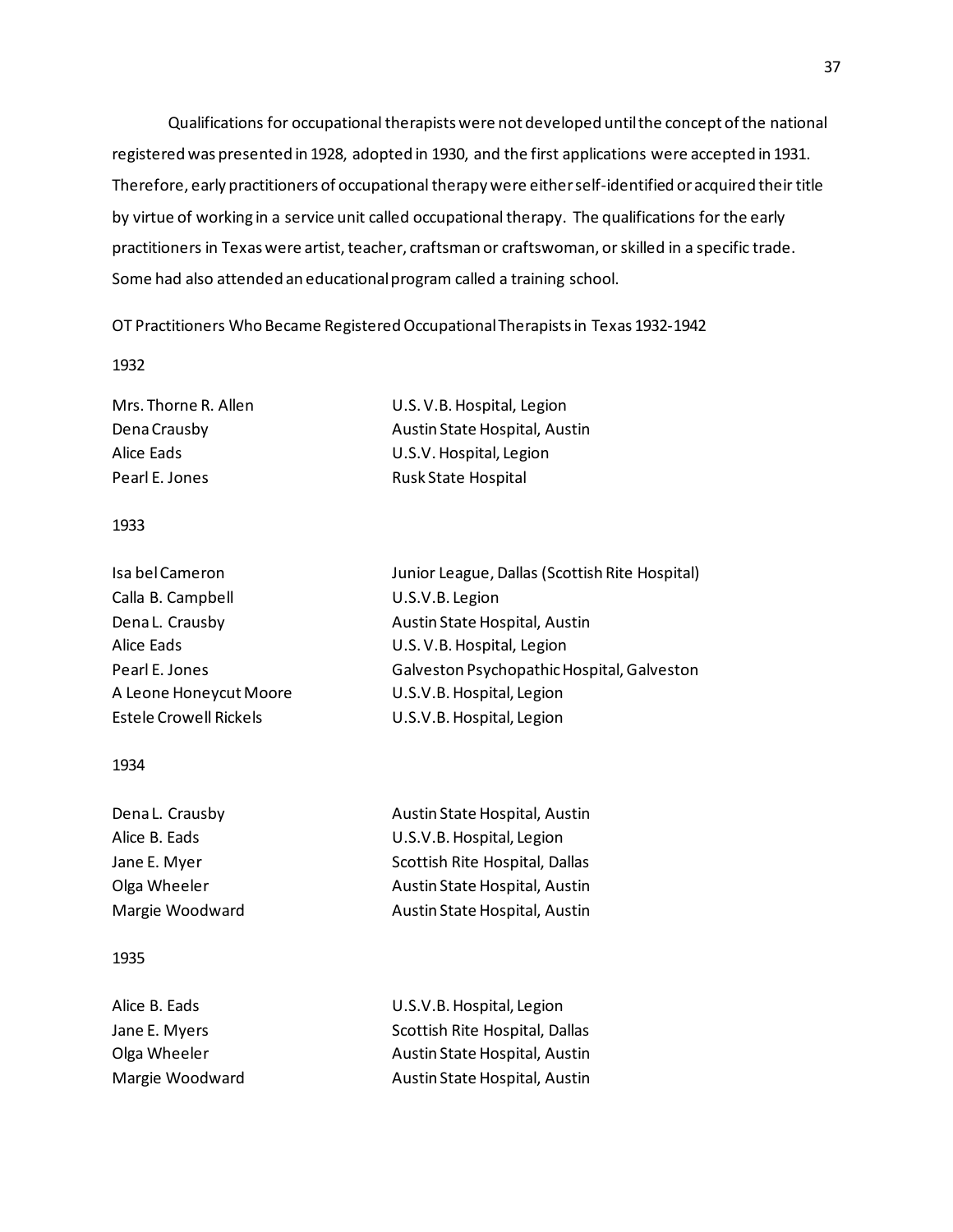# 1936

Jane Myers **Scottish Rite Hospital**, Dallas Olga Wheeler **Baptist Hospital, Dallas** Margie Woodward **Austin State Hospital, Austin** 

# 1937

| Calla B. Campbell | U.S.V.B. Hospital, Waco        |
|-------------------|--------------------------------|
| Jane Mvers        | Scottish Rite Hospital, Dallas |
| Olga Wheeler      | Baptist Hospital, Dallas       |
| Margie Woodward   | Austin State Hospital, Austin  |

## 1938

| John Sealy Hospital, Galveston                 |
|------------------------------------------------|
| U.S. V.B. Hospital, Legion                     |
| Harris Memorial Methodist Hospital, Fort Worth |
| <b>Baptist Hospital, Dallas</b>                |
| Austin State Hospital, Austin                  |
|                                                |

## 1939

| Marjorie Ball          | Scottish Rite Hospital, Dallas                 |
|------------------------|------------------------------------------------|
| Mrs. Garret Conklin    | Timberlawn Sanatorium, Dallas                  |
| Edith Lewis De Poyster | John Sealy Hospital, Galveston                 |
| Alice B. Eads          | U.S.V.B. Hospital, Legion                      |
| Jane E. Myers          | Texas Children's Hospital, Galveston           |
| Jeanette R. Temple     | Rusk State Hospital                            |
| Pearl Jones Tennyson   | Harris Memorial Methodist Hospital, Fort Worth |
| Olga Wheeler           | <b>Baptist Hospital, Dallas</b>                |
| Margie Woodward        | Austin State Hospital, Austin                  |
|                        |                                                |

## 1940

| Harris Memorial Methodist Hospital, Fort Worth |
|------------------------------------------------|
|                                                |
|                                                |
|                                                |

## 38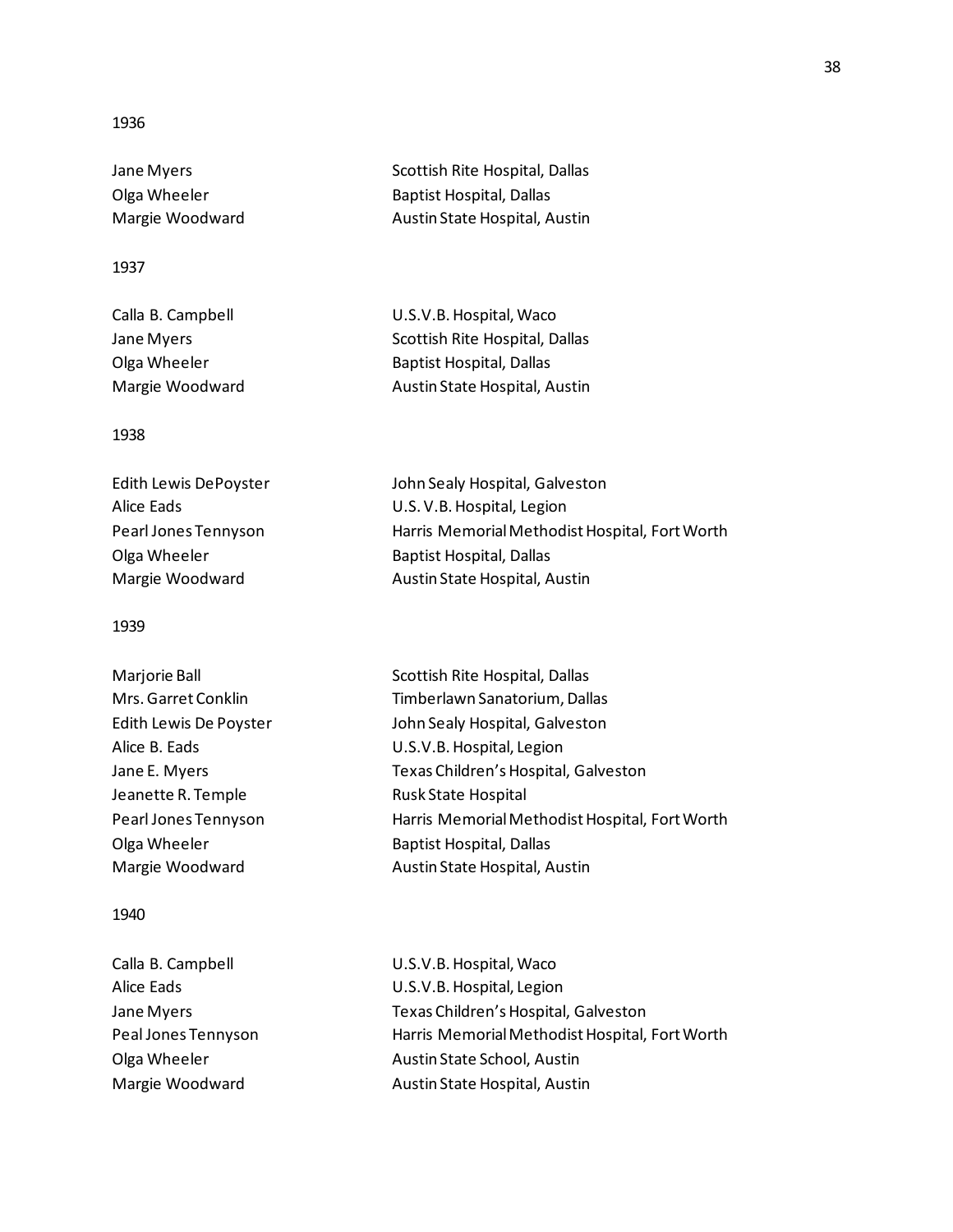1941

| U.S.V.B. Hospital, Waco                        |
|------------------------------------------------|
| U.S.V.B. Hospital, Legion                      |
| Harris Memorial Methodist Hospital, Fort Worth |
| Austin State School, Austin                    |
| Austin State Hospital, Austin                  |
|                                                |

## 1942

| Calla B. Campbell         | U.S.V.B. Hospital, Waco              |
|---------------------------|--------------------------------------|
| Edith Lewis De Poyster    | John Sealy Hospital, Galveston       |
| Alice B. Eads             | U.S.V.B. Hospital, Legion            |
| Virginia Pelcher Greenway | Texas Children's Hospital, Galveston |
| Constance J. Kramme       | Texas Children's Hospital, Galveston |
| Olga Wheeler May          | El Paso High School, El Paso         |
| Jeanette R. Temple        | <b>Rusk State Hospital</b>           |
| Margie Woodward           | Austin State Hospital, Austin        |

Source: AOTA National Directory of Qualified Occupational Therapists, 1932-1942

Section10. Physician Facilitators

- Lewis Raymond Brown, M.D. (1878-1950). Psychiatrist (Galveston State Psychopathic Hospital). Dr. Brown had been a lecturer at the Mississippi School of Occupational Therapy.
- Charles Whitfield Castner, M.D. (1888-1966). Psychiatrist (Wichita Falls State Hospital, Rusk State Hospital) (PJT)
- William Beall Carrell, M.D. (1883-1944) Surgeon (Minutes 7/5/36) (Honorary member)
- Giles Warren Day Sr. M.D. (1892-1977) (PJT) Galveston Psychopathic Hospital? Lived in Fort Worth
- Titus Holliday Harris, M.D. (1892-1969) (Galveston State Psychopathic Hospital)
- Peter McCall Keating (1894-1959) San Antonio, orthopedic surgeon (Dallas Morning News, 2/24/1937 p. 12)
- William H. Probert, M.D. (dates unknown) (Dallas Morning News, 1924) unable to track in Ancestry. Name too common
- Arthur John Schwenkenberg, M.D. (1895-1965) Psychiatrist (Minutes 7/5/36) (Honorary member)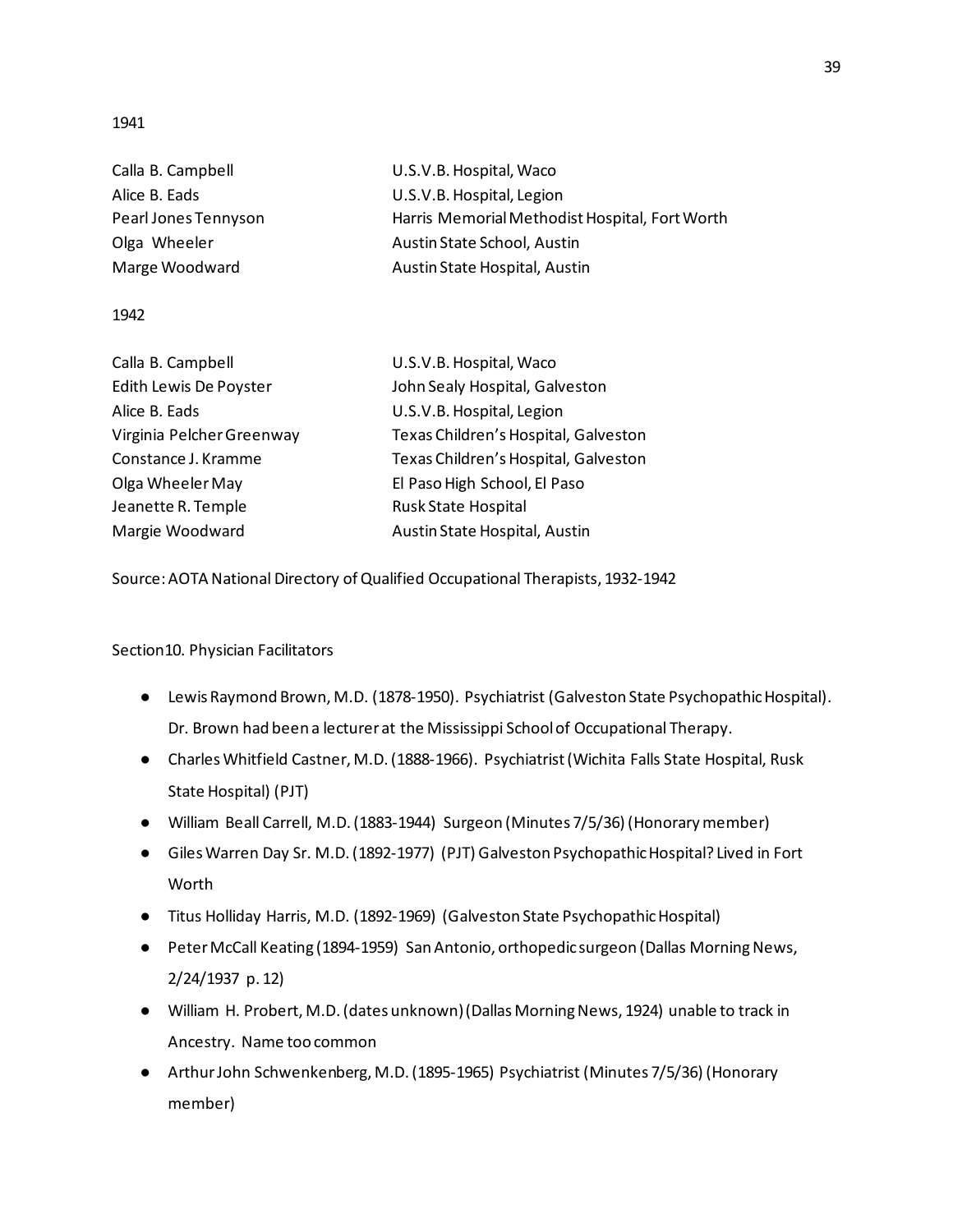- Job Gordon Springer, M.D. (1859-1952). Austin State School (Honorary member)
- Walter Goodloe Stuck, M.D. (1905-1950) San Antonio, Orthopedic surgeon (Dallas Morning News, 12/24/1937 p. 12)
- Charles Scott Venable, M.D. (1877-1961) Surgeon, General Practice, San Antonio
- Col. Louis Harvard Webb, M.D. (1888-1940) Legion

#### Section 11 Pre-Foundation Meeting of TOTA

Pearl Jones Tennyson states that she, Margie Woodward and Jane Myers started working on the idea of forming a state association soon after she arrived in Texas in 1932. She realized how helpful a state association could be to meet to exchange ideas with other therapists because she had belonged to the Illinois Occupational Therapy Association (ILOTA) when she worked at the Hines Veterans Hospital in Mayville (now Chicago). According to Pearl many letters, phone calls, and visits were exchanged in the process. Unfortunately, none of the communication was preserved. In addition, none of therapists were Texans, except Olga Wheeler, so understanding how big the State of Texas was took a while to comprehend. Pearl initially was working in Rusk State Hospital (Nacogdoches County) southeast of Dallas in 1932 but took a position in Galveston from 1932-1934, was unemployed from 1934-1936, then worked at Parkland Hospital for a short time in Dallas in 1936. Margie Woodward worked at Austin State Hospital throughout the formative time (1928-1941) while Jane worked in Dallas at Scottish Rite Hospital from 1933-1938. Jane would have known about the value of a state association from her employment in Indiana at Long Hospital (1929-1931) and Riley Hospital (1931-1933). The Indiana Occupational Therapy Association was formed in 1926.

According to notes by Pearl a meeting was held on October 12, 1935 at the Driskell Hotel in Austin. Jane Myers was elected president, Margie Woodward, Vice president, and Olga Wheeler (Austin State Hospital), secretary treasure. Other present were Dena Lee Crausby (Austin State Hospital), Ada Tervin, music therapist, Charles W. Castner, M.D., and several others. No record of this meeting is documented in the TOTA files. The first documented meeting is July 5, 1936 at the Melrose Hotel in Dallas (TOTA Minutes, 7/5/1936: Occupational Therapy Notes, 1936. According to the report in OT&R twenty-one therapists had been identified in the state but only three were registered.

Section 12 Meeting with Texas Hospital Association 1938-1947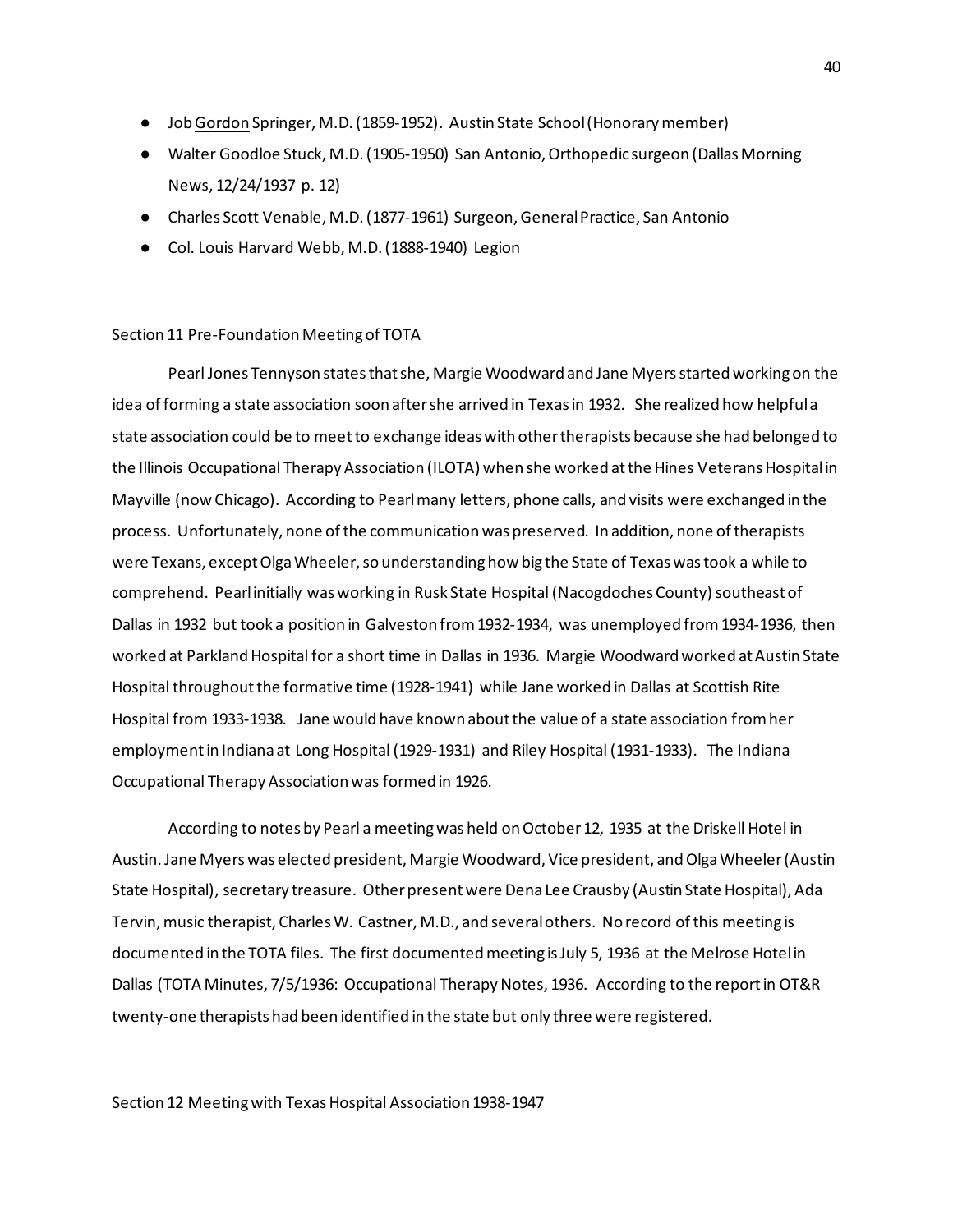Eight meetings were held in conjunction with the Texas Hospital Association (THA) between the years 1938 to 1947. The Texas State Hospital Association (TSHA) had been formed in Fort Worth in 1929 (Dallas Morning News, 1/10/1939). The advantages of meeting with the THA were that advertising and publicity were provided by the THA, members could attend sessions sponsored by other groups, and members could provide information about and exhibits of occupational therapy services to hospital administrators and medical personnel. The disadvantages were that the dates and locations were determined by THA. Fortunately the locations were mostly in the major metropolitan areas and often were advertised in several newspapers. The dates, locations and names of participating organizations as they appear in a sample of newspaper articles are as follows:

1938 Houston Rice Hotel April 8-9 Houston Chronicle 4/6/1938, p. 20

- Texas State Hospital Association
- Record Librarians of Texas
- Texas State Association of Nurse Anesthetists
- Texas Association of Occupational Therapists

1939 Forth Worth Hotel Texas April 21-22 Fort Worth Star-Telegram 5/16/1939 p. 4

- Texas State Hospital Association
- Texas Association of Nurse Anesthetists
- Texas Record Librarians
- Texas Association of Occupational Therapy

1940 San Antonio Gunter Hotel February 22-24 San Antonio Light 2/18/1940 p. 17

- Texas Hospital Association
- Texas chapter of the Association of Record Librarians of North America
- Texas State Association of Nurse Anesthetists
- Texas Association of Occupational Therapists
- Texas chapter of the American Physiotherapy Association
- 1941 Dallas Hotel Adolphus Feb. 27-Mar 1 Dallas Morning News 2/17/1941, p. 1
	- Texas Hospital Association
	- Texas chapter of the Association of Record Librarians of North America
	- Texas State Association of Nurse Anesthetists
	- Texas Association of Occupational Therapists
	- Texas chapter of the American Physical Therapists Association
- 1942 Houston Rice Hotel Feb.26-28 Houston Chronicle 2/22/1942 p. 5
- 

- Texas Hospital Association
- Texas Association of Hospital Accountants
- Association of Medical Librarians of Texas
- Texas Association of Nurse Anesthetists
- Texas State Association of Occupational Therapists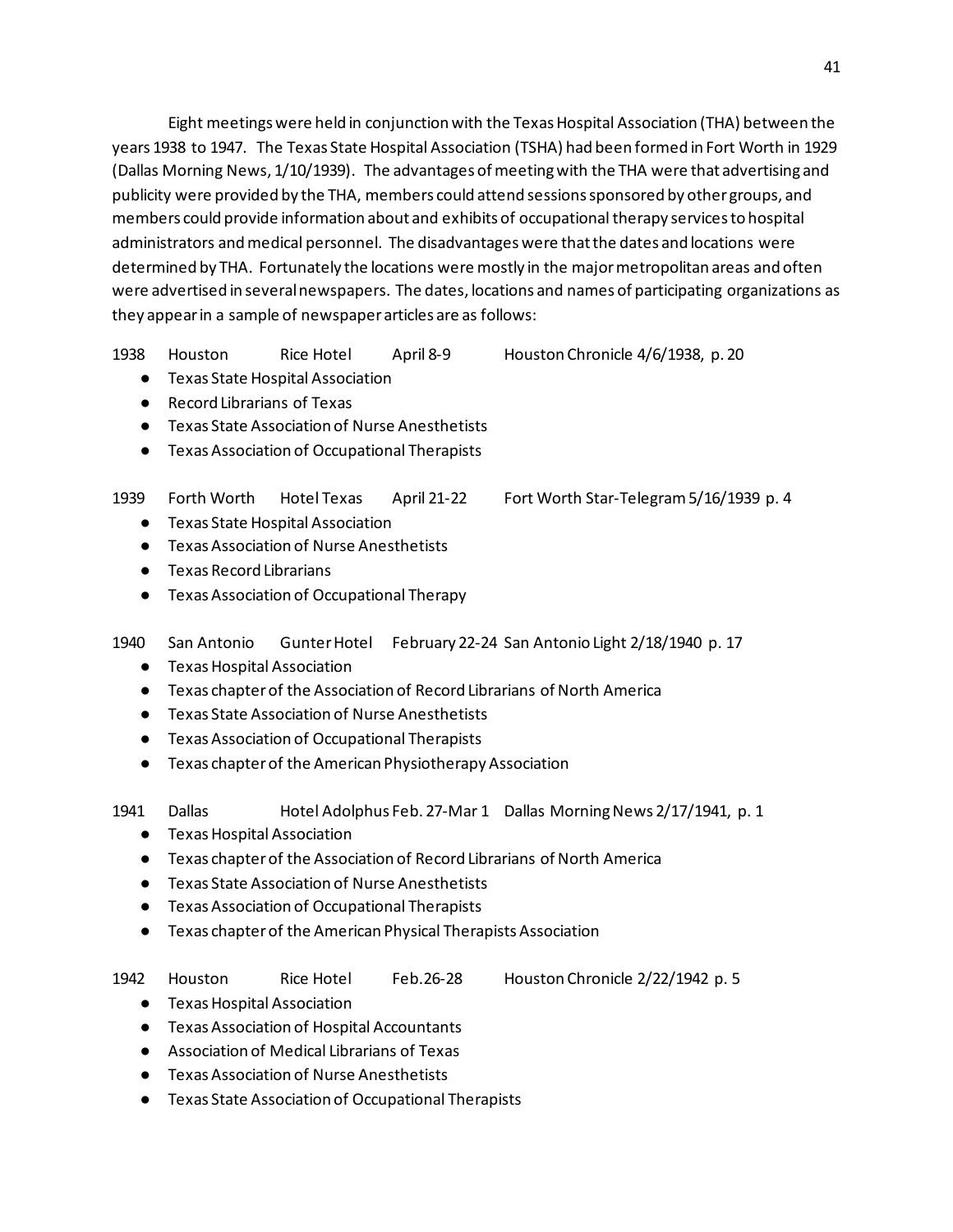- Texas chapter of the American Physiotherapy Association
- 1944 Dallas Baker Hotel Feb. 24-25 Corsicana Daily Sun, 2/25/1944 p. 10
	- Texas Hospital Association
	- Texas Association of Nurse Anesthetists
	- State Association of Occupational Therapists
	- Texas Hospital Association Women's Auxiliary

1945 Galveston Meeting was set for March or April but was cancelled Corsicana Daily Sun, 2/15/1944

- 1946 Fort Worth Hotel Texas Feb 21-23 Fort Worth Star-Telegram 3/25/1946 p. 2
	- Texas Hospital Association
	- Association of Medical Record Librarians
	- Texas Association of Nurse Anesthetists
	- Texas State Association of Occupational Therapy
	- Texas Hospital Association Women's Auxiliary

1947 Houston Rice Hotel Mar 27-29 Houston Chronicle, 3/2/1947 p. 12

- Texas Hospital Association
- Association of Medical Record Librarians
- Association of Nurse Anesthetists
- Association of Occupational Therapists
- Texas Hospital Association Women's Auxiliary

Section 13. Educational programs attended by early Texas practitioners

- Kalamazoo School of Occupational Therapy, Kalamazoo, MI. (Virginia Pilcher Greenway)
- New School of Design, Boston, MA (Reconstruction Aide program) (Martha Emig)
- Mississippi/Louisiana School of Occupational Therapy disbanded, 1929 (Dana Causby Clinton, Margaret Dennis Lyons, Olga Wheeler May, Pearl Jones Tennyson, Marjorie Woodward)
- Philadelphia School of Occupational Therapy, Philadelphia, PA disbanded, 1968 (Kate J. Brown)
- St. Louis School of Occupational Therapy now Washington University in St. Louis (Jane Myers, Marjorie Ball)
- Sheppard and Enoch Pratt Hospital, Baltimore, MD (Helen LeBeau Hedges)

Section 14 Mississippi School of Occupational Therapy Curriculum

Description: The Course consists of lectures on the history and theory of Occupational therapy, Psychology and Psychiatry with the application of Occupational treatment, hospital etiquette, etc. The technical training is developed by lectures, manual practice under personal instruction and classroom work with the patients, especial emphasis being given to the art of teaching and handling mental cases.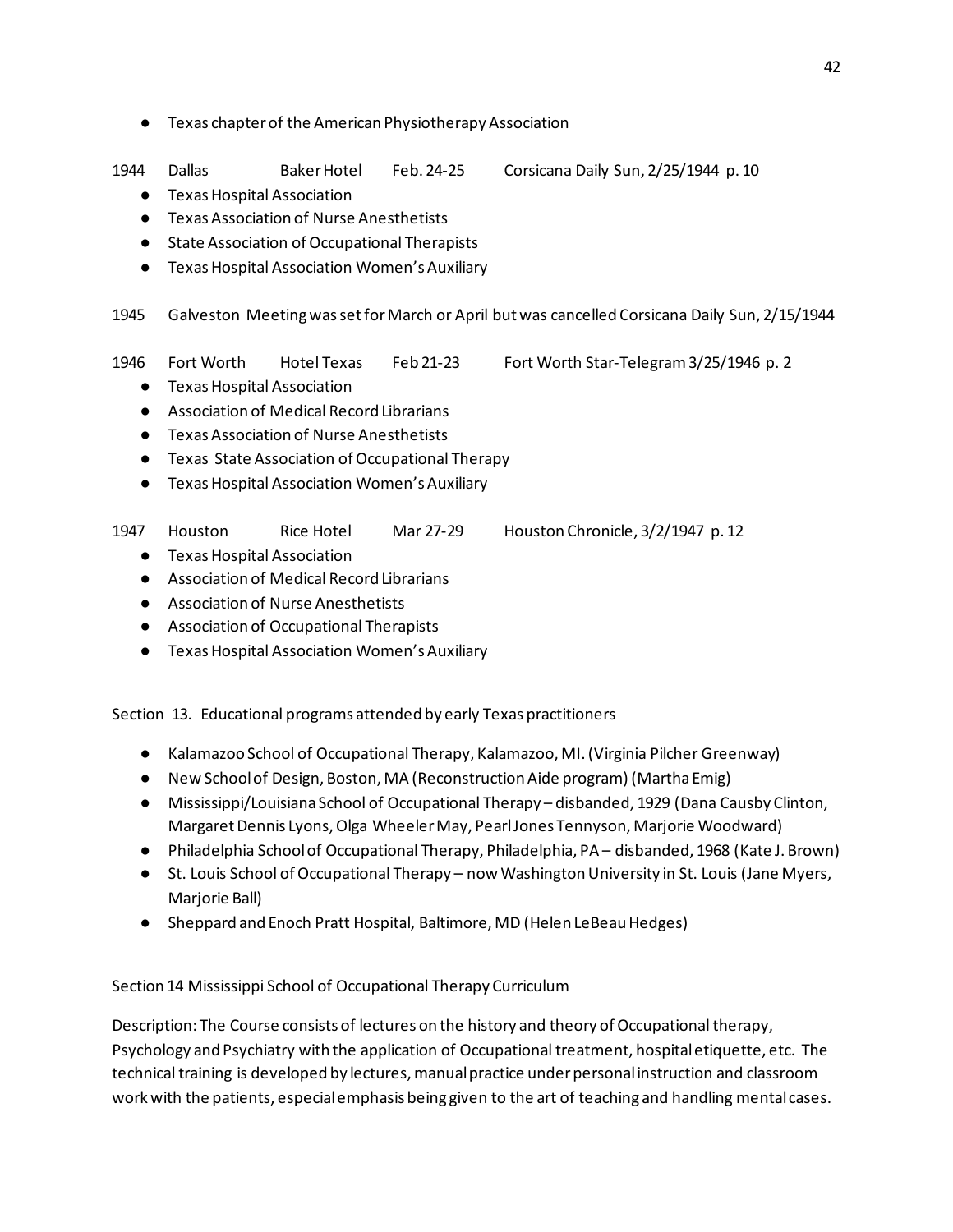Requirements: Applicants must be at least eighteen years of age; must possess suitable personality; must have had a High School education or its equivalent. Good health is a very necessary essential.

Hours of Training: The hours of training will be from 8 a.m. to 12 m., and from 1 to 5 p.m., except on Saturday when the hours will be from 8 a.m. to 12 m. Lectures will be given on several evenings a week.

Outline of Courses:

- Lectures on Occupational history and art, Anatomy, Physiology and Psychology normal and abnormal; Hygiene-Personal, social and mental; Hospital Etiquette, etc.
- Teaching: Ample opportunity will be given for an extensive experience in the most important part of the work as each student is required to spend the greater part of her time in the classroom with the patients.
- Basketry: read raffia and pine needle
- Bookbinding: Elementary
- Brush Making: Broom making, chair caning and rush seating
- Design: Theory and application of color harmony, etc.
- Dyeing: read, raffia and rug material
- Kindergarten Work: Elementary
- Miscellaneous Crafts: Plain and fancy knitting, Rake knitting, Crocheting, Colonial mats, Pillow lace
- Pottery: Clay modeling, Permodello, Cement and Plaster work
- Printing, Block: Stenciling, stick printing and original design
- Rugs: Hooked, braided, crocheted, etc.
- Wood Work: Training in the use of tools and construction of toys and simple articles
- Weaving: Warping and threading of looms, plain and tapestry weave on hand looms, pain and pattern weave on two and four harness looms,rug weaving and the use of cardboard looms, card weaving.

Outline of Lectures

- Introductory Lecture: Aims, purpose and results of occupational therapy
- Hospital Etiquette
- Anatomy: Three lectures
- Physiology: Two lectures
- Psychology, normal: Three lectures
- Psychology, abnormal: Five lectures, with care and treatment of mental diseases.
- Personal Hygiene
- Social Hygiene
- History of Occupational Therapy
- Occupational Therapy for the Depressed
- Occupational Therapy for the Excited
- Occupational therapy for the Deteriorated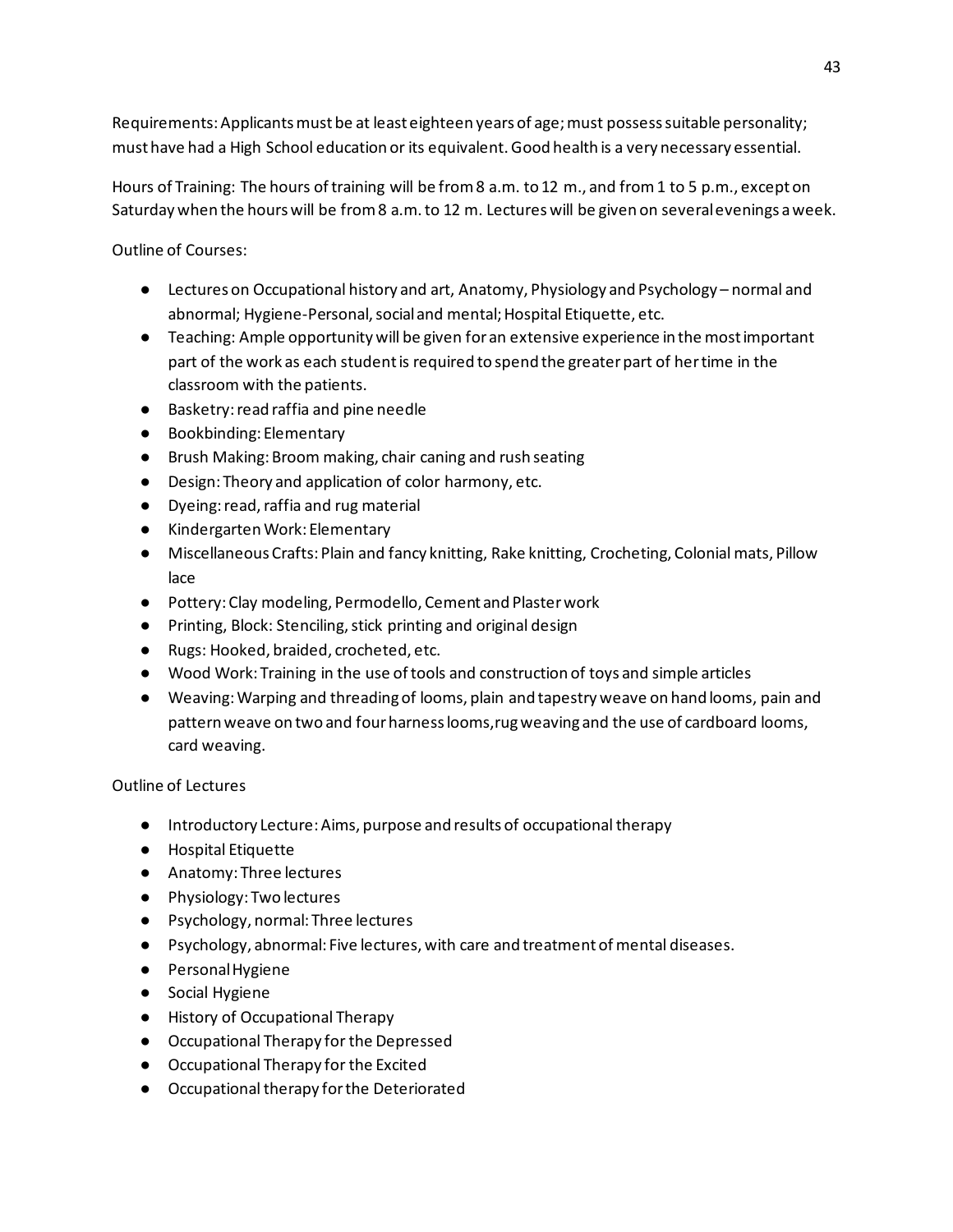- Occupational Therapy for the Blind
- Occupational therapy for the Tuberculous
- Occupational Therapy for the Disabled
- Reeducation Work
- Playground Therapy
- Organization and Administration of an Occupational Therapy Department
- Design, Color harmony, etc., thirty hours

Source: Morse, E.G. (1921-1922). Prospectus of the School of Occupational Therapy associated with the Mississippi State Insane Hospital, Jackson Miss.

Section 15 Early History of Training and Education Programs, 1944-1983

| 1922 | Advertisement for the St. Louis School of Occupational Therapy, Austin Daily Texan                                                                                         |
|------|----------------------------------------------------------------------------------------------------------------------------------------------------------------------------|
| 1933 | Legislator recommended San Antonio State Hospital start teachers' training school, San<br>Antonio Light. No follow-up identified. (San Antonio Light, 1/24/1933)           |
| 1936 | Junior League Volunteers at Scottish Rite Hospital trained by Jane Myers. (Dallas<br>Morning News, 1/9/1936, p. 8)                                                         |
| 1943 | Texas State College for Women (now Texas Woman's University) starts classes for<br>occupational therapists educational program. First class graduated in 1947. (Low, 1995) |
| 1945 | McCloskey General Hospital, Temple. One war emergency course for occupational<br>therapists is completed, 4 students graduated. (Dallas Morning News, June 24, 1956)       |
| 1968 | University of Texas Medical Branch at Galveston starts occupational therapists<br>educational program. (Low, 1995)                                                         |
| 1968 | City Health Department, Houston starts occupational therapy assistant education<br>program (Now Houston Community College). (Low, 1995)                                    |
| 1980 | University of Texas Health Science Center, San Antonio, starts occupational therapists<br>education program. (Low, 1995)                                                   |
| 1981 | Texas Tech University Health Science Center, Lubbock starts occupational therapy<br>education program. (Low, 1995).                                                        |

## References:

Abilene Reporter-News, Abilene, TX. (July 11, 1944). Mrs. Daisy Parkerson… p. 3.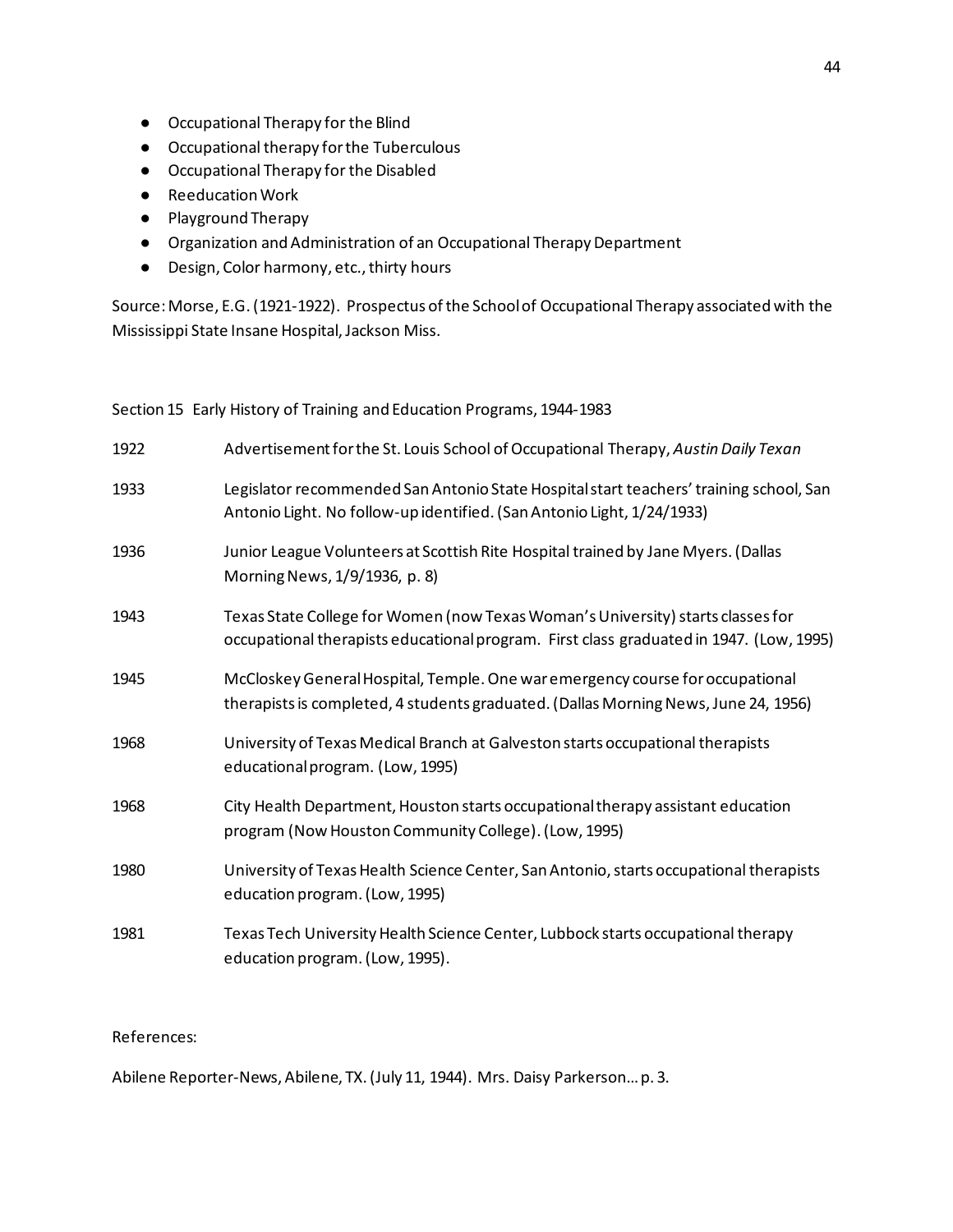Abilene Reporter-News, Abilene, TX. (May 6, 1945). Abilene State Hospital shows handiwork of patients today, p. 20

Abilene Reporter-News, Abilene, TX. (Feb. 17, 1953). Fire badly damages hospital apartment, p. 20

Abilene Reporter-News, Abilene, TX. (Oct. 4, 1985) Daisy Parkerson, p. 29.

American Occupational Therapy Association, AOTA .(1932). *National Director of Qualified Occupational Therapists*, AOTA

American Occupational Therapy Association, AOTA. (1933). *Directory of Qualified Occupational Therapists*. AOTA

American Occupational Therapy Association, AOTA. (1934). *Directory of Qualified Occupational Therapists*. AOTA

American Occupational Therapy Association, AOTA. (1945). *Occupational Therapy Register and Yearbook*. AOTA.

American Occupational Therapy Association, AOTA (1953). Occupational therapy yearbook. AOTA

American Occupational Therapy Association, AOTA (1960). Occupational therapy yearbook. AOTA

American Occupational Therapy Association, AOTA (1961). Occupational therapy yearbook. AOTA

askART (2000). Facts about Mary Blake Peace. askART.com

Austin American, Austin, TX. (Nov. 18, 1916). Govalle school program eve of Thanksgiving, p. 5)

Austin American, Austin, TX. (July 22, 1925). The State Board of Control, p. 9.

Austin American, Austin, TX. (Dec. 18, 1934). Clifton-Crausby, p. 26.

Austin American, Austin, TX. (Nov. 3, 1936). Therapy association concludes meetings, p. 10.

Austin American, Austin, TX. (June 29, 1950). Austin State Hospital expands its program, p. 48.

Austin American-Statesman, Austin, TX. (June 30, 1918). "Blue gowns" are teachers' nurses and also healers, p. 2

Austin American-Statesman, Austin, TX. (July 27, 1919). Many U.T. women in war work, p. 26

Austin American-Statesman, Austin, TX. (Oct. 29, 1924). Asylums unable to cope with insanity, says Dr. A.C. Ellis, p. 1, 2.

Austin American-Statesman, Austin, TX (Oct. 2, 1927). Enter fair exhibits, p. 6.

Austin American-Statesman, Austin, TX. (Oct 2, 1928). Miss Olga Wheeler … p. 5.

Austin American-Statesman, Austin, TX. (Dec. 30, 1929). Will take position, p 3.

Austin American-Statesman, Austin, TX (June 8, 1937). Austin woman get post on state group, p. 5.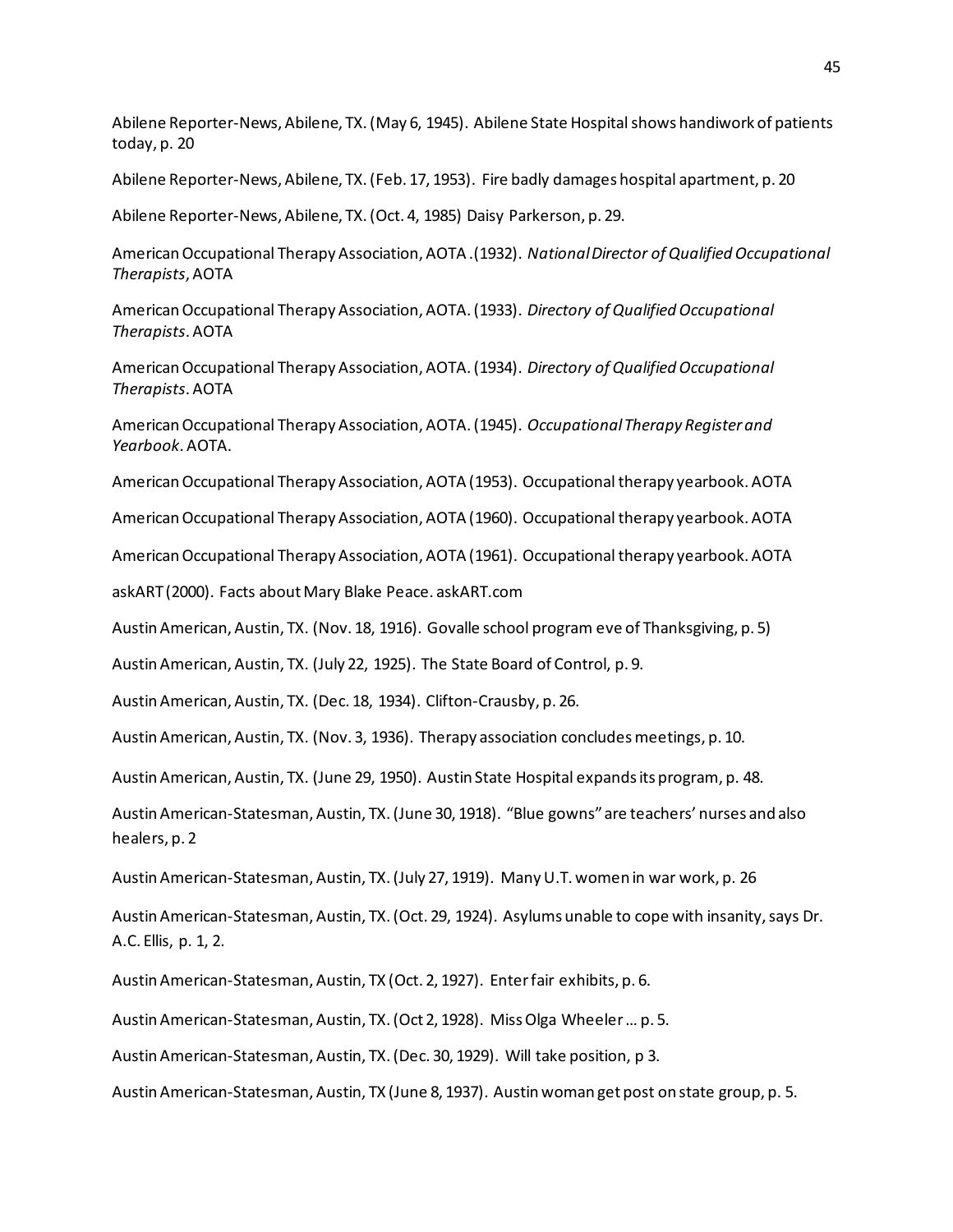Austin American-Statesman, Austin, TX (Dec. 8, 1937). Life in state hospital not dull, drab; variety and interest aim, p. 7.

Austin American-Statesman, Austin, TX. (Jan. 3, 1991). Olga Wheeler May, p. 20

Austin Daily Texan, Austin, TX. (April 6, 1922). St. Louis School of Occupational Therapy, p. 2 (Advertisement)

Baylor University Bulletin. (1911). Alumni directory, p. 69

Beaumont Enterprise, Beaumont, TX. (Oct. 20, 1920). Congenial work beats medicine, p. 6.

Belton Journal and Ball County Democrat, Belton, TX. (Jan 25, 1945). War time course in therapy given, p. 4.

Black, R.F. (2010). Scottish Rite Children's Hospital. phorumdallashistory.org/read.php?2,68319

Blair, P.J.E. (March 30, 1918). Education. Corsicana Daily Sun, Corsicana, TX., p. 8

Buckner, W. (Bowie News, July, 24, 1942). One-time vacation resort becomes scientific haven for retarded youth, p. 5.

Bulletin, The (Feb. 5, 1919). Miss Mary Nesbit to engage in reconstruction work, p. 5

Bulletin, The (Sept. 24, 1919). Miss Hazel Roe entertains, p. 5.

Chickasha Daily Express, Chickasha, OK. (May 5, 1944). Bartlesville – The first feminine member of the American Legion …, p 7.

Clarion-Ledger, Jackson, MS. (Sept. 5, 1926). Mrs. Shipp's dinner for Lyons-Dennis Wedding party, p. 17

Clarion-Ledger, Jackson, MS. (Oct. 18, 1927). Miss Jones to Colorado, p. 6.

Clarion-Ledger, Jackson, MS. (Oct. 2, 1928). Leaves for West, p. 6.

Commerce Journal, Commerce, TX. (Sept 25, 1925). Disabled veterans to have booth at fair, p. 3.

Corsicana Daily Sun, Corsicana, TX (Sept. 9, 1911). Off to school, p. 5.

Corsicana Daily Sun, Corsicana, TX (Sept. 26, 1911), Miss Berta Frey, daughter of Dr. and Mrs. J.H. Frey, … p. 8

Corsicana Daily Sun, Corsicana, TX (Nov. 3, 1913). Miss Berta Frey has returned…, p. 8.

Corsicana Daily Sun, Corsicana, TX (May 26, 1917). A short visit fromMisses Berta and Marie Frey…, p. 11.

Corsicana Daily Sun, Corsicana, TX. (March 30, 1918). Unique work of school children, p. 3.

Corsicana Daily Sun, Corsicana, TX. ( Feb. 15, 1919). Friends of Miss Berta Frey…, p. 7.

Corsicana Daily Sun, Corsicana, TX. (Aug. 21, 1920). Miss Berta Frey returned home …, p. 3.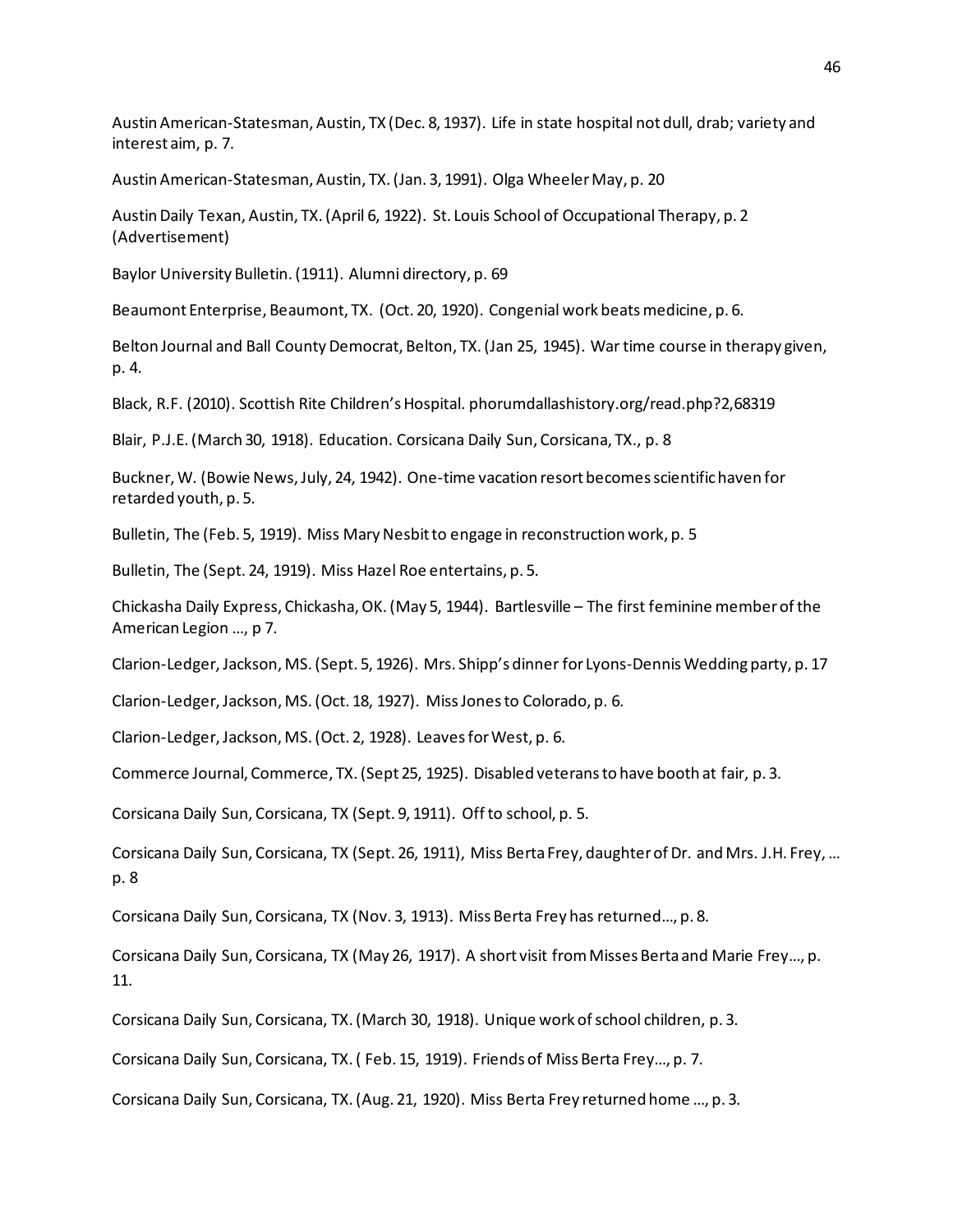Corsicana Daily Sun, Corsicana, TX. (Sept 9, 1921). Sam Houston School, p. 6.

Corsicana Daily Sun, Corsicana, TX. (July 20, 1922). Miss Berta Frey left Wednesday, p. 11.

Corsicana Daily Sun, Corsicana, TX. (June 6, 1923). Mrs. J.H. Frey and daughter, Miss Marie …, p. 2

Corsicana Daily Sun, Corsicana, TX. (Dec. 6, 1923). Corsicanans seen in New York and Washington, p. 16.

Corsicana Daily Sun, Corsicana, TX. (July 89, 1925). Mrs. J.H. Frey is home again…, p. 12.

Corsicana Daily Sun, Corsicana, TX. (Dec. 1, 1937). Annual meeting of crippled children society in Dallas, p. 2

Corsicana Daily Sun, Corsicana, TX. (Feb. 25, 1944). Women's hospital auxiliary is taken into Texas body, p. 10.

Corsicana Semi-Weekly Light, Corsicana, TX. (Dec, 6, 1938). Neff is reported (to) have discharged 49 hospital employees, p. 7.

Council for National Defense (1918*). War work for women*, Government Printing Office.

Courier-Journal, Louisville, KY. (Dec. 28, 1919). Misss Myrtle Coons was returned from Fort Sam Houston …, p. 22.

Daily Herald, Biloxi, MS. (Dec. 2, 1926). Mr. and Mrs. C.E. Pratt entertained as house guest for the weekend, p. 12.

Daily Times, The, Salisbury, MD. (July 27, 1950). News of our neighbors, p. 5.

Dallas Morning News, Dallas, TX (May 26, 1911). Corsican commencement, p. 6.

Dallas Morning News, Dallas, TX. (Feb. 24, 1918). Great activities of college women after heeding call to do their bit for war. p.?

Dallas Morning News, Dallas, TX (July 11, 1918). To train for social service work, p. 14. (Randall)

Dallas Morning News, Dallas, TX (Sept. 29, 1918). Planning to win the wounded back to health. p. 3

Dallas Morning News, Dallas, TX (May, 25, 1924). Junior League ends busy year: Women given employment, p. ?

Dallas Morning News, Dallas, TX (June 4, 1924). Women consider change in roles, p. 8

Dallas Morning News, Dallas, TX . (June 16, 1924). Child patients busy at hospital, p. 9

Dallas Morning News, Dallas, TX . (July 6, 1924). Junior League shop open during summer, p. 1

Dallas Morning News, Dallas, TX. (Sept. 16, 1925). Junior League outlines work, p. 13.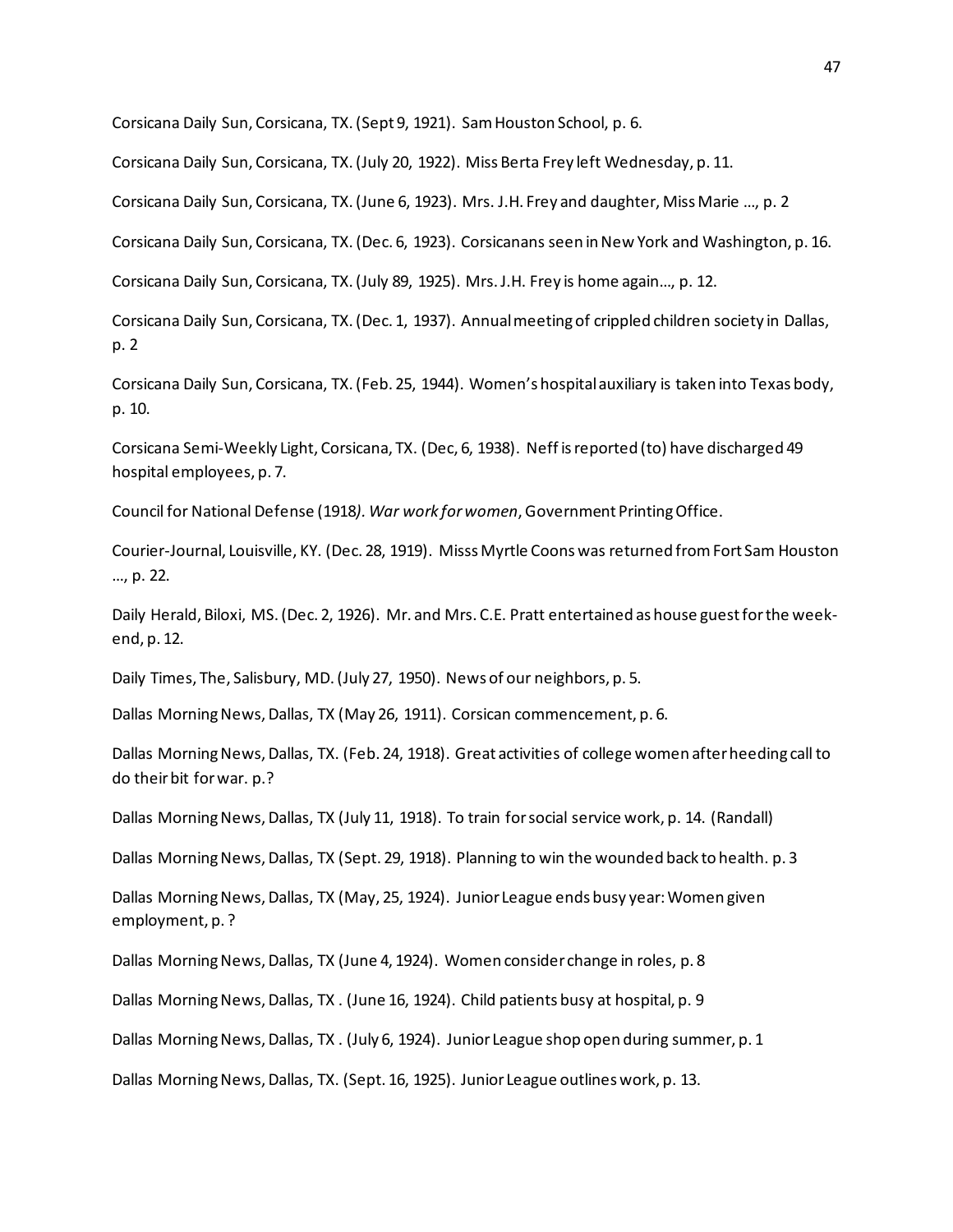Dallas Morning News, Dallas, TX. (Oct. 25, 1925). From the School of Occupational Therapy in the Government Hospital… p. 9.

Dallas Morning News, Dallas, TX. (Oct. 15, 1925). Junior League adds members, p. 8 Dallas Morning News, Dallas, TX. (Oct. 25, 1930). Rusk hospital shows pine needle baskets, p. 9 Dallas Morning News, Dallas, TX. (Aug. 30, 1931). Junior League sponsors help for hospital, p. 1 Dallas Morning News, Dallas, TX. (Nov. 8, 1932). Junior League gives attention to plans for musical review, p. 1 Dallas Morning News, Dallas, TX. (Nov. 1, 1933). Occupational therapy director entertained, p. 6. Dallas Morning News, Dallas, TX. (June 26, 1935). Council approves Miss Randall as welfare director, p. 1 Dallas Morning News, Dallas, TX. (Dec. 31, 1935). J.H. Rittenhouse weds Miss Isabel Cameron, no pg. Dallas Morning News, Dallas, TX. (Jan. 9, 1936). Hospital course of Junior League to start Friday, p. 8. Dallas Morning News, Dallas, TX. (Mar. 22, 1936). Children aided by occupational therapy, p.4 Dallas Morning News, Dallas, TX. (Dec. 17, 1936). Hobbies help kids get well, p. 2 Dallas Morning News. Dallas, TX. (Feb. 24, 1937). Occupational therapy meeting programmed, p. 12 Dallas Morning News, Dallas, TX. (Oct. 30, 1937). Sick-a-beds have Halloween, p. 11. Dallas Morning News, Dallas, TX. (April, 10, 1938). Hospital groups name officers, p. 8. Dallas Morning News, Dallas, TX (Dec. 9, 1938). Last sale of patients' work, p. 8. Dallas Morning News, Dallas, TX. (Jan. 10, 1939). Hospital association going to Fort Worth, p. 5. Dallas Morning News, Dallas, TX. (Feb. 27, 1941). Hospital associations to convene, p. 1. Dallas Morning News, Dallas, TX (Oct. 25, 1958). Craft therapy began at end of first war, p. 14. Dallas Morning News, Dallas, TX (Sept. 20, 1962). Mrs. Myres' funeral set, p. 5. Dayton Daily News, Dayton, OH. (March 17, 1944). Ohio therapists to meet in Columbus, p. 15 Del Rio Evening News, Del Rio, TX. (Nov. 16, 1934). Modern curative methods showing remarkable results in treatment of mental cases in Rusk hospital, p. 3. Denton Record-Chronicle, Denton, TX. (Oct. 9, 1944). News briefs, p. 4. Denton Record Chronicle, Denton, TX. (Nov. 1, 1949). Overcrowded conditions noted at San Antonio State Hospital, p. 3

Directory of Units. (1927). *Re-Aides Post, 7,* 22-28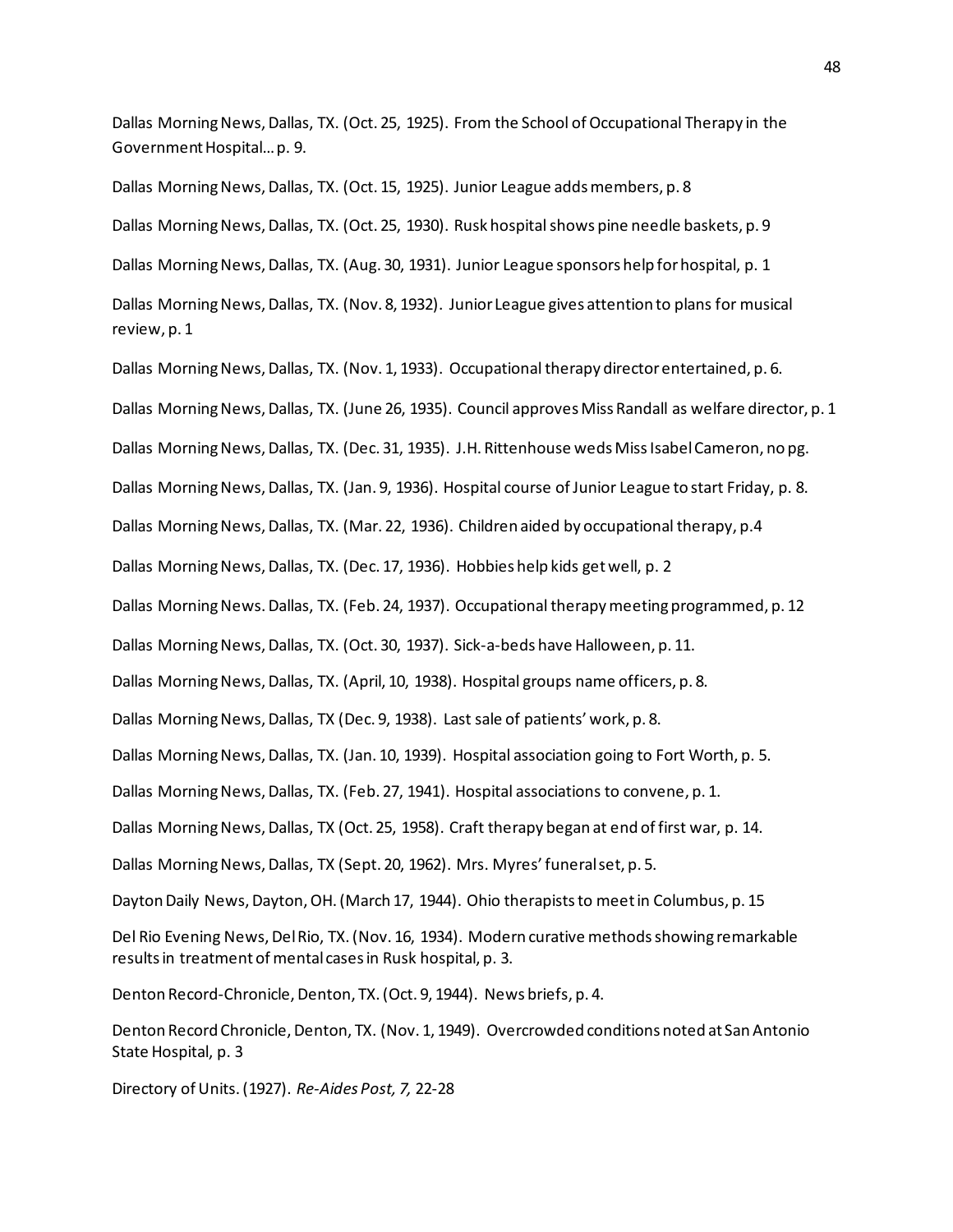El Paso Evening Post, El Paso, TX. (Dec. 21, 1929). Orphans get radio from car parts co(mpany). p. 12

El Paso Evening Post, El Paso, TX. (April 17, 1930). Visits Alta Vista, p. 13

El Paso Evening Post, El Paso, TX. (April 21, 1930). To hold story hour, p. 1

El Paso Herald Post, El Paso, TX. (Sept, 3, 1934). When the Freys want new jewelry or clothes they just go into the workshop and make them, p. 2. Note: Original articles was in the New York World-Telegram (7/10/1934). Article referring to the original published in Corsicana Daily Sun, Corsicana, TX. (8/24/1934, p. 4).

El Paso Herald Post, El Paso, TX. (May 14, 1936). Classes are held daily in crippled tots ward, p. 2.

El Paso Herald Post, El Paso, TX. (Oct. 23, 1936). Crippled children need decorations, p. 1

El Paso Herald Post, El Paso, TX. (Dec. 25, 1937). Crippled children are happy with tree in hospital ward, p. 3.

El Paso Herald Post, El Paso, TX. (Feb. 3, 1941). Mrs. Grace Holder, occupational therapist … p. 3

El Paso Times, El Paso, TX. (Feb. 23, 1919). Making soldier toys out of tin cans, p. 28

El Paso Times, El Paso, TX (Nov. 17, 1919). Army hospitals need women aids, p. 10.

El Paso Times, El Paso, TX. (June, 21, 1962). La Vanture funeral pending, p. 17.

Elkhart Truth, Elkhart, IN. (March 25, 1919). Elkhart yeowoman gets release from active duty after 8 months, p. 2

Elkhart Truth, Elkhart, IN. (Aug. 25, 1919). Personals: Miss Isabelle Beerup…, p. 7

Ellsworth Reporter, Ellsworth, KS (May 19, 1910). Jennie Myers gets scholarship, p. 4.

Emig, M.R. (1928). Correlation of physiotherapy to occupational therapy. *Physical therapy Review, 8*(3), 50-552.

Emig, M.R. (1929). Some experiences in a private occupational therapy clinic. *Occupational Therapy & Rehabilitation, 8*(6), 439-442.

Evening Nonparell, Council Bluffs, IA. (May 24, 1909). Miss Martha R. Emig has opened her art studio… p. 3

Fort Worth Star-Telegram, Fort Worth, TX (10/7/1923). Kerrville hospital shows gratitude of state to soldiers, p. 8.

Fort Worth Star-Telegram, Fort Worth, TX. (March 18, 1946). Texas hospital session opens here Tursday, p. 2.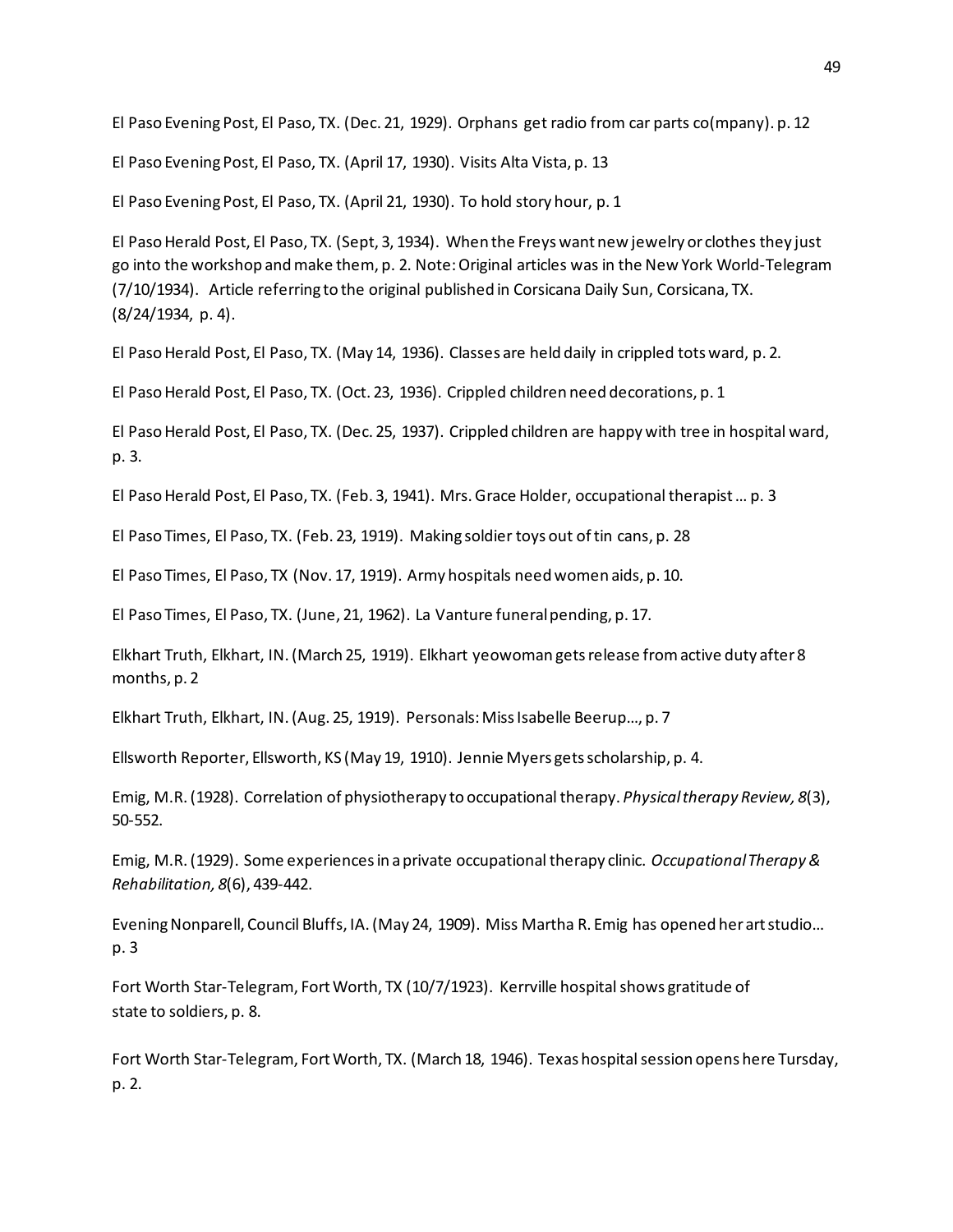Fort Worth Record-Telegram, Fort Worth, TX. (Dec. 18, 1929). State lets contracts for hospital addition, p. 12

Fort Worth Record-Telegram, Fort Worth, TX (March 22, 1946). Occupational therapists hear plea for more students, p. 8.

Fort Worth Star-Telegram, Fort Worth, TX. (April 16, 1939). Health groups to celebrate, p. 4.

Fort Worth Star-Telegram, Fort Worth, TX. (April 23, 1939). They head medical groups, p. 1.

Fort Worth Star-Telegram, Fort Worth, TX. (July 2, 1944). Mental casualties of war are beating path back to normal life at hospital here, p. 6.

Fort Worth Star-Telegram, Fort Worth, TX (April 10, 1954). Therapy chief given award by health unit, p. 1

Galveston Daily News, Galveston, TX (Nov. 5, 1918). Mathilda Brown, p. 8

Galveston Daily News, Galveston, TX. (June 8, 1937). Therapists will meet here next, p. 1

Galveston Daily News, Galveston, TX. (Oct. 18, 1937). Crippled children society to hear local specialists, p. 14.

Galveston Daily News, Galveston, TX. (Feb. 21, 1940). Local group will seek meeting of hospital group, p. 12

Galveston Daily News, Galveston, TX. (March 13, 1940). Art league has annual luncheon at Buccaneer.

Galveston Daily News, Galveston, TX. (May 27, 1980). Ida May Merritt, p. 7

Gatesville Messenger and Star-Forum, Gatesville, TX (Feb. 15, 1979). Mrs. Moore leaves funds to museum, p. 3.

Geise, W.R. & Markham, J.W. (2021). San Antonio State Hospital. In *Handbook of Texas.* Texas State Historical Association[. https://www.tshaonline/handbook/entries/san-antonio-state-hospital](https://www.tshaonline/handbook/entries/san-antonio-state-hospital)

Gilbert, M.E. (1933). Gilbert, Martha E. In L. Hoppins (Ed.). *History of the World War reconstructions aides*, p. 41. William Tyldsley.

Herring, R.J. (n.d.). Veterans Affairs Medical Center, Kerrville. . In *Handbook of Texas*. Texas State Historical Association. tshaonline/handbook/entries/veterans-affairs-medical-center

Hopkins, J (2017). Abilene State School. . In *Handbook of Texas*. Texas State Historical Association. tshaonline/handbook/entries/abilene-state-hospital

Hoppins, L. (1933). *History of the World War reconstruction aides*. William Tyldsley.

Hoppins, L. (1933). Myres, Clyde McDowell. In *History of the World War reconstruction aides*. William Tyldsley.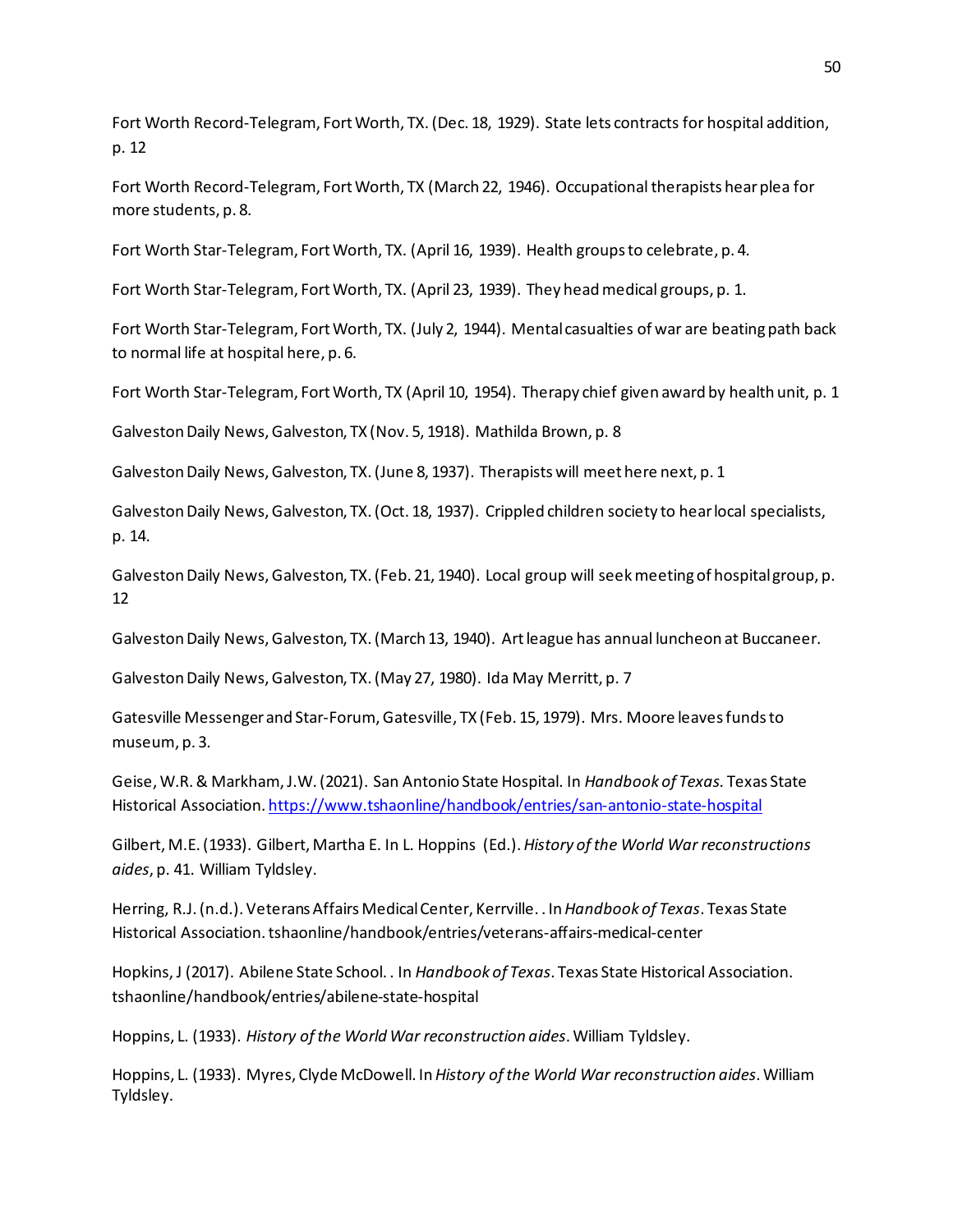Houston Chronicle, Houston, TX. (Oct. 18, 1931). Insane at Rusk find happiness in pin money labor, p. 7

Houston Chronicle, Houston, TX. (Oct. 23, 1931). Texas takes forward step in mental disease cure, p. 25.

Houston Chronicle, Houston, TX. (Nov. 18, 1934). 'Home touch,' Occupational plants, recovering many of insane as useful citizens, p. 34.

Houston Chronicle, Houston, TX.(Aug. 14, 1936). Unusualschool keeps cripple children happy, gives useful knowledge, p. 9

Houston Chronicle, Houston, TX.(Feb. 7, 1937). Crippled children's clinic, maintained by Shriners, has little hospital atmosphere, p. 25

Houston Chronicle, Houston, TX.(Feb. 13, 1938). Arabia Temple's annual ball for Blue Bird Clinic helps restore tots' limbs, eyes, p. 45.

Houston Chronicle, Houston, TX. (Feb. 27, 1938). Mrs. R. Bruce Charter, chairman of the style show committee…, p. 29.

Houston Chronicle, Houston, TX. (April 6, 1938). Medical unit conventions open Friday, p. 20.

Houston Chronicle, Houston, TX. (April, 18, 1939). Staff members at Houston hospitals to attend meet, p. 5.

Houston Chronicle, Houston, TX. (Aug. 8, 1939). School opens for crippled children of Blue Bird Clinic, p. 7.

Houston Chronicle, Houston, TX. (Sept. 18, 1939). School her for underprivileged children opens, p. 11.

Houston Chronicle, Houston, TX. (July 14, 1940). Bluebird clinic children turn out fine handiwork, p. 12.

Houston Chronicle, Houston, TX. (Aug. 4, 1940). Ingenuity is needed to entertain 140 bed-ridden children in hospitals, p. 51.

Houston Chronicle, Houston, TX. (Aug. 11, 1940). Blue Bird Clinic patient, 13, walks for his first time in almost six years, p. 40.

Houston Chronicle, Houston, TX. (Sept. 16, 1940). Twenty crippled tots resume school work, p. 19.

Houston Chronicle, Houston, TX. (Feb. 22, 1942). Hospital unit will consider duties in war, p. 5.

Houston Chronicle, Houston, TX. (Feb. 20, 1944). Come on and dance, p. 60.

Houston Chronicle, Houston, TX. (Dec. 29, 1946). New Methodist Hospital to have children's floor, p. 5

Houston Chronicle, Houston, TX. (March 2, 1947). Figures in hospital convention, p. 12.

Houston Chronicle, Houston, TX. (March 19, 1942). Lucy Richards to address nurses' convention here, p. 30.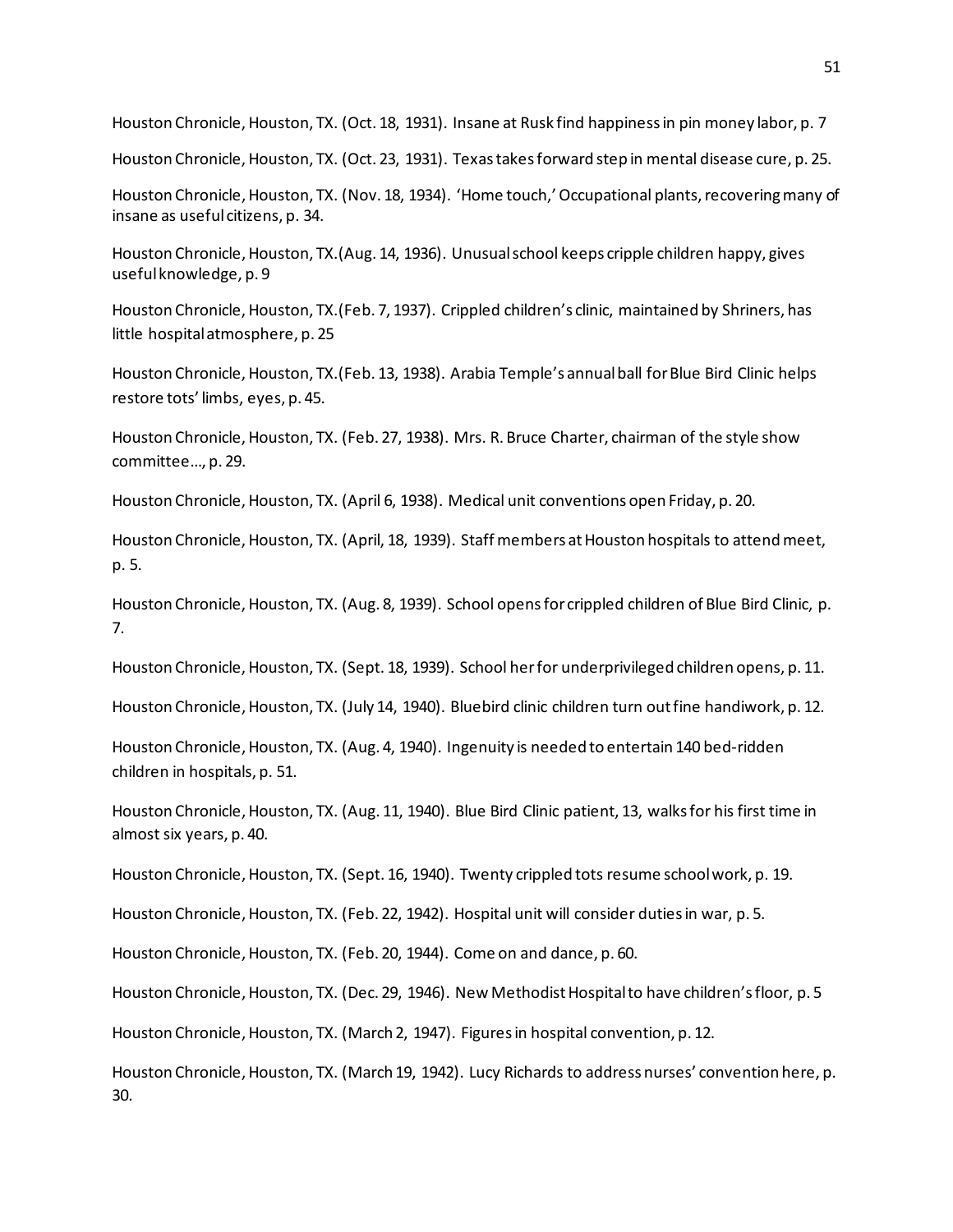Houston Chronicle, Houston, TX. (Jan. 9, 1950). Blue Bird Circle to start new project, p. 9.

Houston Post, Houston, TX (Sept. 15, 1917). Base hospital to be christened, p. 5.

Houston Post, Houston, TX (Oct. 31, 1918). Base hospital has become model, p. 44.

Houston Post, Houston, TX (July 26, 1920). Cigaret (sic) cases, music rolls and jewelry among articles made, p. 1.

Honeycut, A.L. (1933). Honeycut, A Leone. In L. Hoppins (Ed.). *History of the World War reconstructions aides*, p. 52. William Tyldsley.

Jackson Daily News, Jackson MS (July 2, 1922) Occupational therapy class is graduated, p. 14

Johnson, J.G. & Holmes, J.R. (2019). Austin State Hospital. In *Handbook of Texas*. Texas State Historical Association. tshaonline/handbook/entries/austin-state-hospital

Kerrville Daily Times, Kerrville, TX (Dec. 30, 1926). Record of the San Antonio State Hospital, p. 12

Kerrville Daily Times, Kerrville, TX. (Aug. 8, 1935). Valuable training now given to veterans in occupational therapy, p. 10.

Kerrville Daily Times, Kerrville, TX (June 1, 1951). Veteran VA therapist retires, pp. 1, 3

Kerrville Mountain Sun, Kerrville, TX. (Oct. 11, 1923). Kerrville get publicity in Lesion issue of Star-Telegram, p. 8

Kerrville Mountain Sun, Kerrville, TX (Oct. 8, 1925). Legion patients to have booth at the state fair, p. 1

Kerrville Mountain Sun, Kerrville, TX. (Oct. 29, 1925). Exhibits of school of occupational therapy, Legion, Texas, shown at state fair, p. 3

Kerrville Mountain Sun, Kerrville, TX. (Aug. 2, 1928). Miss Alice Eads left Monday for San Francisco…p. 5

Kerrville Mountain Sun, Kerrville, TX. (Oct. 10, 1929). New O.T. aide, p. 9.

Kerrville, Mountain Sun, Kerrville, TX. (Jan. 4, 1934). Sale of veteran-made articles, p. 4.

Kerrville Mountain Sun, Kerrville, TX. (June 10, 1937). Mrs. Harry Campbell of Waco... p. 5

Kerrville, Mountain Sun, Kerrville, TX. (June, 16, 1965) Rites held in Beeville for Miss Alice Eads, p. 14.

Kerrville Mountain Sun, Kerrville, TX (Jan. 27, 1979) \$25,373,32 behest of "Honey" Moore, p. 1

Kingston Daily Freeman, Kingston, NY. (Feb. 4, 1972). Miss Berta Louise Frey, p. 7.

Lauck, B.M. (1933). Lauch, Blanche M. In L. Hoppins (Ed.). *History of the World War reconstructions aides*, pp. 60-61. William Tyldsley.

Liberty Vindicator, Liberty, TX. (Aug. 2, 1918). Blue gowns are busy, p. 8.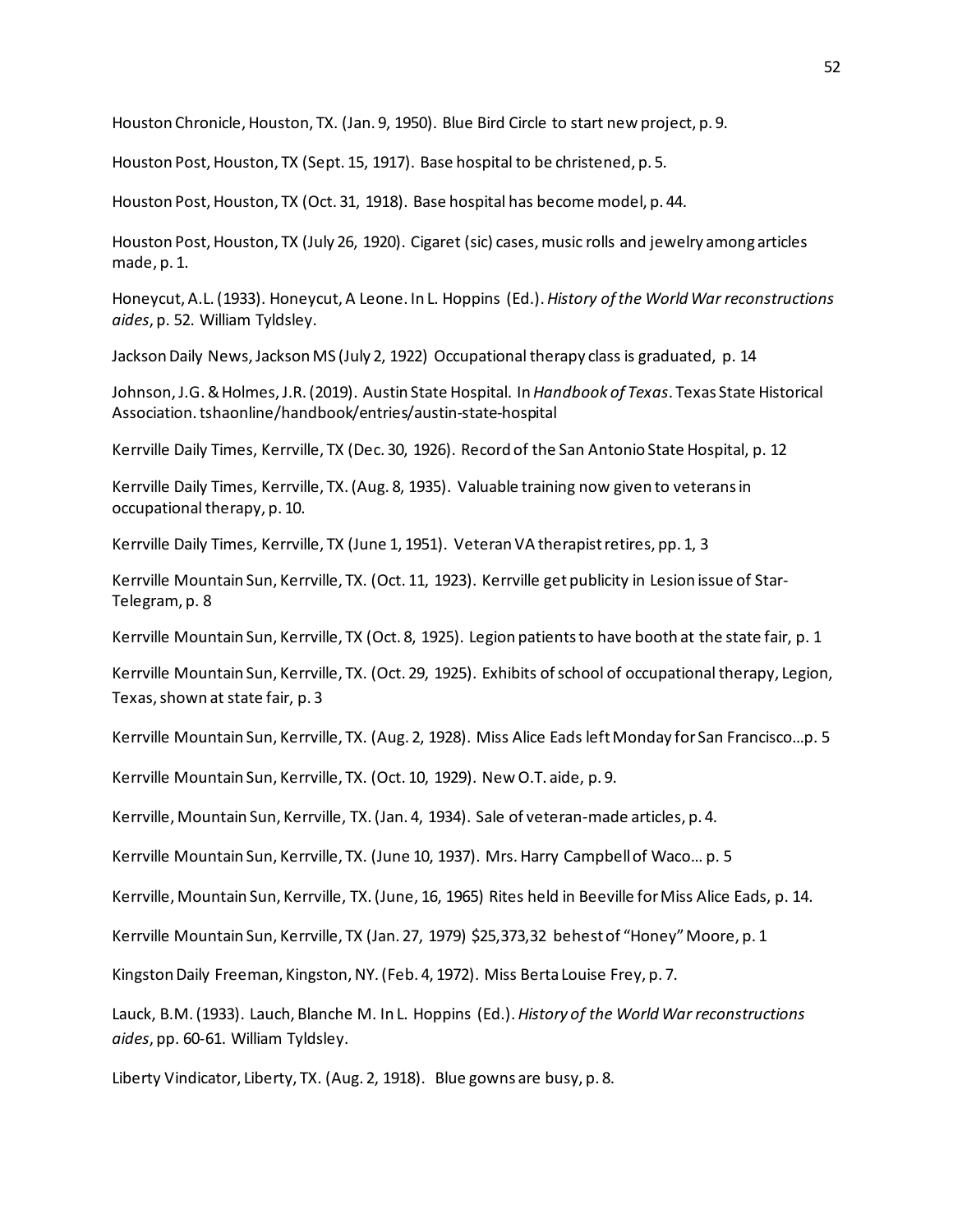Locke, F. (1933). Locke, Francis Lafaye. In L. Hoppins (Ed.). *History of the World War reconstructions aides*, pp. 63-64. William Tyldsley.

Low, J. (1995). Occupational therapy. In *Handbook of Texas*. Texas State Historical Association. tshaonline/handbook/entries/occupational-therapy

Low, J.F. (1985). Pearl Jones Tennyson. Unpublished manuscript and notes. University of Illinois Medical Center Library, Illinois Occupational Therapy Association, Box 1, Folder 1.

Manguso, J. (2018). Fort Sam Houston. In *Handbook of Texas*. Texas State Historical Association. tshaonline/handbook/entries/fort-sam-houston

Markham, J.W. (n.d.). Wichita Falls State Hospital. In *Handbook of Texas*. Texas State Historical Association. tshaonline/handbook/entries/wichita-falls-state-hospital

Markham, J.W. (2021). Rusk State Hospital. In *Handbook of Texas*. Texas State Historical Association. tshaonline/handbook/entries/rusk-state-hospital

Maxwell, W.J. (1917). *General register of the students and former students of the University of Texas*. University of Texas.

McKinney Weekly Democrat Gazette, McKinney, TX. (Apr. 14, 1927). Praise given Wichita Falls State Hospital, p. 16.

Myers, J. (1934). History, development, and purpose of occupational therapy. *Physical Therapy Review, 14,* 17-19.

Myres, C. M. (1948). Pioneer occupational therapists in World War 1. *American Journal of Occupational Therapy, 2*(4), 208-215

National Archives at College Park. (n.d.) Records of the Office of the Quartermaster General, 1774-1985; Record group #92, Box #457. Accessed on Ancestry.com.

New Ulm Review, New Ulm, MN. (May 25, 1921). Miss Gracia Loehl …, p. 5.

Occupational Therapy Notes. (1936). First meeting of Texas association. *Occupational Therapy & Rehabilitation, 15*(5), 337-338.

Omaha Daily Bee, Omaha, NB.(July 17, 1921). After a short visit with her parents… p. 21

Omaha World-Herald, Omaha, NB. (May 2, 1909). Art studio, p. 11 (Advertisement)

Omaha World-Herald, Omaha, NB. (May 23, 1909). Hand painted graduation novelties, p. 12 (Advertisement)

Omaha World-Herald, Omaha, NB. (March 16, 1919). Rags wanted for rug weaving by wounded soldiers in hospital, p. 31.

Pomona Progress, The, Pomona, CA. (Feb. 18, 1919). In reconstruction work, p. 5.

Pomona Progress, The, Pomona, CA. (Sept. 26, 1919). Welcome for teachers, p. 5.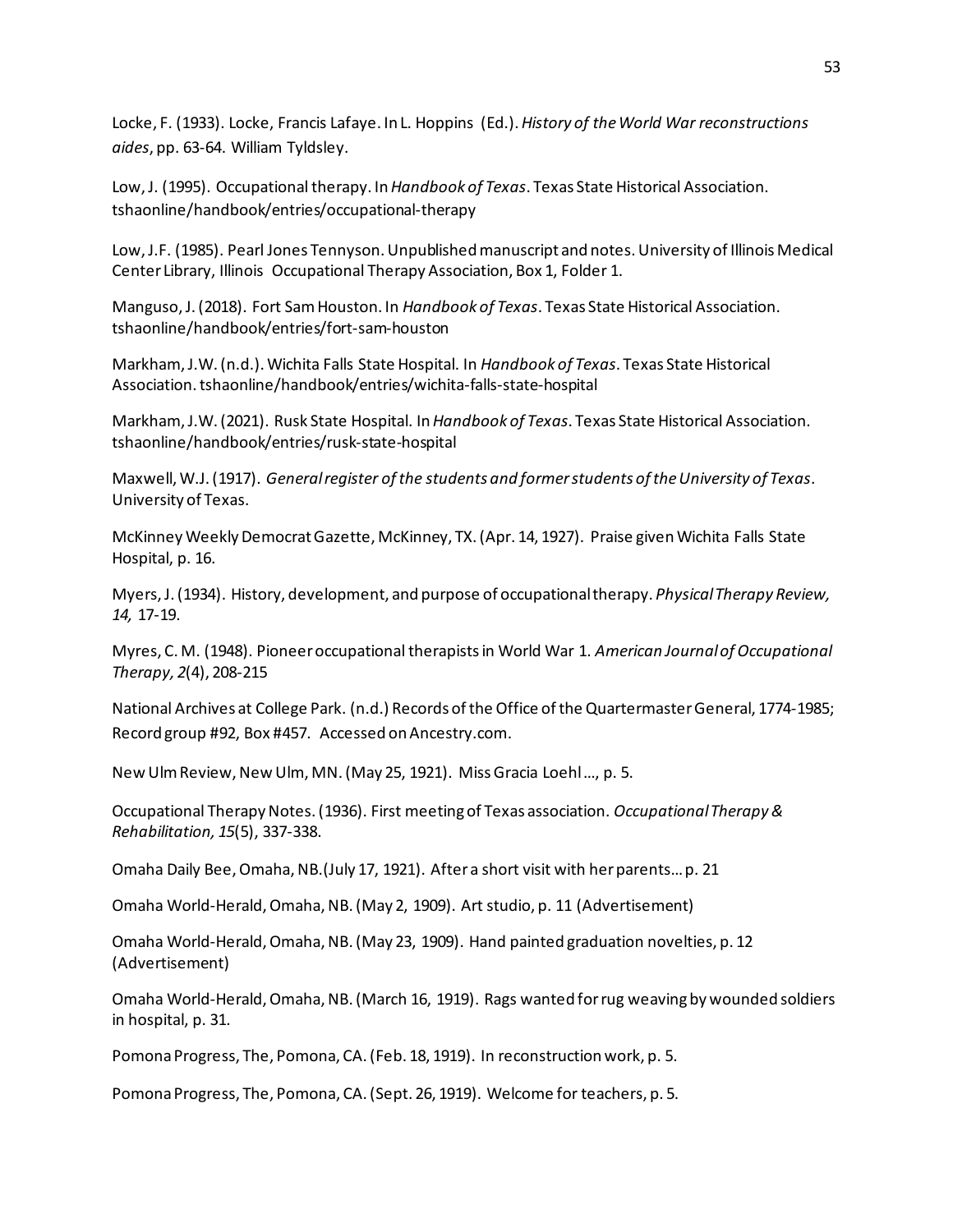Port Arthur News, Port Arthur, TX.(Dec. 15, 1936). State session is under way, p. 2

Portsmouth Herald, Portsmouth, NH. (July 11, 1929). Fits maimed for new work, p. 2.

Richland Beacon-News, Rayville, LA. (Sept. 5, 1925). Texas School, p. 2.

Richmond Times-Dispatch, Richmond, VA. (Jan. 9, 1948). VA official will address therapy group, p. 20.

Rittenhouse, I.C. (1937). The occupational therapy project conducted by the D.A.R. on Ellis Island. *Occupational Therapy & Rehabilitation, 16*(4), 263-266.

Rosenfielf, J. (Dallas Morning News, June 15, 1955). Press on way to film scene, p. 15

San Angelo Standard-Times (1950). Therapist at VA hospital retires, p. 13.

San Antonio Evening News, San Antonio, TX. (Feb. 15, 1919). Luck men taught to make themselves useful in future life by band of pretty girls: "Regular Angels," p. 15.

San Antonio Evening News, San Antonio, TX (Nov. 22., 1919). Work as insanity cure is effective, p. 14

San Antonio Express, San Antonio, TX. (Sept. 25, 1920). Miss Jennie Polk, p. 8.

San Antonio Express, San Antonio, TX. (May 13, 1923). New buildings planned for Kerrville hospital, p. 6.

San Antonio Express, San Antonio, TX (Oct. 30, 1924). No provision for adding patients, p. 16

San Antonio Express, San Antonio, TX (Dec. 18, 1924). Occupational therapy restoring asylum patients of state to normalcy, p. 5.

San Antonio Express, San Antonio, TX. (May 27, 1951). Distinguished San Antonian to speak to Thetas at meet, p. 54.

San Antonio Express, San Antonio, TX. (May 14, 1953). Retiring S.A. teacher says he's not going to retire, p. 21.

San Antonio Express, San Antonio, TX. (April 17, 1969). Mrs. Merrill Bishop, p. 64.

San Antonio Light, San Antonio, TX (Nov. 24, 1913). Osborne, p. 2

San Antonio Light, San Antonio, TX.(Dec. 24, 1913). Miss Vera Timpson …, p. 6

San Antonio Light, San Antonio, TX. (Jan. 24, 1919). Women will be aides, p. 6.

San Antonio Light, San Antonio, TX. (Aug. 11, 1918). Disabled soldiers to be made like new" in general hospital, p. 18

San Antonio Light, San Antonio, TX. (Dec. 11, 1918). Workshop will aid in cure of wounded men, p. 9

San Antonio Light, San Antonio, TX (Feb. 23, 1919). Change of Camp Travis from war training to recruiting center met by new organization. p. 35.

San Antonio Light, San Antonio, TX (March 9, 1919).Call for instructors, p. 3.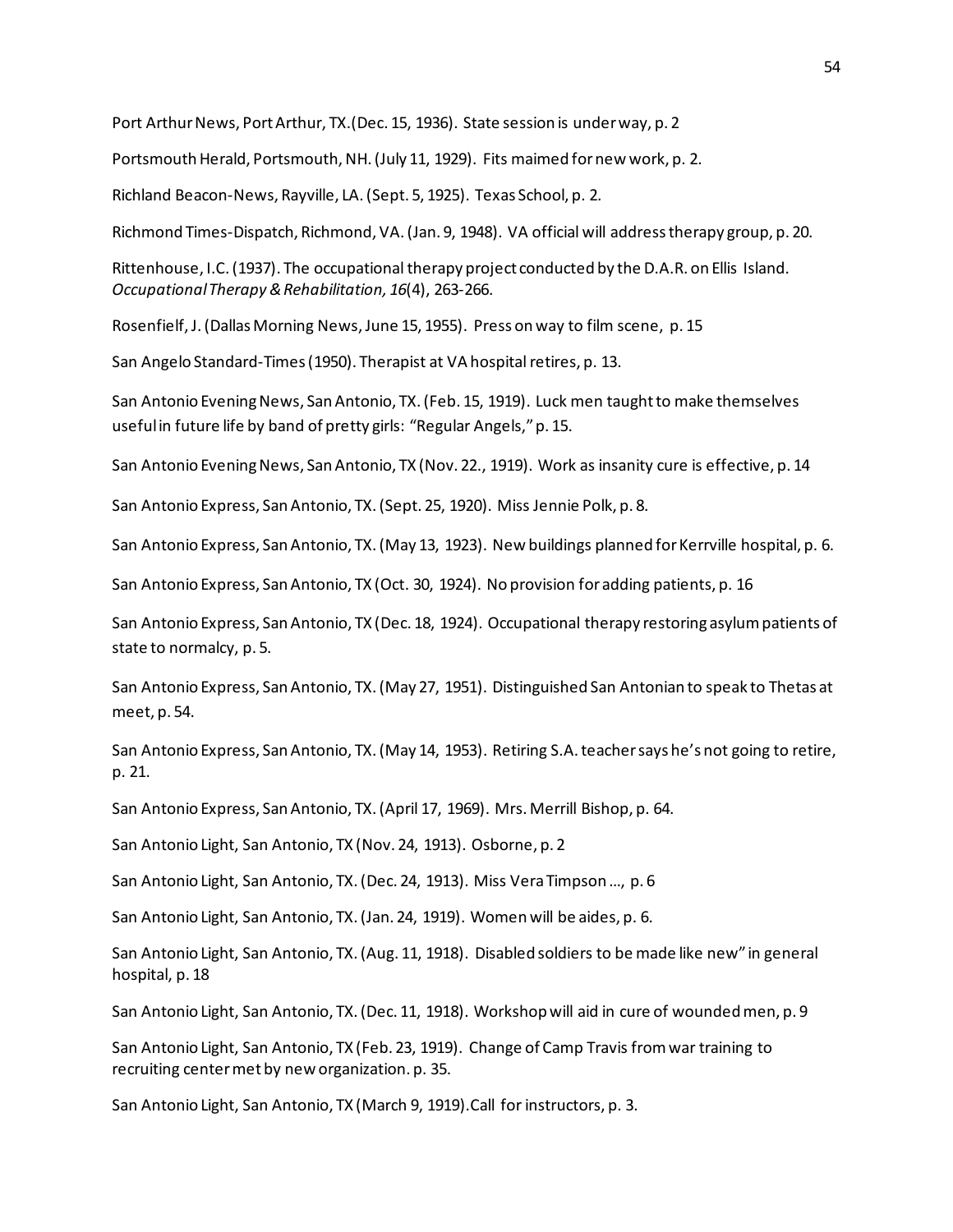San Antonio Light, San Antonio, TX (March 9, 1919). Camp Travis salvages men from war's wreckage. p. 19

San Antonio Light, San Antonio, TX (Nov. 22, 1919). Work as insanity cure is effective. p. 14

San Antonio Light, San Antonio, TX (Dec. 19, 1920). Art work of insane patients aids in cure, p. 35

San Antonio Light, San Antonio, TX (Sept. 23, 1923).U.S. Veterans' Hospital at Legion fulfilling its mission, p. 23

San Antonio Light, San Antonio, TX (Oct. 11, 1923). Kerrville gets publicity in Legion issue of Star-Telegram, p 8.

San Antonio Light, San Antonio, TX (Dec. 10, 1924). Asylum patients to sell articles, p. 9

San Antonio Light, San Antonio, TX (Dec. 11/1924). Xmas spirt prevails at asylum, no pg.

San Antonio Light, San Antonio, TX (Aug. 4, 1925). Plan enlargement of state hospital, p. 7

San Antonio Light, San Antonio, TX (May 10, 1926). Experts cure insane by kindness, p. 11.

San Antonio Light, San Antonio, TX. (Sept. 30, 1928). Miss Vera Timpson style expert, p. 25

San Antonio Light, San Antonio, TX. (Jan. 25, 1933). State asylum large enough solons say, p. 7.

San Antonio Light, San Antonio, TX. (June 17, 1928). Art student to visit parents, p. 18.

San Antonio Light, San Antonio, TX. (Feb. 18. 1940). Parleys late in February to draw science's eyes to S.A.; Gunter scene, p. 17.

San Antonio Light, San Antonio, TX. (Nov. 4, 1945). Occupational therapy chief lauds Brooke, p. 8.

San Antonio Light, San Antonio, TX. (Aug. 11, 1953). Dr. Osborne on college staff, p. 10.

San Antonio Light, San Antonio, TX. (Aug. 13, 1973). Timpson, p. 31.

Shelton, G. (July 11, 1969). Working with hands is balm for tormented minds. Wichita Falls Times, p. 13.

Shipman, I. M. (1933). Shipman, Ida May. In L. Hoppins (Ed.). *History of the World War reconstructions aides*, p. 91. William Tyldsley.

St. Louis Star and Times, St. Louis, MO. (March 17, 1948). Nation's leaders in occupational therapy to attend parley her, p. 9.

Taylor Daily Press, Taylor, TX. (May 18, 1945). Mrs. E. Randall dies in Dallas, p. 4.

Tennessean, Nashville, TN. (May 18, 1906). M'Minnville, Tenn., May 17, - (Special), p. 6.

Tennessean, (The) Nashville, TN. (Dec. 13, 1920). Miss Mary Blake to wed in Texas, p. 3.

Times, (The), Shreveport, LA. (April 12, 1939). Texas occupational therapy officials named at meeting, p. 3